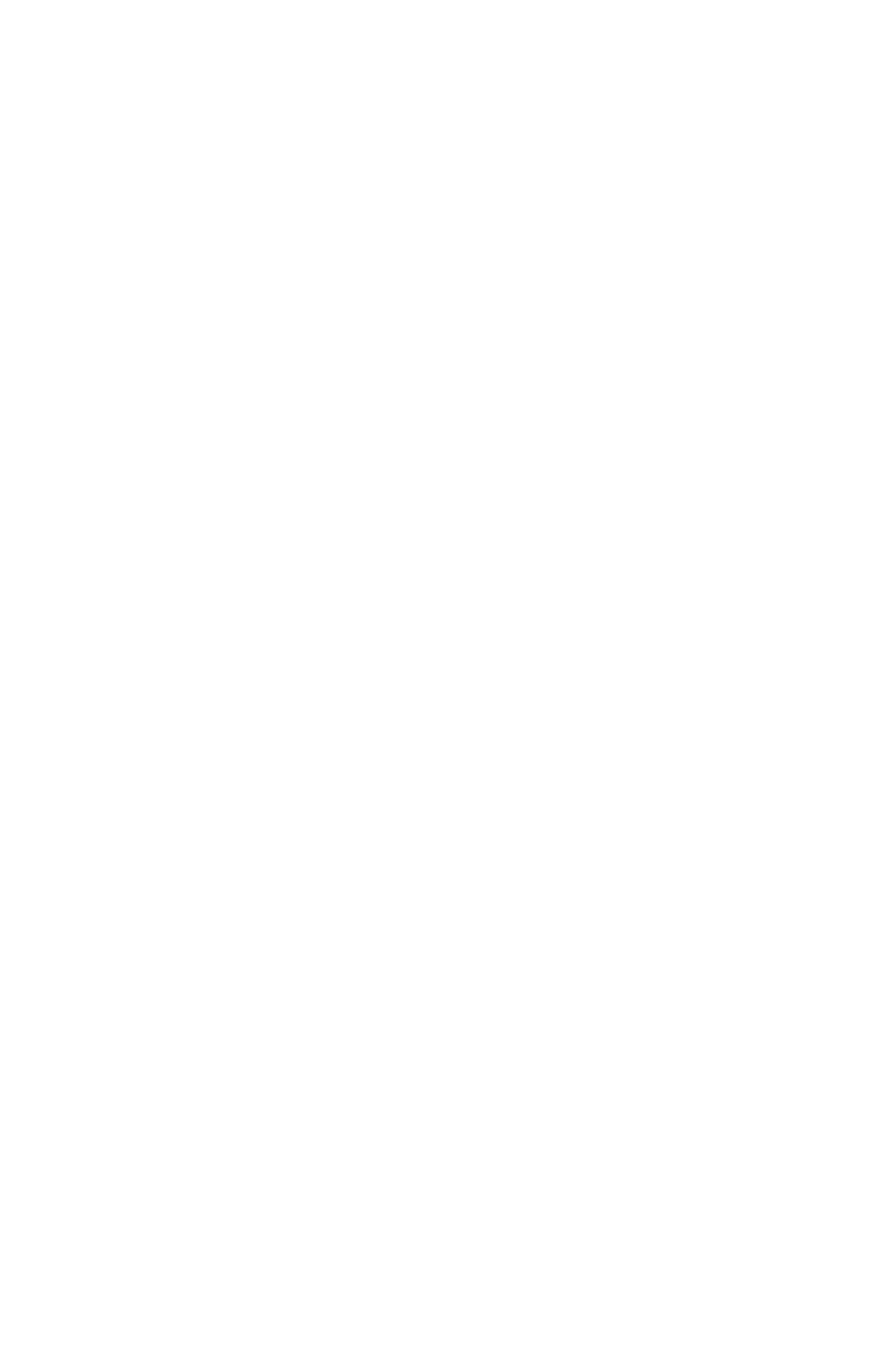# **Table of Contents**

| Employee Assistance Program(EAP)/Professional Standards(PS)Page 36 |  |
|--------------------------------------------------------------------|--|
|                                                                    |  |
|                                                                    |  |
|                                                                    |  |
|                                                                    |  |
|                                                                    |  |
|                                                                    |  |
|                                                                    |  |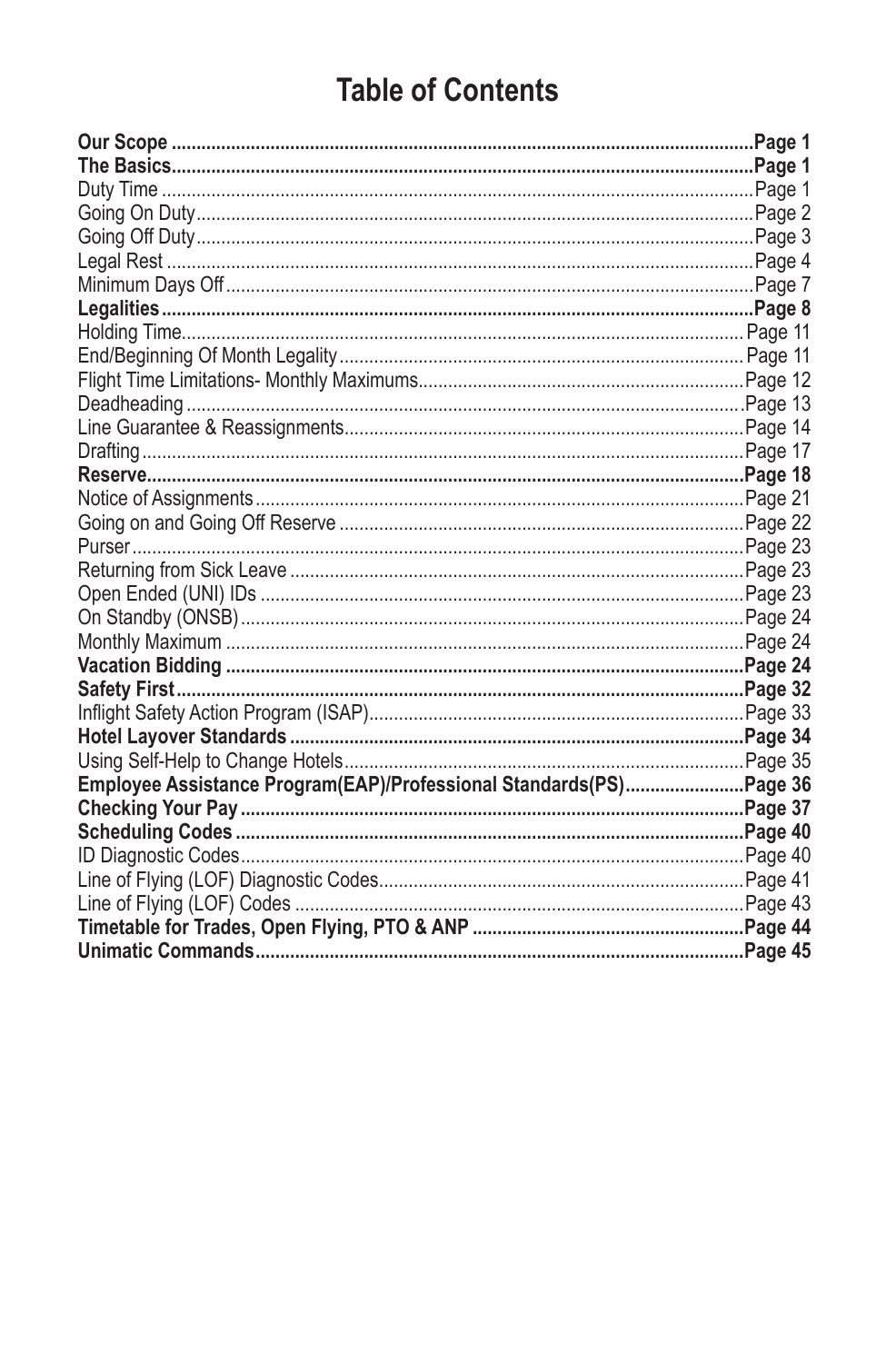# **Our Scope**

Just as we should not perform work that is assigned to customer service, ramp, mechanics or pilots in violation of their job scope and hampering United's ability to accurately determine front-line staffing, we need to ensure that the scope of our job is not violated. Closing bins, confirming luggage stowed and making passenger announcements during boarding are all duties that traditionally define our work. When supervisors or other employees perform this undisputed Flight Attendant work, it is a violation of our Contract. Calmly advise anyone other than working Flight Attendants attempting to perform these duties that they are in violation of our Contract and ask them to stop. Be sure to report any violation of our scope to your Local Council.

Together we can enforce our Contract and protect our jobs. As Union Members we have this responsibility to each other. Each of us individually enforcing our Contract is always important work. Our efforts are especially relevant when we consider our collective efforts to negotiate Contractual improvements.

# **The Basics**

(Based on the 2012-2016 Contract)

# **Duty Time** (Section 2.X.)

Duty time begins when you are required to report to fly, deadhead, or for Standby Reserve. Duty time continues through debriefing at home, or at a layover, or when a Standby Reserve is released to begin a legal rest. Your duty time is extended by :30 when you are required to go through customs per Sections 7.1.3.a. and 12.N.2. When you are required to undergo drug or alcohol testing, your duty time is extended by :15 for pay purposes only, Section 7.I.3.f.. Medical advises Inflight payroll to update your payfile. Your duty time is found on the key pages and on meter IDs under DTM. (Occasionally, DSPID, used to display IDs within 72:00 of operation, does not show accurate duty time. When this happens, you need to contact Inflight Scheduling to have them correct the duty time shown.)

There is a maximum time you may be scheduled to be on duty. This depends on what time you check-in, the type of operation, your scheduled flight time, non-stop/multi-stop status, and scheduled activity within the ID. The actual time you may be on duty depends on the same factors.

Domestic duty period maximums are determined by when you begin your duty period. The maximums are based on your home domicile time zone.

#### **Domestic ID Duty Time Maximums** (Section 7.I.4.)

| Duty Period Begins | Scheduled | Actual |
|--------------------|-----------|--------|
| 0500-1859          | 13        | 141/2  |
| 1900-0459          | 11 1/2    | 13     |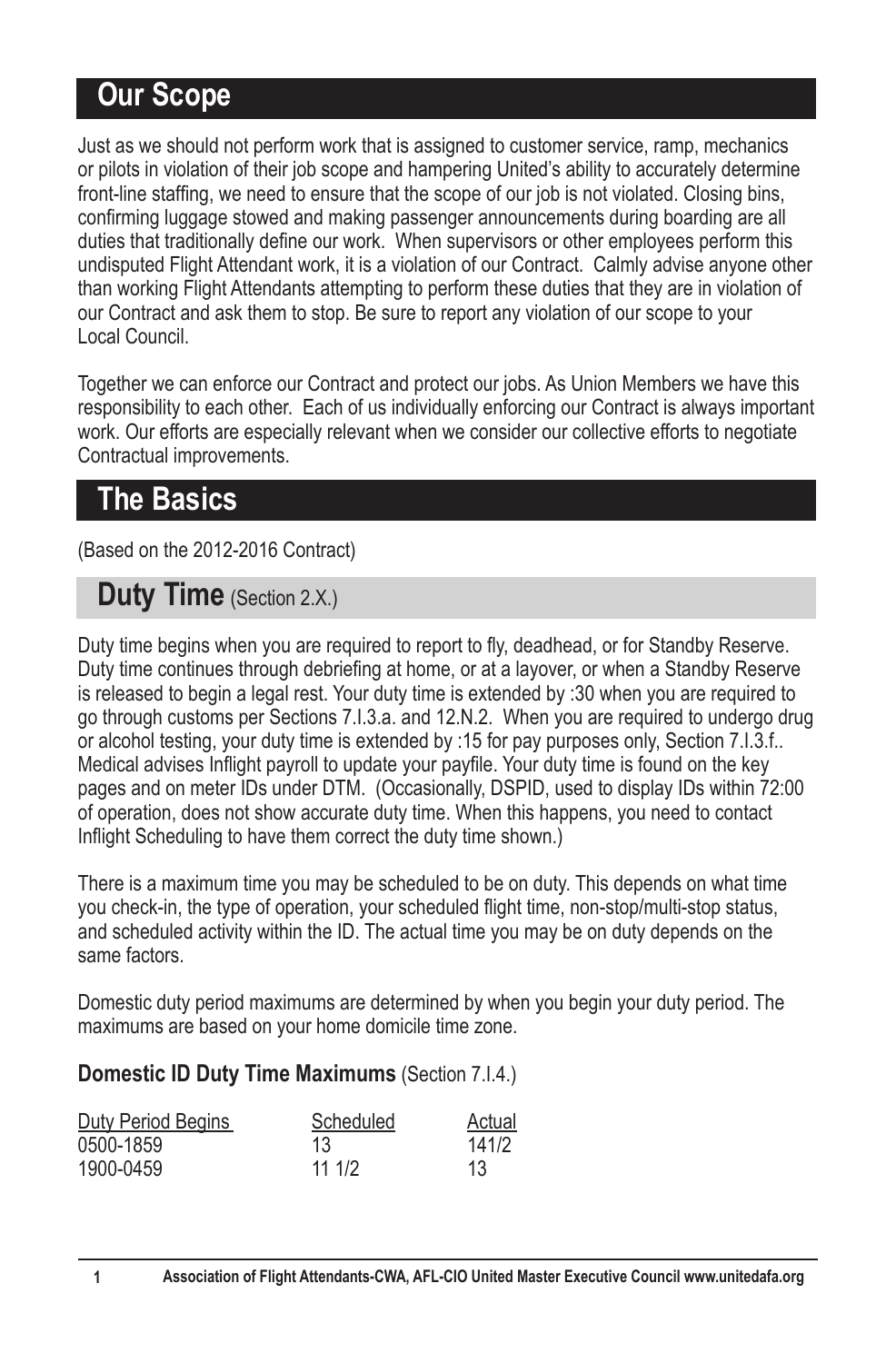#### **West Coast to Hawaii Turns** (Sections 12.A.2. and 12.A.3.)

You may be scheduled to fly round trip between the West Coast to Hawaii in one duty period with a maximum scheduled and actual duty time of 14 1/2 hours.

#### **International ID Duty Time Maximums** (Sections 12.L.2.a & b.)

Most international ID duty time maximums are determined by situations.

| Situation                                                                        | Max Scheduled | Max Actual |
|----------------------------------------------------------------------------------|---------------|------------|
| Multi-Stop/Non-Stop<br>Fit/Dhd 8:00 or less                                      | 13            | 15         |
| Fit/Dhd more than 8:00<br>Fit departs from a<br>non-domicile point; or a charter | 14            | 16         |
| Non-Stop<br>Flt/Dhd 11:30-12:00                                                  | 14:30         | 16:30      |

#### **Non-stop Flight Stops** (Sections 12.L.3. & 4.)

Maximum actual duty time for non-stop flights of more than 12:00 may exceed the combination of flight time, check-in, debriefing time and customs by a maximum of 3:00. If a non-stop flight makes a stop for operational or emergency reasons, it maintains its non-stop status and duty maximums. If a non-stop flight makes a stop for revenue purposes (loading or unloading passengers or freight) it is no longer considered a non-stop flight and multi-stop duty time maximums apply. If a non-stop makes a stop for operational or emergency reasons and people get off incidental to the reason for the stop, it is still considered a non-stop.

#### **Extended Duty Time Maximums** (Sections 12.A.3. and 12.L.5.)

The company may ask you to extend your Sections 12.A.3 and 12.L. duty time maximums. You may extend the duty time maximum to the F.A.R. duty time maximum of 20:00 for flights covered by Sections 12.A.2. and 12.L.2. Flights falling under Section 12.L.3. and 4. are restricted to an additional 2:00 extension to the duty time maximum. If you concur to extend your duty period you will be paid at 5 times your hourly rate for hours in excess of the contractual maximum. There must be a request and individual concurrence. You are to be guaranteed a minimum of one hour of pay at 5 times your hourly rate.

# **Going On Duty**

Determining when your duty time commences varies. Are you at your domicile or on a layover? Are you scheduled to work a narrowbody or a jumbo? Are you working or deadheading? If you are deadheading, are you deadheading on another airline or ferry flight, or to cover a charter? Will you have to cross town to depart from a co-terminal? Are you working an International flight with an increased report time?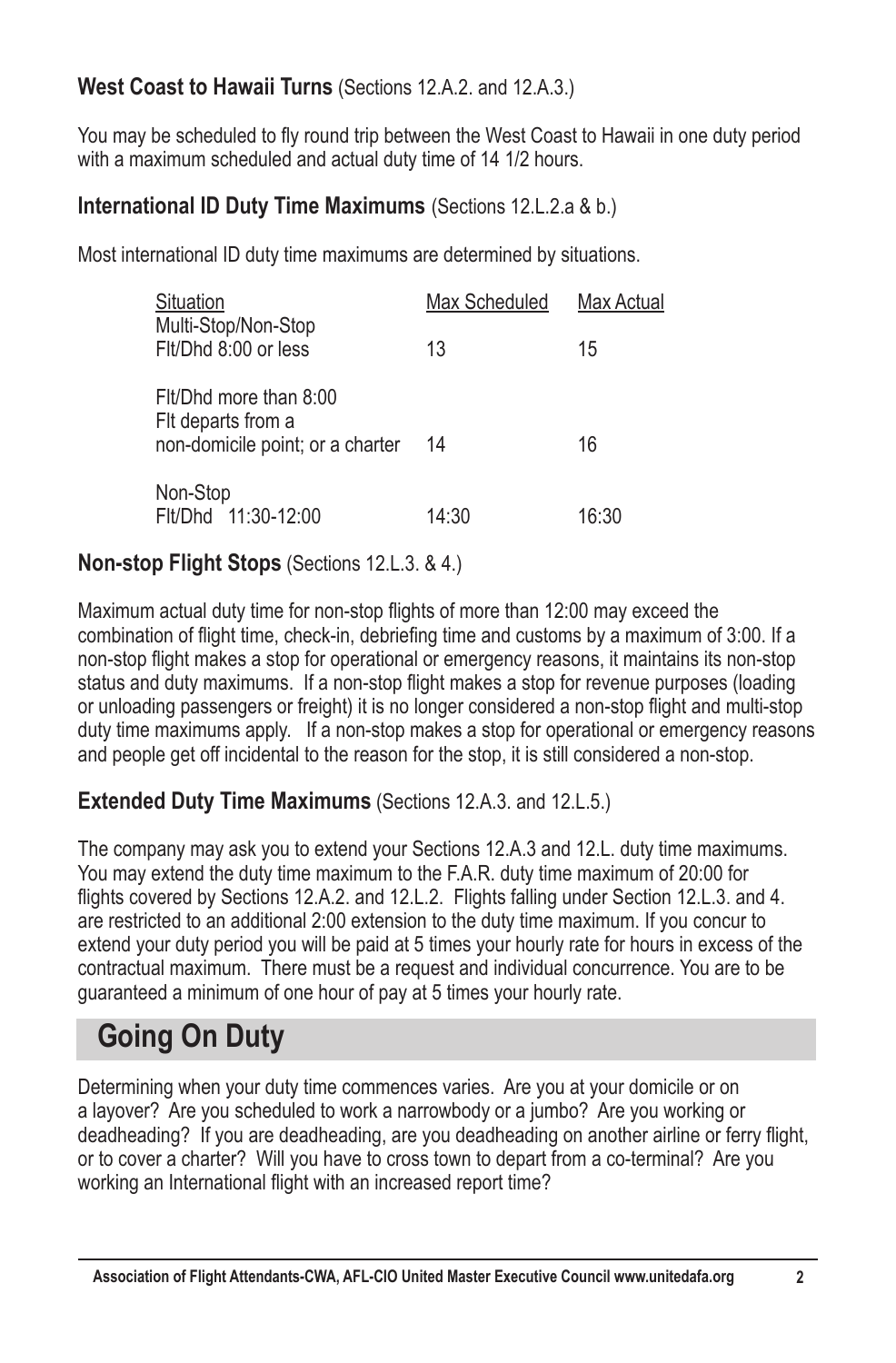## **Domestic Duty Time Provisions** (Section 7.I.1.)

At the home domicile, duty time commences 1:15 prior to departure on Jumbo, B757 and B737-800/900 aircraft and 1:05 prior to departure on A319/320 aircraft. At layover points, duty time commences 1:05 prior to departure for all Jumbo aircraft (except the B767-300), 1:00 prior to departure on B767-300, B757 and B737-800/900 (including the MAX version) aircraft and 50 minutes prior to departure to the A319/320 aircraft.

When the first segment of your assigned ID is to deadhead on-line, duty time commences thirty (30) minutes prior to departure of the flight on which you are scheduled to deadhead. If you are deadheading from your home domicile to cover a charter, ferry or deadheading offline, duty time commences forty-five (45) minutes prior to departure. Vhen deadheading on international flights, reporting time may be increased up to forty-five (45) minutes on specific departing flights. Refer to your domicile Cover Letter for more specific information.

#### **International Duty Time Provisions** (Sections 12.N.1. and 12.N.3.)

The company may increase the scheduled report time for International flights by a maximum of :45. This information must be published in the lines of flying and bid cover letter.

The company may increase scheduled report times for International IDs by a maximum of :30 if the first assignment is to deadhead.

Increased check-in times must comply with scheduled duty maximums.

#### **Waiving Report Time** (Section 7.I.2.)

If you arrive late on an inbound flight at a layover point, your outbound report time (check-in) may be delayed by :15. If hotel van transportation cannot be rescheduled, you may use a cab or limousine at company expense. (Get a receipt and submit it to WHQUN using the company provided reimbursement envelope, which is available at your domicile.) At your home domicile, you may be requested to waive up to :30 for a working flight and up to :15 to deadhead. For a charter operation, your report time for a deadhead may not be reduced to less than :15 before scheduled departure of the ID. When your report time is waived, you receive pay and flight time credit based on your scheduled report time.

#### **Flight Delay Notification (Section 9.N.)**

If the first flight in your assignment is delayed, the company must notify you as soon as possible if the delay is known 2:00 before scheduled departure and the delay is estimated to be more than :30. This notification would change your report time. If you are not notified and check-in at the scheduled time, the crew scheduler should update your duty time to reflect your actual report time. Your duty time will probably be different from others working the delayed flight that were notified of the delay.

# **Going Off Duty**

Determining when you go off duty depends on the type of activity for the last flight of the duty period, where your duty period terminates, and any necessary activities after your last flight blocks in, i.e. customs, holding.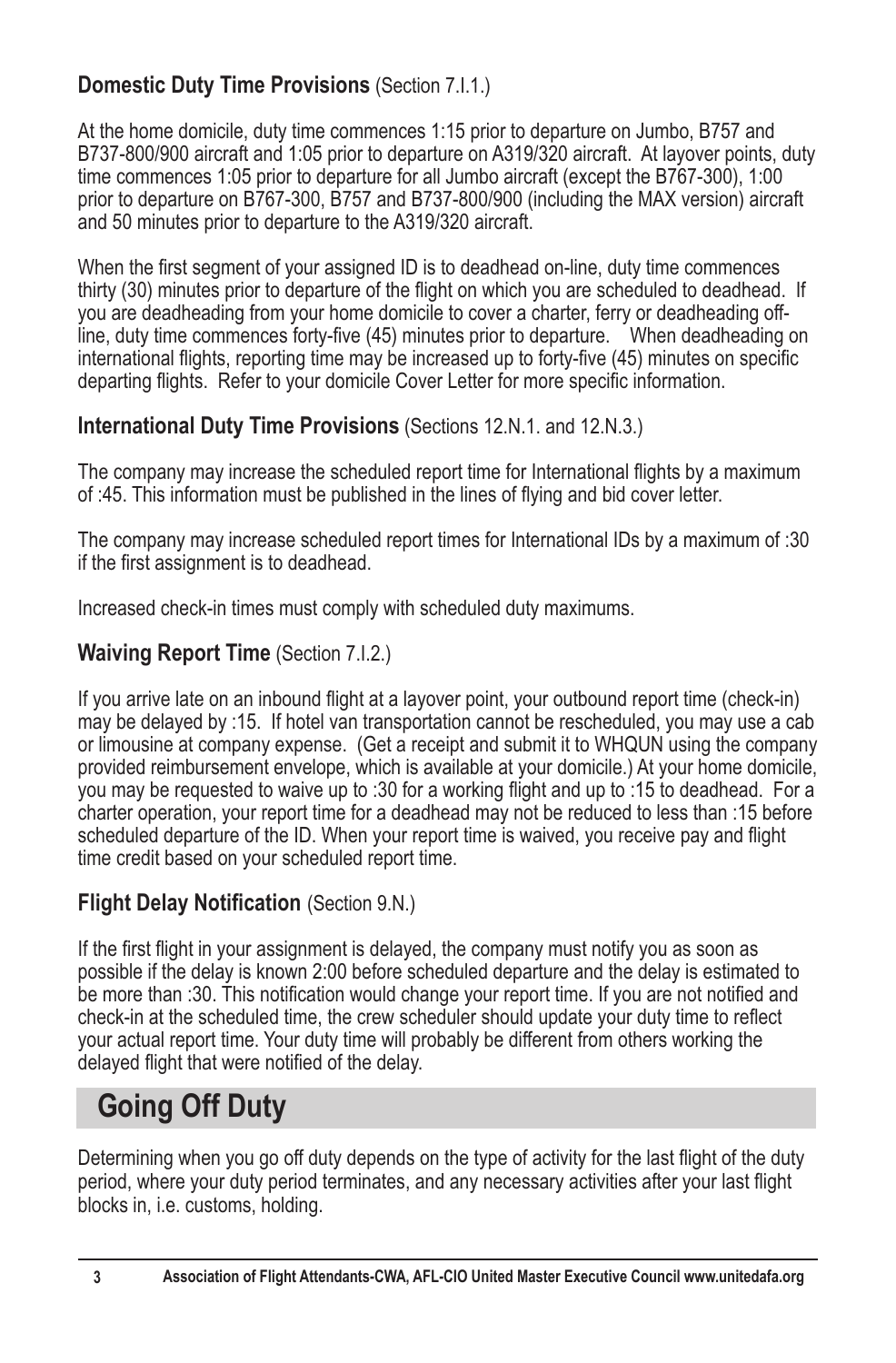#### **Termination of Duty** (Section 7.I.3.)

If you work your last flight in a duty period, your duty period is extended by :30 at your home domicile and :15 minutes at a layover. If you are required to remain on board the airplane after block arrival, your duty period ends either when you stop holding or the extended :15 or :30 minutes, whichever comes later. If you deadhead on the last flight in a duty period. your duty period ends when the deadhead flight arrives at your layover point. If at your home domicile, it is extended by :15 minutes.

When you are required to go through customs following the final assignment in a duty period. either at a layover point or your home domicile, your duty time is extended by :30 minutes. When a customs check is extended due to unusual circumstances, duty time is extended accordingly and you must tell a crew scheduler of these situations for notation in your ID. If you go through customs in the middle of a duty period, there is no change to your duty time.

#### **Co-Terminal Surfacing** (Section 7.I.6.)

If you are based at a domicile with flying originating or terminating out of more than one airport (co-terminal), your duty period is extended when your duty period originates at one airport and terminates at another airport. You may choose which airport to begin and/or terminate your duty period. For example: Your ID departs from DCA and arrives at BWI. You determine if you want the 1:10 duty extension at the beginning of the ID before leaving from DCA or at the end of the ID after arrival at BWI. Your maximum time on duty must comply with all duty maximums, as appropriate. The following times are considered scheduled deadhead time. Full pay and flight time credit will be allowed.

| LGA-JFK        | 1:00 | DCA-BWI | 1:10 | MDW-ORD | 2:00 |
|----------------|------|---------|------|---------|------|
| LAX-BUR        | 1.15 | DCA-IAD | 1:10 | JFK-EWR | 1:45 |
| IAD- BWI       | 1:15 | SFO-OAK | 1:00 | LAX-SNA | 2:00 |
| <b>BUR-SNA</b> | 2.15 | LGA-EWR | 1:30 |         |      |

#### **Reserve End of Duty Period** (Section 10.D.3.b.)

Reserves end their duty period at home by contacting a crew scheduler. The crew scheduler will advise the Reserve of one of three actions:

- The Reserve may begin their legal rest after debriefing  $(30$  for working,  $:15$  for deadheading plus customs).
- The Reserve is being given a second assignment within the same duty period to avoid drafting.
- The Reserve is assigned to an ID departing within 15:00 after the legal rest.

# **Legal Rest** (Section 2.T.)

Legal rest is the amount of time necessary before you are eligible to begin another duty period. Legal rest does not include briefing, debriefing, customs, holding time in excess of debriefing.  $(7. J.4.)$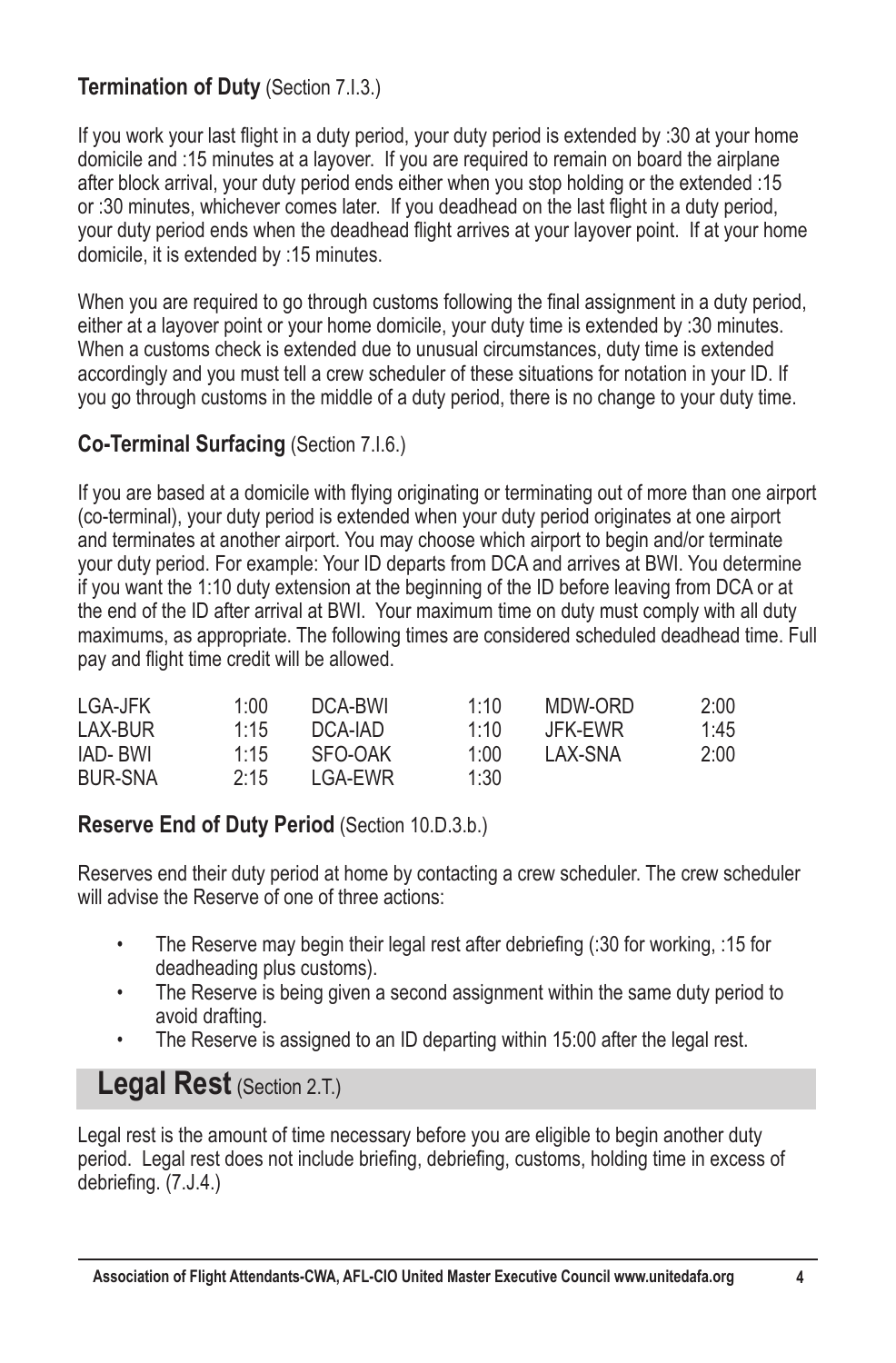## **Legal Rest Determined by the Type of Flying** (Sections 7.J.7.a. & b. and 12.M.4.b. & c.)

The minimum time required for a legal rest is determined by the type of flying (Intl/Dom). Lineholder/Reserve status, amount of time flown and/or scheduled to fly and location of layover hotel. If you complete a Domestic ID, you receive a Domestic legal rest. If you complete an International ID, you receive an International legal rest.

#### **Domestic Minimum Legal Rest at Home** (Sections 7.J.1.a. and 10.D.3.a. & c.)

At your home domicile, Lineholders must have a minimum of 10:00 legal rest. Reserves must have a minimum of 12:00 legal rest and are not subject to contact for the first 8 hours.

#### **Lineholder Reduced Legal Rest** (Section 7.J.4.)

Lineholders may reduce the legal rest at home to a minimum of 9:00 to remain legal for their next scheduled flight or to pick up open flying. This is not applicable for minimum legal rest when bidding for trips encompassed by vacation.

#### **Operational Reliability Incentive** (Section 7.J.2.)

Section 7.J.2. of our Contract provides for an incentive of 5 hours pay to be offered to ensure flights at non domicile points depart on time in those situations where it is anticipated one or more Flight Attendants will not be legal for an on time departure following a layover.

Certain procedures must be followed in order for the company to implement this provision. The Flight Attendant(s) must be notified prior to, or immediately upon arrival at the layover station. The Flight Attendant must concur. Also, the lavover hotel must meet the field lavover requirements (Section 7.J.1.b.), and transportation must be immediately available upon arrival. If any of these actions are not provided, the Flight Attendant(s) may, at their option, revert to the actual legal rest provisions in Section 7.J.1.b. of our Contract.

The legal rest period does not include debriefing/briefing times or authorized holding time in excess of debriefing. If prompt transportation to the layover hotel is not available (Section 7.J.1.b.), and the company is unable to resolve this issue in a timely manner, the layover should be rescheduled to nine (9) hours if the hotel is within approximately :15 minutes from the airport, or eleven (11) hours if the hotel is more than approximately :15 minutes away. The Operational Reliability Incentive provision only applies at non-domicile locations where timely replacement is not possible.

#### **Domestic Legal Rest on Layover** (Sections 7.J.1. & 6.)

On a layover, if the hotel is within approximately :15 minutes from the airport with prompt transportation provided, 9:00 is the minimum layover. These layovers are called field layovers because the shortness of the legal rest requires a hotel close to the airport. On the key pages, these hotels are identified as  $(S)$  for short or  $(B)$  for both.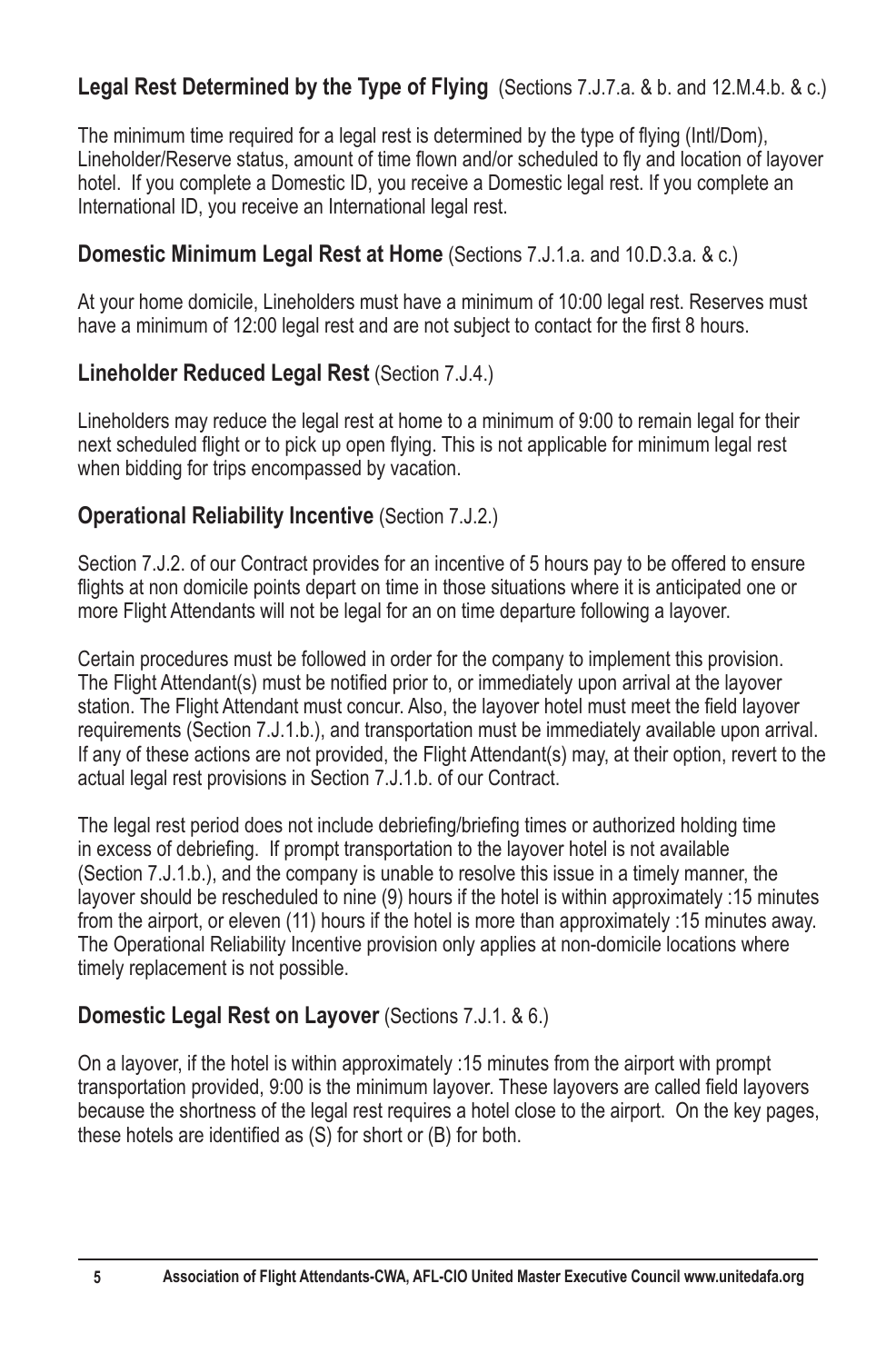---------------------------------------------------------------------------------------------------------------------------- **ID# 0706 CHECK-IN AT 06:25 EFF. JAN. 04 ONLY ID# 0706 OFR 37X 144 SFO SAN 0725 0853 2.20 1.28 1.28 XTUSU SFO M05 V04 OFR 20B 1282 SAN ORD 1113 1713 2.07 4.00 5.28 XSU SAN # L05 V07 #V02G V06R OFR 37R 1250 ORD BUF 1920 2151 18.33nl 1.31 6.59 12.41 .00 XSASU ORD V03 V06 HYATT REGENCY DOWNTOWN (B) 716-856-1234 OSA 37B 771 BUF ORD 1624 1717 1.43 1.53 1.53 OMOSA ORD V0 V06 OSA 37R 392 ORD MDT 1900 2145 9.45nl 1.45 3.38 6.21 .00 OSA ORD V03 V06 SHERATON HARRISBURG (S) 717-564-5511 OSU 37R 341 MDT ORD 0730 0837m 1.23 2.07 2.07 OSU ORD M05S V04S OSU 77A 139 ORD SFO 1000 1240\* 4.40 6.47 9.25 .00 XSA ORB # L05 V07 # V02G V06R T/D- 3 BID- 17.24 TTL- 17.24 T/C- .00 TMA- 54.45 M/ \$ 82.13** ---------------------------------------------------------------------------------------------------------------------------

Hotels more than approximately :15 minutes from the airport require a legal rest minimum of 11:00 or (L) on the key pages. The 10:00 at home, 9:00 or 11:00 on a layover may be reduced by 1:00 when the change is made from Standard Time to Daylight Time.

The company may not contact us on our layovers unless there are irregularities or, to give us return assignments. In these cases the company is not to contact us during the first 8:00 of the legal rest. Exceptions include alcohol or drug testing and emergency situations.

#### **International Minimum Legal Rest** (Section 12.M.1.)

International minimum legal rest requirements vary due to flight time, Lineholder/Reserve status, and whether you are on a layover or in your home domicile. International legal rest minimums for layovers consider block-to-block minimums and place of lodging minimums. It is possible to satisfy the block-to-block required legal rest and not satisfy the place of lodging requirement. You must consider debriefing, customs, check-in and transportation to determine if both legal rest factors are satisfied.

| Flt/Dhd. Time   | Block to Block Minimum | Place of Lodging Minimum |
|-----------------|------------------------|--------------------------|
| $00:00 - 08:00$ | 11:00                  | 9:00                     |
| $08:01 - 10:00$ | 18:00                  | 16:00                    |
| 10:01 - 14:00   | 22:00                  | 20:00                    |
| Over 14:00      | 33:00                  | 30:00                    |

Flights between the United States and Japan have the following minimum legal rest requirements:

| Block-to-Block Minimum | Place of Lodging Minimum |
|------------------------|--------------------------|
| 22:00                  | 20:00                    |

#### **Minimum Legal Rest At Home Domicile After International IDs** (Section 12.M.2.)

Your legal rest at home is determined by your flight time or deadhead time in the last duty period. For Reserves, the number of days of the ID flown plus the amount of time away from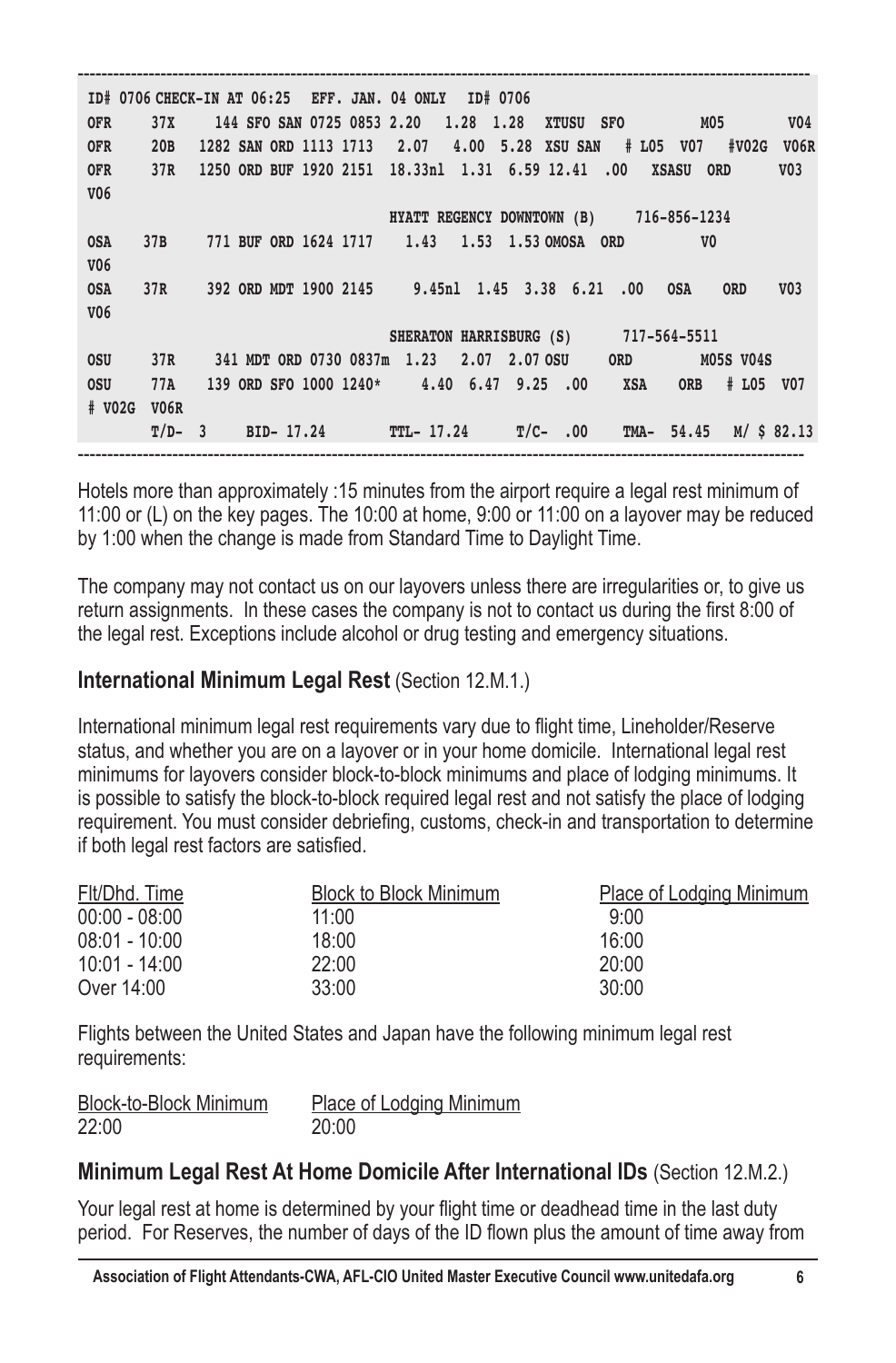home of the next ID to be assigned will also be considered to determine your legal rest at home.

| Fit/Dhd Time in Last Duty Period<br>Up to $8:00$ | Lineholder<br>10:00     | Reserve<br>12:00 - Where next scheduled time<br>away from home is up to 44:59 |
|--------------------------------------------------|-------------------------|-------------------------------------------------------------------------------|
| Up to $8:00$                                     | 10:00                   | 18:00 - Where next scheduled time away<br>from home is from 45:00 up to 74:59 |
| Up to $8:00$                                     | 10:00                   | 24:00 - Where next scheduled time away<br>from home is up to 75:00 or more    |
| 8:01 10:00<br>10:01-12:00<br>Over 12:00          | 24:00<br>36:00<br>36:00 | 24:00<br>36:00<br>48:00                                                       |

#### **Reserve Returns Home** (Section 12.M.3.)

When a Reserve returns home from an ID of more than 5 days, she/he is guaranteed 48:00 free from duty regardless of the flight time in the last duty period. If this projects a Reserve for more than her/his minimum days off, the company may change a day off to an availability day. Preference as to which availability day is changed is subject to the concurrence of the Flight Attendant and Inflight Scheduling.

# **Minimum Days Off** (Sections 7.G.1. & 10.D.1.)

Lineholders shall be scheduled for a minimum of 10 calendar days off at the home domicile each month. Reserves must be scheduled for a minimum of 12 calendar days off at the home domicile each month. At company discretion, Reserve lines may be built with up to 16 days off subject to a proportional reduction in guarantee.

As a Lineholder, if your inbound flight is scheduled to arrive before midnight but arrives between midnight and 0200, your day off will not be replaced. If the flight arrives after 0200 and you wish the calendar day off restored, you must immediately contact Inflight Scheduling for rescheduling. If the rescheduling results in the substitution of ID(s) of less scheduled flight time than the ID dropped, or dropping an ID without substitution of another ID, you will receive the scheduled flight time credit and pay of the ID(s) dropped.

If you are projected under 10 days off because of drafting, you must contact Inflight Scheduling for rescheduling and you will be pay protected for any loss of pay required to restore minimum days off.

Per Series 75 (The company's Contract Interpretation Manual), Reserves who fly into their day off with no availability days left in the month may have the day off restored in the following month. If you are a Lineholder in the next month, you may have the first ID dropped, or if there is a coverage problem, an ID later in the month. You are not pay protected for the ID. If the next month is a Reserve month, you would have the day off restored on the first scheduled Reserve availability day in the new month.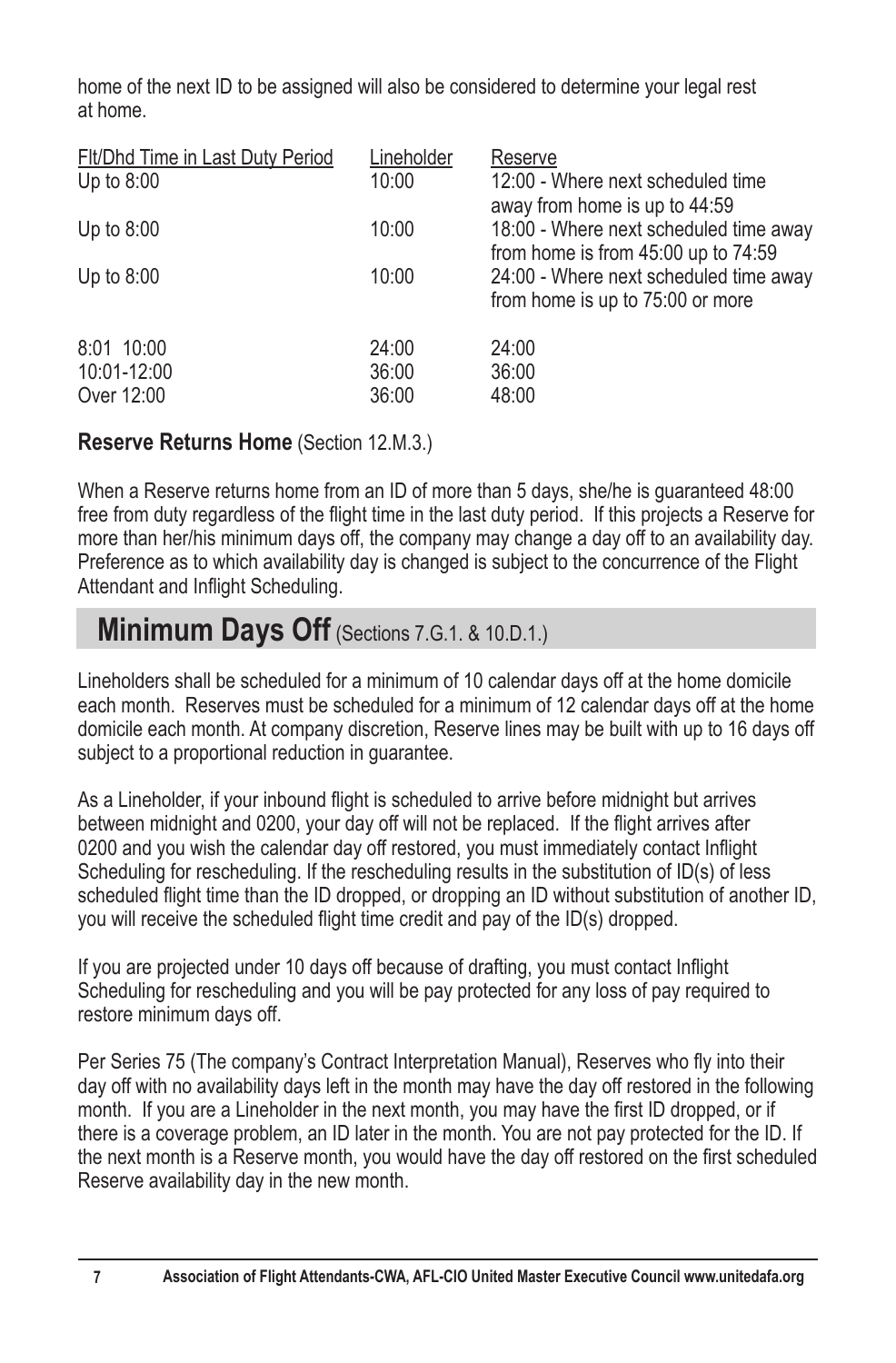# **Legalities**

#### **8:30-in-24** (Section 7.D.)

Domestic IDs can be scheduled or rescheduled to fly 8:30 or less of flying in a 24:00 period without a prescribed interim rest.

When you have flown more than 8:30 in a 24:00 period, your next legal rest must be at least 16:00, whether you are at your domicile or at a layover point. If you are scheduled to fly 8:30 or less but a delay or additional stop(s) because of a mechanical, fuel or weather reasons make your flight time exceed 8:30, you must complete the assignment to the point you are scheduled for a legal rest. You may not be required to deadhead on a flight you were scheduled to work to avoid any minimum legal rest resulting from 8:30 in 24, Section 7.D.1.d. If you are scheduled or rescheduled to be projected over 8:30 flight time in a 24:00 period, or if the actual flight time projects you over 8:30 flight time in a  $24:00$  period, you may not be required to deadhead to lower the projected flight time.

Other 8:30-in-24 points:

- Only applies to the Domestic operation.
- If working from Domestic to International, the 8:30-in-24 does not apply. However, if working from International to Domestic, the 8:30-in-24 **does** apply.
- Provision applies based on a "Rolling" 24-hr. clock: every consecutive 24-hr. period must be considered.
- Only applies to actual 'working' flight time—not deadheading; not credited time.
- Converting arrivals/departures to the same time zone makes calculating an 8:30-in-24 easier.
- When flying a published (Key Page) ID, an asterisk "\*" after the arrival time of the last segment indicates 8:30-in-24 may have been exceeded and indicates a 16-hour rest may be necessary at the home domicile. The "\*" appears only in the published key pages, not in a computer-printed ID.
- A Flight Attendant cannot be required to deadhead on a segment originally scheduled to fly just to avoid 8:30-in-24. (Section 7.D.1.c.,  $\overline{d}$ .)
- . If scheduled flight time is exceeded unexpectedly during the course of a duty period, the Flight Attendant must fly out the duty period as scheduled, even if going over 8:30 flight hours. Once that happens she/he must then be relieved from duty and provided at least a 16-hour rest at the next layover point. (Section 7.D.2.)
- Note Section 3.P.—Waiver of the 8:30 in 24 for ID construction requires a mutual waiver for scheduling purposes between UA and AFA.
- This legality can be waived by a Flight Attendant. (Section 7.D.3.)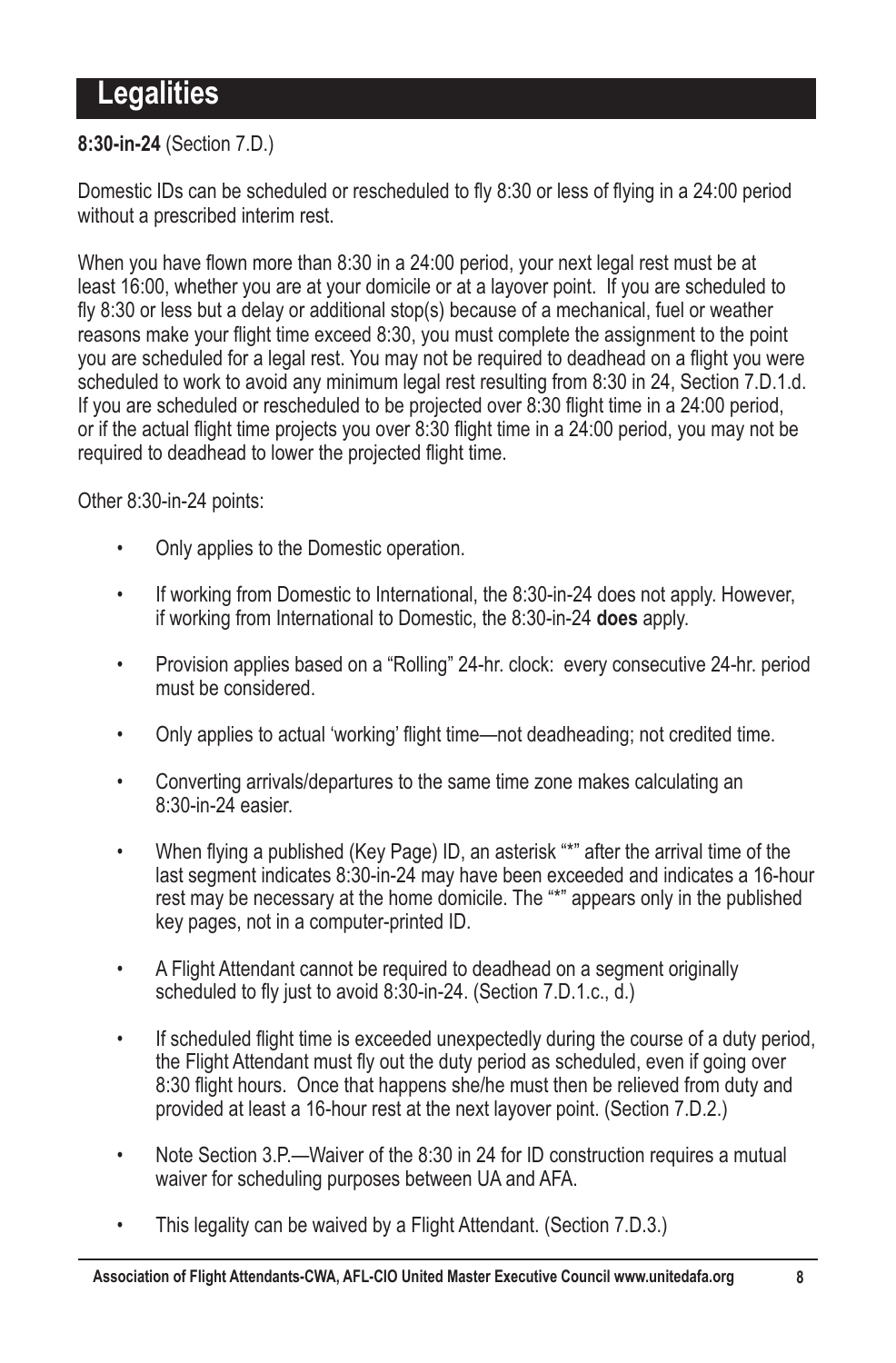*Note: The issue of the manner in which the 8:30-in-24 provision is being applied in ID construction and in the operation are in dispute between the company and the*  Association of Flight Attendants. Notwithstanding the filing of MEC 7-12:

**1-in-7** (Sections 7.F.1., 10.D.2.a. & 12.K.)

You must be scheduled for at least one calendar day off at the home domicile during any 7 consecutive calendar days. Flight Attendants with International schedules must be relieved from all duty and company obligations at least once during any 7 calendar days in one of two ways:

1. One calendar day at your home domicile,<br>2  $\sum_{n=1}^{\infty}$  One 24:00 period free from duty on a layo

2. One 24:00 period free from duty on a layover.

|                 | ID 7410 SKO (Korean) CHECK-IN AT 09:30 EFF. FEB 10-FEB. 24 |                                     |  |  |                                                          |
|-----------------|------------------------------------------------------------|-------------------------------------|--|--|----------------------------------------------------------|
| <b>OTU</b>      | 47P 853 SFO/NRT 1115 1505m 27.05 10.50 10.5013.20          |                                     |  |  |                                                          |
|                 | NARITA TOKYU HOTEL (L)                                     |                                     |  |  |                                                          |
|                 |                                                            |                                     |  |  | 0TH 47B 881 NRT/SEL 1810 2045 18.35nl 2.35 2.35 5.50     |
|                 | $1.25$ LOTTE HOTEL $(L)$                                   |                                     |  |  |                                                          |
|                 | OFR 47B 810 SEL/KIX 1520 1700 1.30nl 1.40 1.40             |                                     |  |  |                                                          |
|                 |                                                            |                                     |  |  | OFR 47B 809 KIX/SEL 1830 2020 15.45nl 1.50 3.30 7.00 .30 |
| LOTTE HOTEL (L) |                                                            |                                     |  |  |                                                          |
|                 |                                                            |                                     |  |  | 0SA 47B 882 SEL/NRT 1205 1410 23.10 2.05 2.05 4.05 1.55  |
|                 | NARITA TOKYU HOTEL (L)                                     |                                     |  |  |                                                          |
|                 | 0SU 47Z 827                                                | NRT/SEL 1320 1555m 1.40nl 2.35 2.35 |  |  |                                                          |
|                 | 0SU 47Z 826 SEL/NRT 1735 1940 21.20 2.05 4.40 8.50         |                                     |  |  |                                                          |
|                 | NARITA TOKYU HOTEL (L)                                     |                                     |  |  |                                                          |
|                 | 0TU 47B 852 NRT SFO 1700 0905m 9.05 9.05 11.50             |                                     |  |  |                                                          |
|                 | $T/D-7$ BID-41.18 TTL-32.45 T/C-4.43 TMA-144/35 M/\$303.62 |                                     |  |  |                                                          |

This ID flies 7 days. In the DSPLOF, it looks like this:

|           | DSPLOF3499A/SFO/02/012345/CHURCH, ELLEN |           |               |                  |            |       |  |  |
|-----------|-----------------------------------------|-----------|---------------|------------------|------------|-------|--|--|
| <b>SU</b> | 31                                      |           | $14$ ----- 21 |                  | $28$ ----  | $-07$ |  |  |
| <b>MO</b> | 01                                      | 08        | $15$ ----- 22 |                  | $01$ ----  | 08    |  |  |
| TU        | 02                                      | 09        | $16$ ----- 23 |                  | $02 -$     | ng    |  |  |
| WE        | 03                                      | 10        | 17 ----- 24   |                  | $0.3$ ---- | 10    |  |  |
| TH        | 04                                      |           |               | 18 ----- 25 7412 | 04 -       | 11    |  |  |
| FR        | 05                                      | 127413    | 19            | $26$ ----        | 05         | 12    |  |  |
| SA        | 06                                      | $13$ ---- | 20.           | $27$ ----        | าค         |       |  |  |

Ellen is flying the same ID twice in the month. This 7 day ID must have  $24:00$  free from duty on a layover. This is satisfied on the first layover of 27:05. They are scheduled for  $24:35$  free from duty. This ID has a :35 cushion before it violates the Contract and the F.A.R. Should it arrive late, the company may delay the check-in to ensure a 24 in 7 rest. Another option would be to have you continue the ID through Flt. 826 SEL/NRT and change your return to SFO to ensure you receive your 24:00 in 7.

If a Reserve Flight Attendant ends up on duty for seven or more days during a monthend overlap period due to line awards, this end of the month conflict (EOM) is considered automatically waived unless the Flight Attendant notifies the company she/he does not want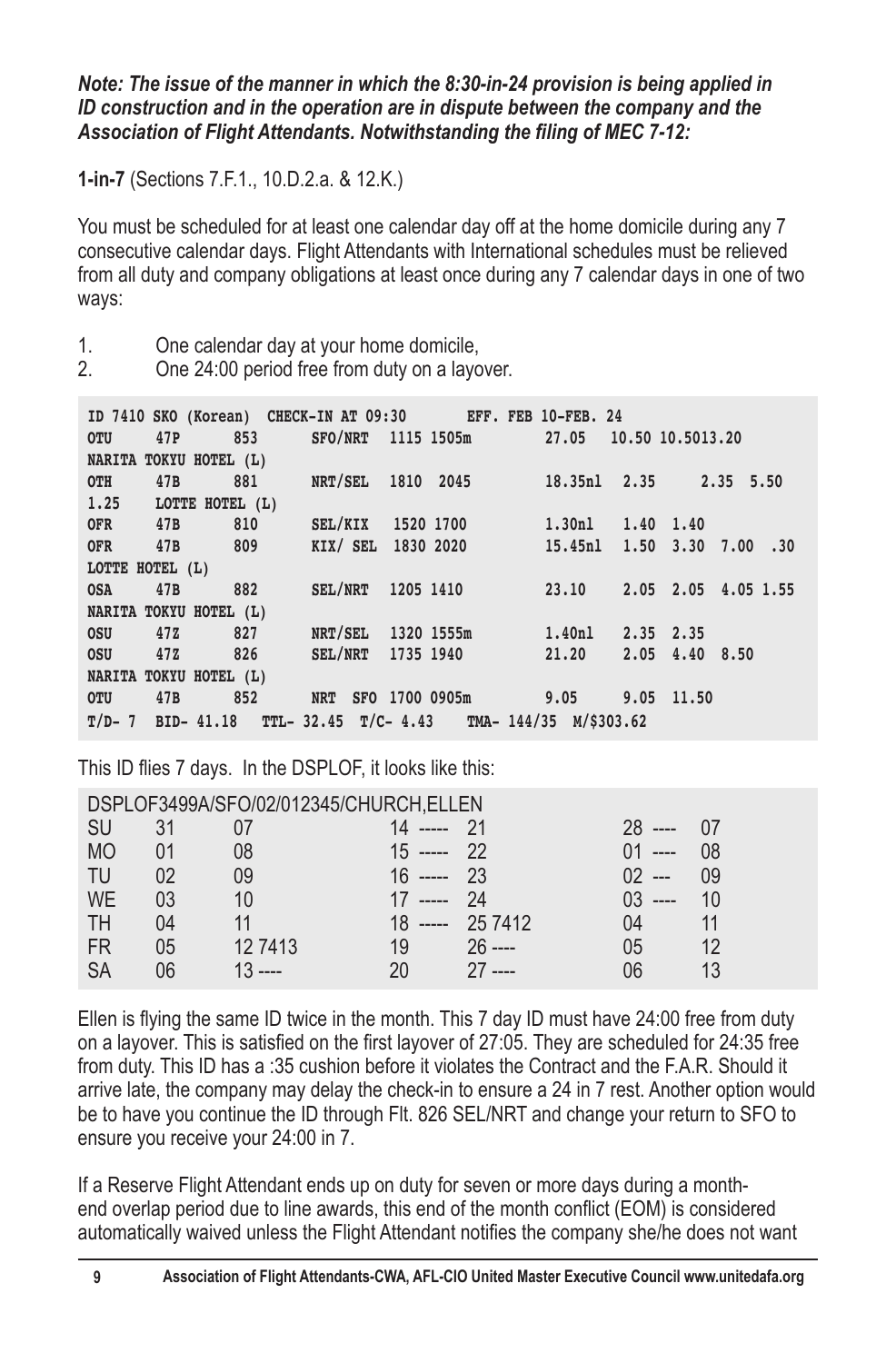to waive it prior to the first day of the schedule month. Upon mutual agreement, the crew scheduler will then move a Reserve day to another day later in the month the Flight Attendant originally had off.

## **24-in-7** (F.A.R. 121.467)

The 24-in-7 F.A.R. states that every Flight Attendant must receive at least 24 hours free from duty in any seven consecutive calendars day period. The company must look forwards and backwards in the block of seven days to determine if a "triggering event" has occurred. Many Flight Attendants get 24-in-7 confused with 1-in-7 when, in fact, they are two distinct and separate legalities. The 24-in-7 is an F.A.R. (Federal Aviation Regulation). The main difference between the 1-in-7 and 24-in-7 is that the 24-in-7 FAR **may not** be waived by anyone, and it can be satisfied by 24-hours free-from-duty at a layover point in both the Domestic and International operations.

Other points:

- This FAR cannot be waived by either Flight Attendants or management.
- Management must avoid violations of the FAR and, in an instance where a violation occurs, must "self-disclose" any violation(s) to the FAA.
- Measured as any 24 consecutive hours in any 7 calendar days, starting at midnight of the day in which the duty ends.
- "Triggering event" is described as an ID (or report to airport but does not fly) or airport standby.
- Standing Reserve alone does not constitute a triggering event, but once an assignment is made; the block of seven calendar days must then include a 24 hour rest.
- CAN be satisfied by 24 hours free-from-duty on a layover both Domestically and Internationally (remember to factor in report times and debriefing to see if a legal 24 hour rest is being given).

The following ID example does not satisfy the 24-hour free from duty at a point away from home requirement:

|              |  |                  | XXXDSL 5248 EFF 04/04/04 THRU 05/01/04 DOM SEA EQP OVR CAT S 3 |      |      |      |      |      |
|--------------|--|------------------|----------------------------------------------------------------|------|------|------|------|------|
| CREW: FS M N |  |                  |                                                                |      |      |      |      |      |
| <b>FRO</b>   |  |                  | D EOP FLT# DPTARV DPTR ARVL L/O TTL ACM DTM ERR                |      |      |      |      |      |
|              |  |                  | SMTWTFS I 77I 875 SEANRT 1245                                  | 1450 | 2605 | 1005 | 1005 | 1235 |
|              |  | I 77I 876 NRTSEA | 1655                                                           | 0930 | 00   | 835  | 835  | 1120 |

**T/D 3 BID 1840 TTL 1840 TMA 4730 M/\$ 95.00**

**M-MEAL BOARDED- 875/04 SEA M-MEAL BOARDED- 876/06 NRT**

- 1. On arrival, 30 minutes customs and 15 minutes debriefing are required.<br>2. Check-in on the return seqment in NRT is 1:45 prior to departure
- 2. Check-in on the return segment in NRT is 1:45 prior to departure.
- 3. The sum of :30 + :15 + 1:45 = 2:30
- 4. When subtracting from the block to block time of 26:05 the 2:30, the result is 23:35 which provides less than the required 24 hours free from duty and does not satisfy the provisions of the FAR or Section 12.K.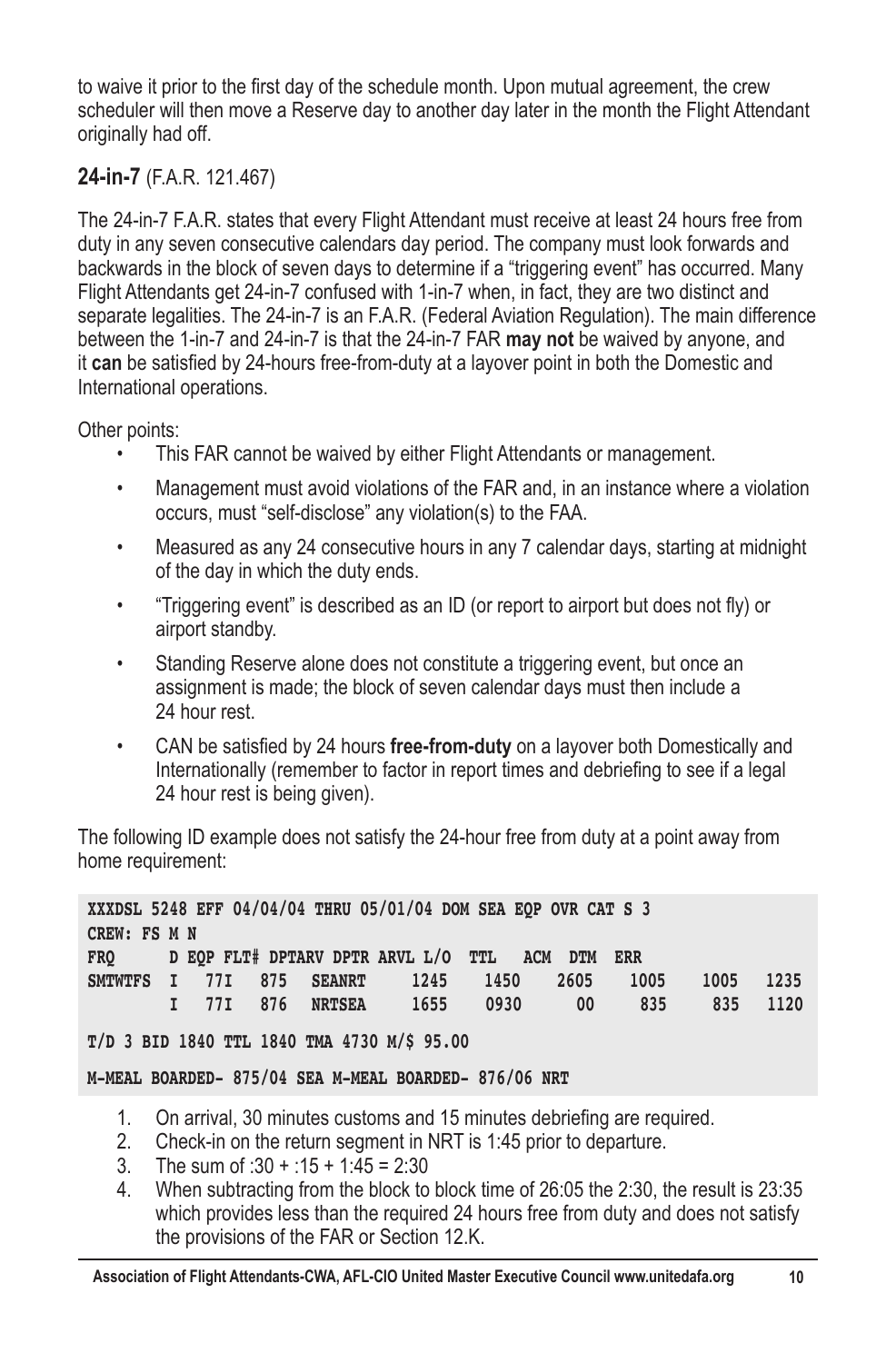- Training can be added to the end of a block of seven days, but not at the beginning.
- \* General advice on how to avoid being placed in this situation DON'T WAIVE 1-in-7.

## **35-in-7** (Section 7.E.)

In a Domestic schedule, you may not be scheduled to fly more than 35:00 in any 7 consecutive 24:00 periods. This often encompasses 8 calendar days. You may fly more than 35:00 in 7 consecutive 24:00 periods. This rule is for planning purposes. A Reserve or Lineholder may not be assigned or reassigned to an ID that exceeds 35 hours in any seven consecutive days.

Additionally, Flight Attendants may not be rescheduled to exceed 35-in-7 without their consent. The 35-in-7 rule does not apply to Reserves receiving only International assignments (Section 12.J.). If a Reserve is receiving only Domestic assignments, or a mix of Domestic and International assignments, the 35-in-7 rule applies.

- Only applies to actual working flight time—not deadheading; not credited time.
- For schedule planning purposes only. If flight time increases while out flying the schedule, the Flight Attendant must fly out the schedule, even if 35-in-7 is exceeded.

35-in-7 does not apply to any seven consecutive 24-hour periods surrounding International IDs. Nor does it apply to vacation time or sick leave.

# **Holding Time** (Section 7.C.)

Holding time (at the gate or unloading point, onboard the aircraft, with passengers) is limited to 4:00 at any one point or a total of 5:00 during any duty period. You must be given a :15 rest period after each 2:00 of holding. At the end of 4:00, you must be either:

- 1. Relieved from holding with passengers
- 2. Reassigned
- 3. Released from duty

## **End/Beginning Of Month Legality (EOM)** (Sections 9.D. & 12.O.)

The company refers to these beginning of month conflicts as EOMs for end of month legalities. These conflicts can include not satisfying 1-in-7 minimums, not having 24 hours free from duty in 7 consecutive calendar days, being scheduled to exceed 35:00 in any 7 consecutive 24:00 periods (8 calendar days), not having minimum rest between IDs (which technically includes overlapping IDs).

If you are not legal for your new schedule, you should trip trade to make yourself legal. If you are unable to make yourself legal by trip trading, you should contact Inflight Scheduling for assistance. DIS\*39666 is the display page used for legality trades. These trades are not part of the trip trade with open flying allotment.

If you are unable to make yourself legal at least 7 days before the beginning of the new month, Inflight Scheduling will reschedule you. If you are not legal for your new schedule, you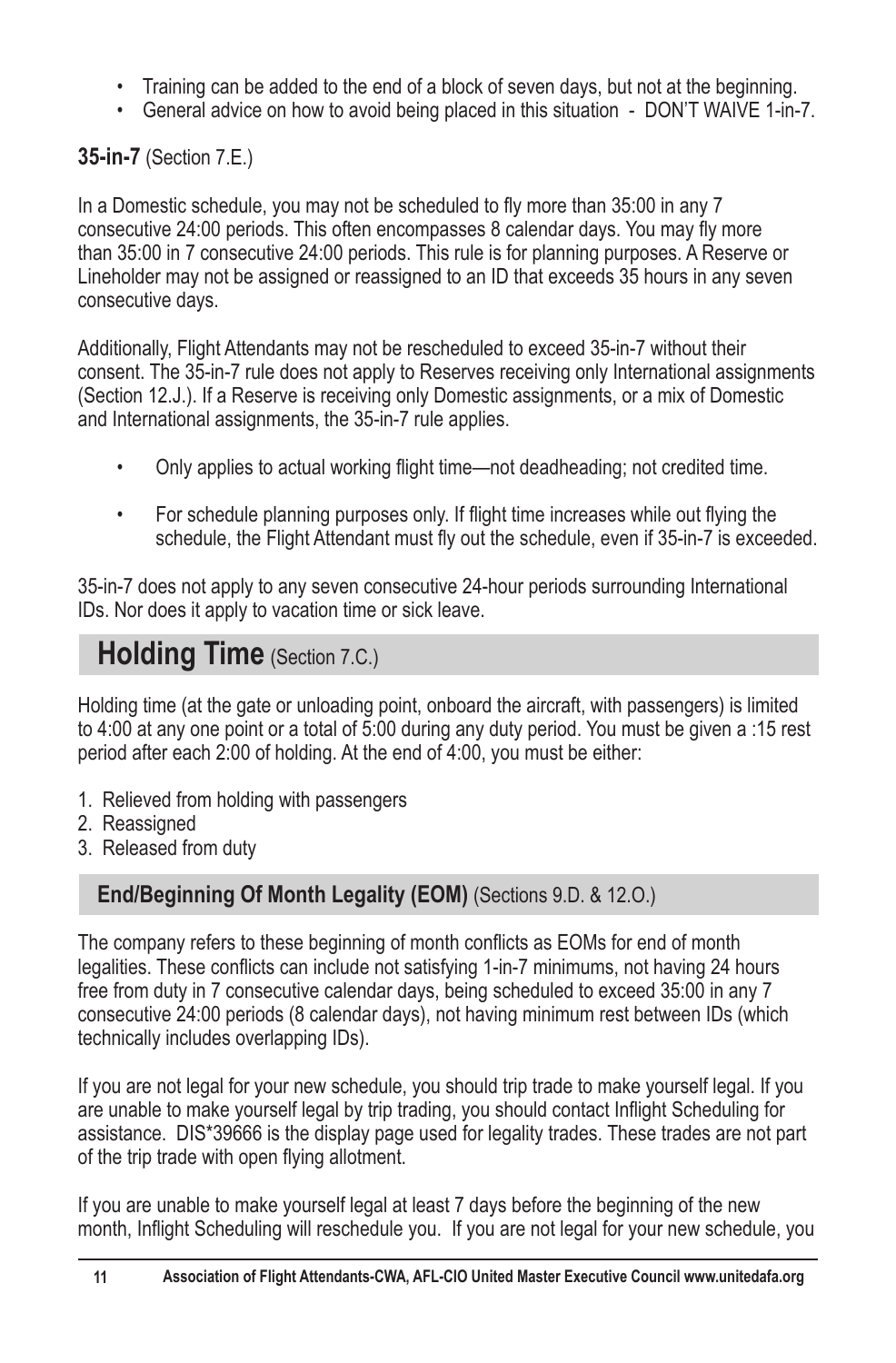may be assigned to an ID in a different operation only if there is no ID you are legal to fly in the operation for which you were originally scheduled.

#### **Flight Time Limitations- Monthly Maximums** (Sections 7.A., 10.H., and 12.G.)

Our Contract provides that the maximum credited flight time per month is 95 hours. Sections 7.A.8., 10.H. and 12.G.8. of our Contract provides that any Flight Attendant may, at their option, elect to project their monthly maximum to either 100 hours or over 100 hours. Lineholders may opt to 100 or over 100 through picking up from open flying, trip trading, accepting an assignment or by calling the crew desk. Reserves may opt to 100 or over 100 when bidding for their lines or by calling the crew desk.

#### **Reassignment** (Sections 7.A.5. and 12.G.5.)

A Flight Attendant may not be reassigned if, as a result, their monthly flight time projection exceeds 95 hours of credited flight time.

#### **Drafting** (Sections 7.A.6. and 12.G.6.)

If a Flight Attendant is drafted, which results in projecting their schedule over 95 hours of credited flight time, their monthly schedule must be adjusted during the month to lower their projection to no more than the maximum credited flight time.

#### **Line Construction**

In addition to the maximum monthly schedule maximum, Section 9.A.3. of our Contract provides that Domestic and International lines of flying be constructed so that the average of all lines at each domicile is not more than 88 hours credited flight time per month. An important component of our Contract also stipulates that lines be constructed by the Union Local Schedule Committee. Having our Union as an integral part of the line construction process, Flight Attendants from your domicile who fly these trips and use your feedback, work to maintain the quality of our schedules.

The 95 hour flight time maximum limitation does not apply to line construction, however as Sections 7.A. and 12.G. state, no Flight Attendant can be required to fly more than their scheduled monthly schedule maximum of 95 hours (unless they opt to 100 or over 100). If a Lineholder Flight Attendant is projected over 95 hours in a month, they may follow the resolving over monthly actual and making yourself legal process after line bids have been awarded to reduce projected time. Once a Reserve Flight Attendant reaches 95 credited hours, if she/he has not opted she/he cannot be forced to work beyond this monthly maximum and must be released from duty for any remaining Reserve days.

## **Resolving Over Monthly Actual and Making Yourself Legal**

While there have been recent changes from a quarterly system to a monthly system as a result of our new Contract, there has not been any change to the process by which you should make yourself legal or resolve over monthly flight time situations.

In situations where your projection exceeds your monthly maximum, Sections 7.A.3. and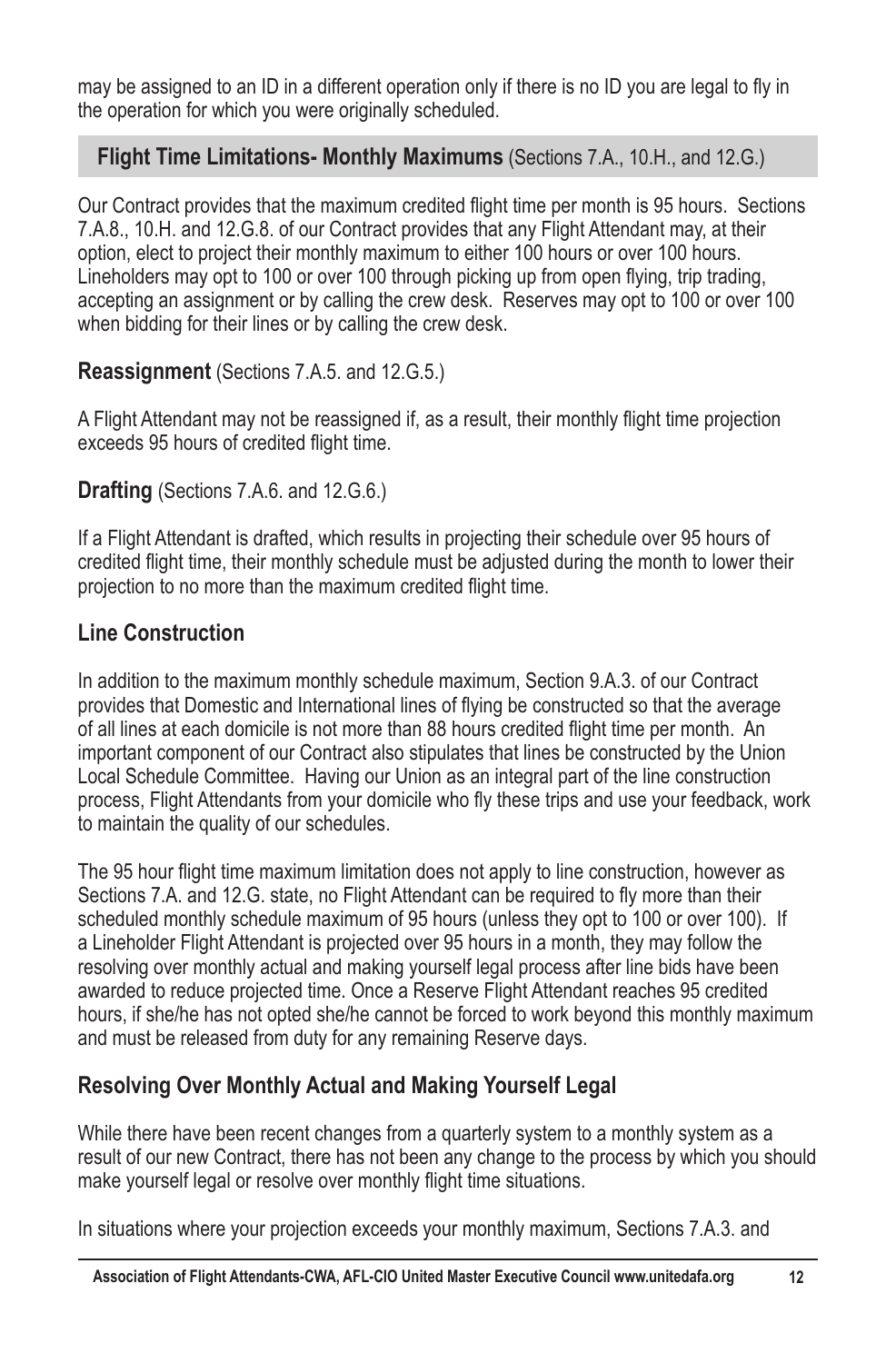12.G.3. provide the ability to resolve a legality conflict. The legality should be resolved, preferably through trip trading with other Flight Attendants or open flying. By providing an opportunity to first resolve the situation ourselves, we are provided the greatest flexibility in managing our schedule while at the same time the ability to maximize our income. In the event vou are unable to resolve your over monthly flight time situation, the company is obligated to work with you as required by Sections 9.E.3. and 12.P.1. of our Contract.

Sections 9.E.3. and 12.P.1. provide that if you are projected over 95 hours in a month, and unable to reduce time through trip trade procedures, you should contact Inflight Scheduling for rescheduling. You may be projected to 95 hours for the last ID of the month, but if it is necessary to drop an ID because of high time, your preference as to which ID is to be dropped will be considered in concurrence with Inflight Scheduling.

# **Benefits of Monthly Schedule Maximums**

Establishing a Contractual limit to the maximum number of hours management can schedule us to, on a monthly basis, protects us from being forced to fly more hours in any given month, offers schedule trading opportunities to increase or decrease time, and protects our jobs.

## **Monthly Schedule Maximum Review:**

- Lines of flying may be constructed over 95 hours; however, you cannot be forced to fly more than your monthly schedule maximum. You may reduce your monthly projected schedule through trip trading with open flying or another Flight Attendant, the RDO process or by calling Inflight Scheduling.
- All Flight Attendants, Lineholders and Reserves, have the ability to opt to 100 hours or over 100 hours *at your discretion***.** No Flight Attendant can be forced by the company to opt for more hours.
- Having a Contractual monthly schedule maximum provides greater schedule flexibility options, allowing for each Flight Attendant to increase hours maximizing income on a monthly basis.

# **Deadheading** (Section 11.A.)

You receive full pay and credit for deadheading. Deadhead time does not count toward actual flight time and is excluded from 8:30-in-24 legal rest calculation and 35-in-7 calculations. You are on duty when you are deadheading. Deadheading cannot be considered legal rest or used to satisfy time off requirements for 1-in-7 or minimum days off.

# **Deviation from Deadheading (Section 11.F.)**

You may deviate from a deadhead assignment that is the first or last segment in an ID. You must have the approval of Inflight Scheduling to deviate. For last segment deviation, you must contact Inflight Scheduling for approval when you arrive after the last working segment. For first segment deviation, you are paid from the point in the ID you deviate.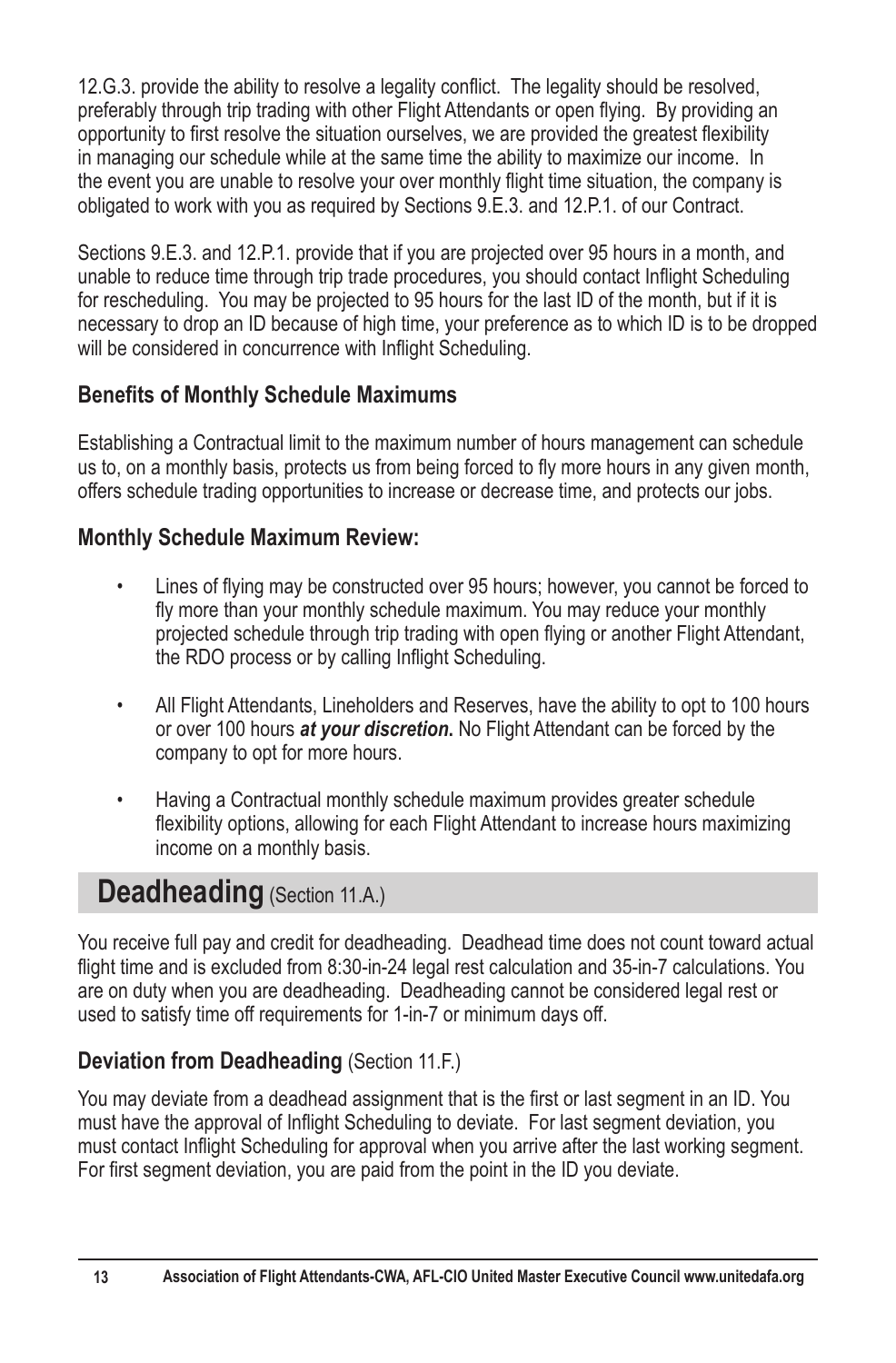# **Converted from Deadhead** (Sections 9.1.1. and 12.Q.1.)

If a need arises for a Flight Attendant to work the flight you are deadheading on, the first option for Inflight Scheduling is to convert you from deadheading to working. You may not be converted to work if this causes you to be illegal for the remainder of your ID. If you are deadheading on a Domestic flight to work and International trip, you may only be converted to work on that segment to avoid cancellation. If you are deadheading on an International segment to work a Domestic trip, you may only be converted to work on that segment to avoid cancellation.

# **Alcoholic Beverage While Deadheading** (Section 11.G.)

If you choose, you may have an alcoholic beverage while you are deadheading if you meet the conditions below:

- You are not in uniform.
- You are a Lineholder and do not have a flight scheduled to depart within 12:00 after scheduled arrival at a domicile or co-terminal point.
- You are a Lineholder deadheading into a non-domicile layover point and you will not be legal for reassignment or drafting to work any flight for at least 12:00 after scheduled arrival.
- You are a Reserve and you would not be legal for assignment for 12:00 after scheduled arrival at a domicile, co-terminal or non-domicile point.
- On a multi-segment DHD, you may only drink after take-off on the last segment and all the above conditions are met.

# **Line Guarantee & Reassignments**

Defining what is causing any rescheduling activity will help you identify the proper method of reassignment the Crew Scheduler should employ. This will help you understand some of the differences of these sections.

#### **Errors** (Section 8.I.)

This Section deals with errors in the line of flying or the assignment of an open ID. An example of this is when two lines have the same ID or you are not awarded the open trip you were entitled to receive. You may be reassigned to an ID which departs on the same day as the original ID and arrives within 6 hours of the arrival of the original ID or you will receive pay and credit for the flight time lost. Priority will be given to reassigning Flight Attendants to IDs in the same operation.

#### **Line Guarantee** (Sections 8.J., & 12.I.)

These are the line guarantee Sections, and deal with the Lineholder who involuntarily loses all or any part of an ID. An example of this is a trip cancellation.

- You may be reassigned to an ID on the days originally scheduled to fly which is scheduled to return you to your domicile no more than 22 hours later than the original Domestic ID. You may only be reassigned to one ID.
- For an International ID of 4 calendar days or less you may be reassigned to an ID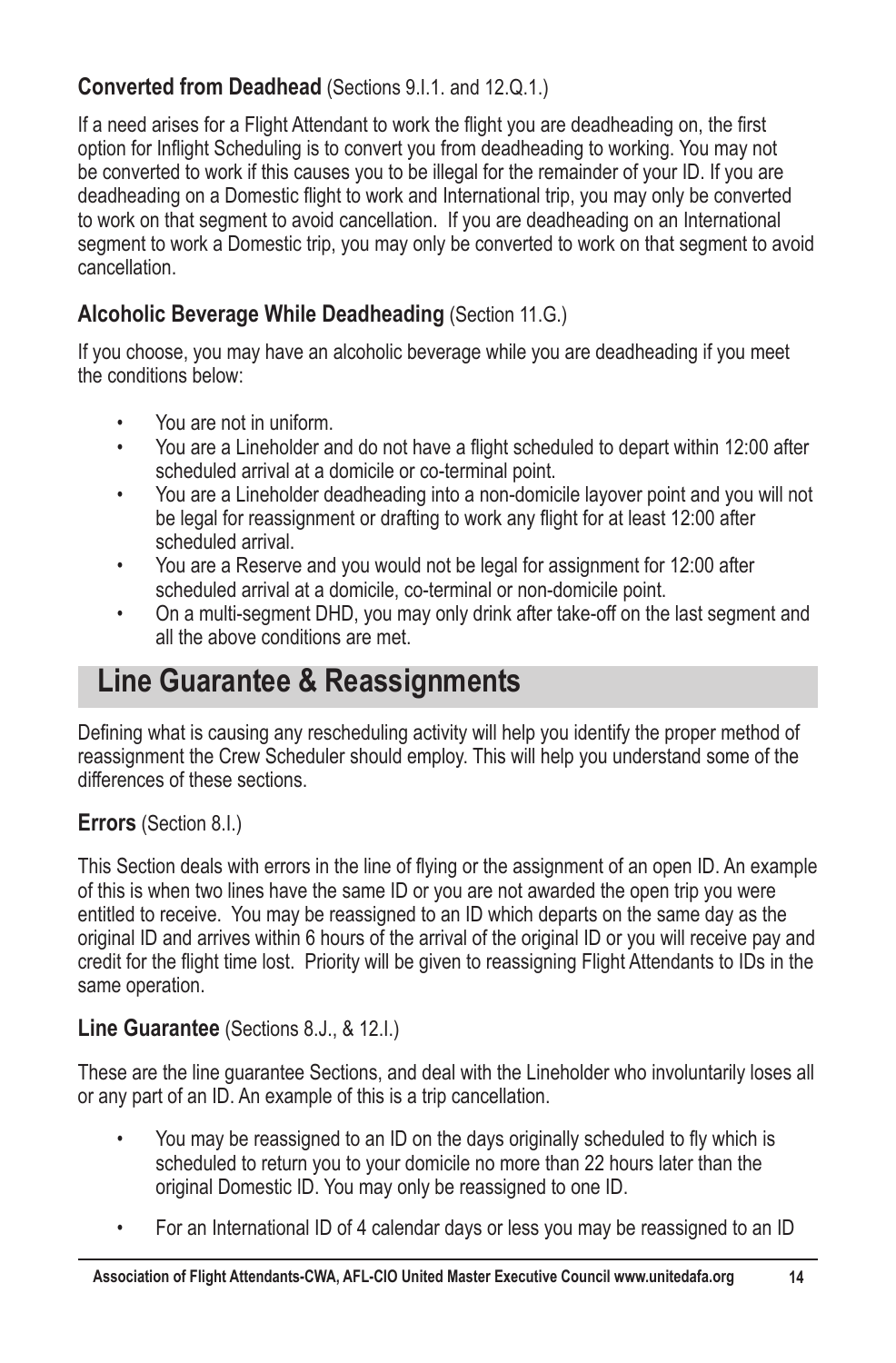on the days originally scheduled to fly which is scheduled to return you to your domicile no more than 24 hours later than the original scheduled ID. You may only be reassigned to one ID.

- For International IDs in excess of 4 calendar days, you may be reassigned to a maximum of two IDs on the days originally scheduled to fly which is scheduled to return no more than 36 hours later than the originally scheduled ID.
- If there is no ID available, you may have to call Inflight Scheduling at a prearranged time once each day of the original trip until an assignment is made.

After being advised of the reassigned ID, if the number of Reserves available is equal to or greater than the projected number of Flight Attendants needed, you can decline the reassignment. If you decline, your projection and line guarantee will be reduced by the value of the original assignment.

# **Schedule Changes/Reassignment** (Section 9.B.)

This is the schedule change or transition section. Examples of this are airplane changes or IDs moved from one Domicile to another over a schedule transition. You will be reassigned if the company and the LEC President decide a rebid is not necessary.

- The reassignment must be for the same number of days or less as the originally scheduled ID.
- The reassignment must take into consideration your previous schedule.
- The reassignment need not be on the days originally scheduled to fly.
- There are no restrictions on arrival or departure time of the ID to which you are assigned.

Reassignments made under this Section will only be to the same type of flying (Domestic to Domestic and International to International).

# **Order of Assignments At Domicile Points** (Sections 9.1, & 12.Q.)

The following Sections are used at all Domicile points. You are a home Flight Attendant when the assignment takes place at your Domicile point and a visiting Flight Attendant when you are at a Domicile other than your own during a trip.

The Flight Attendant who is projected the greatest number of hours beneath her/his line guarantee will be assigned first. If the number of hours is equal for 2 or more Flight Attendants, the assignment will be according to seniority preference. Priority will be given to reassigning Flight Attendants to IDs in the same operation and same number of days.

This is the order Flight Attendants should be assigned to open flights.

1. A Flight Attendant converted from deadheading to working the same flight. The conversion must keep you legal and is offered in seniority order.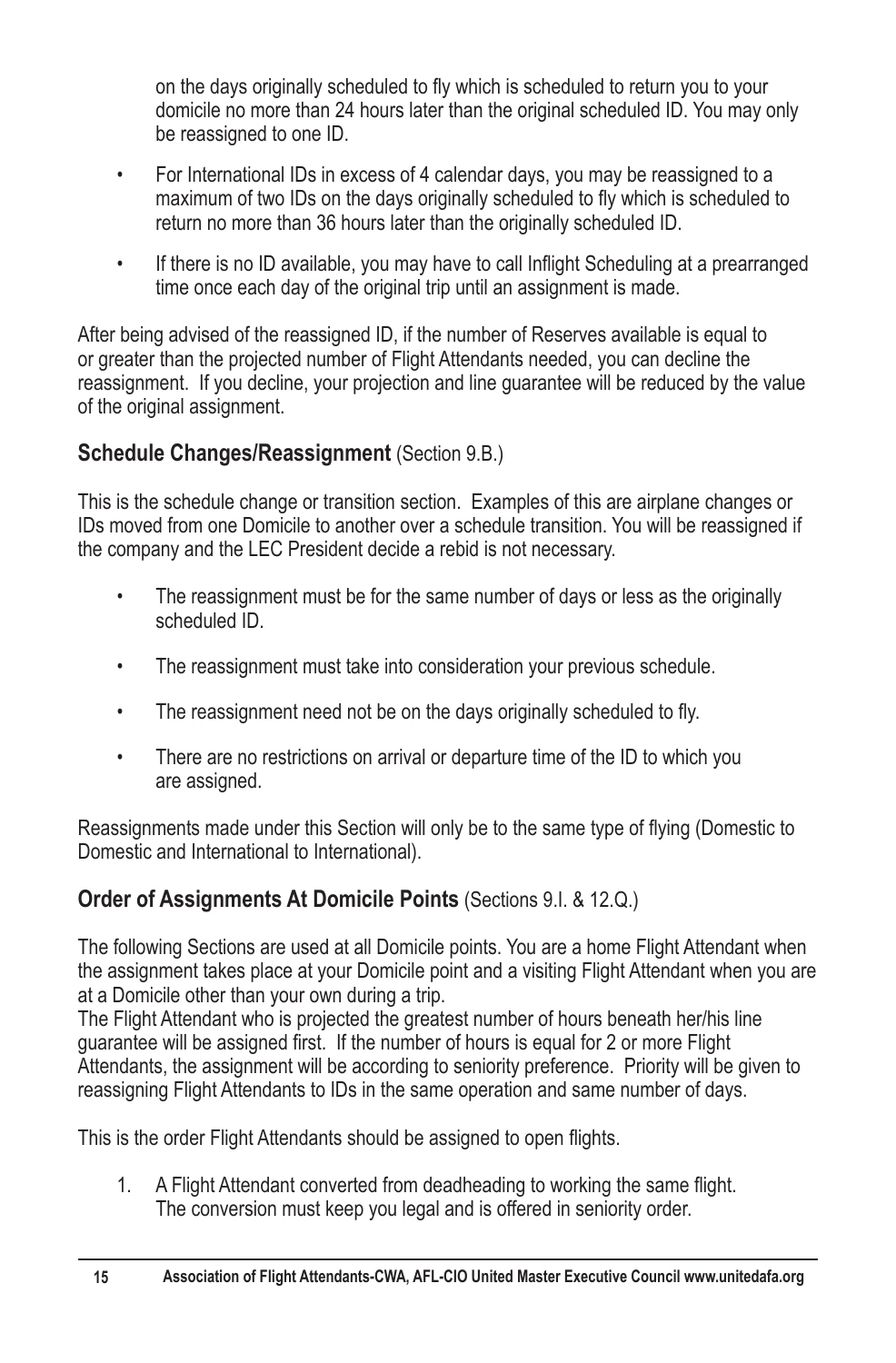- 2. At home Flight Attendant.
	- a. Who has lost the outbound flight or the outbound will operate so late that she/he will miss the return flight. This assignment is to legally connect to the return flight.<br>b. Who has los
	- Who has lost the flight or ID, if in the opinion of the crew scheduler such reassignment will prevent drafting.
	- c. Who is being reassigned to restore minimum calendar days off.<br>d. Who is being reassigned under Section 8 J, or 12 L, Line Guara
	- Who is being reassigned under Section 8.J. or 12.I. Line Guarantee.
- 3. A visiting Flight Attendant who has lost her/his outbound or who has an open return.
	- a. The visiting Flight Attendant with no return must contact the crew scheduler upon arrival or as soon as the loss is known.
	- b. The Flight Attendant with no open return may be given an assignment to your domicile that is scheduled to depart no more than 12 hours beyond the termination of a legal rest period.
- 4. A home Lineholder who desires to increase flight time.
- 5. A home Reserve.
- $6.$  A home Reserve who wishes to pick up flying on days off.
- 7. Drafting.

#### **Irregular Operations At Domicile Points And Non-Domicile Points** (Sections 9.K. & 12.R.)

These Sections deal with covering flights open because of irregular operations. These flights are open because the visiting Flight Attendant will not be able to connect or is illegal for the scheduled flight.

At domicile points:

- 1. Move up a Flight Attendant from the same domicile as the regular crew.
- 2. Move up a visiting Flight Attendant from another domicile.
- 3. Move up the first available home Flight Attendant.
- 4. Consider the flight open and assign the visiting Flight Attendant under the Order of Assignment in Sections 9.I. or 12.Q.

At non-domicile points:

1. Assign Flight Attendants prevented from working regularly assigned flights in First In First Out order.

At domicile points and non-domicile points, priority will be given to assigning Flight Attendants to IDs in the same operation and the same number of days.

At International non-domicile points outside the contiguous United States: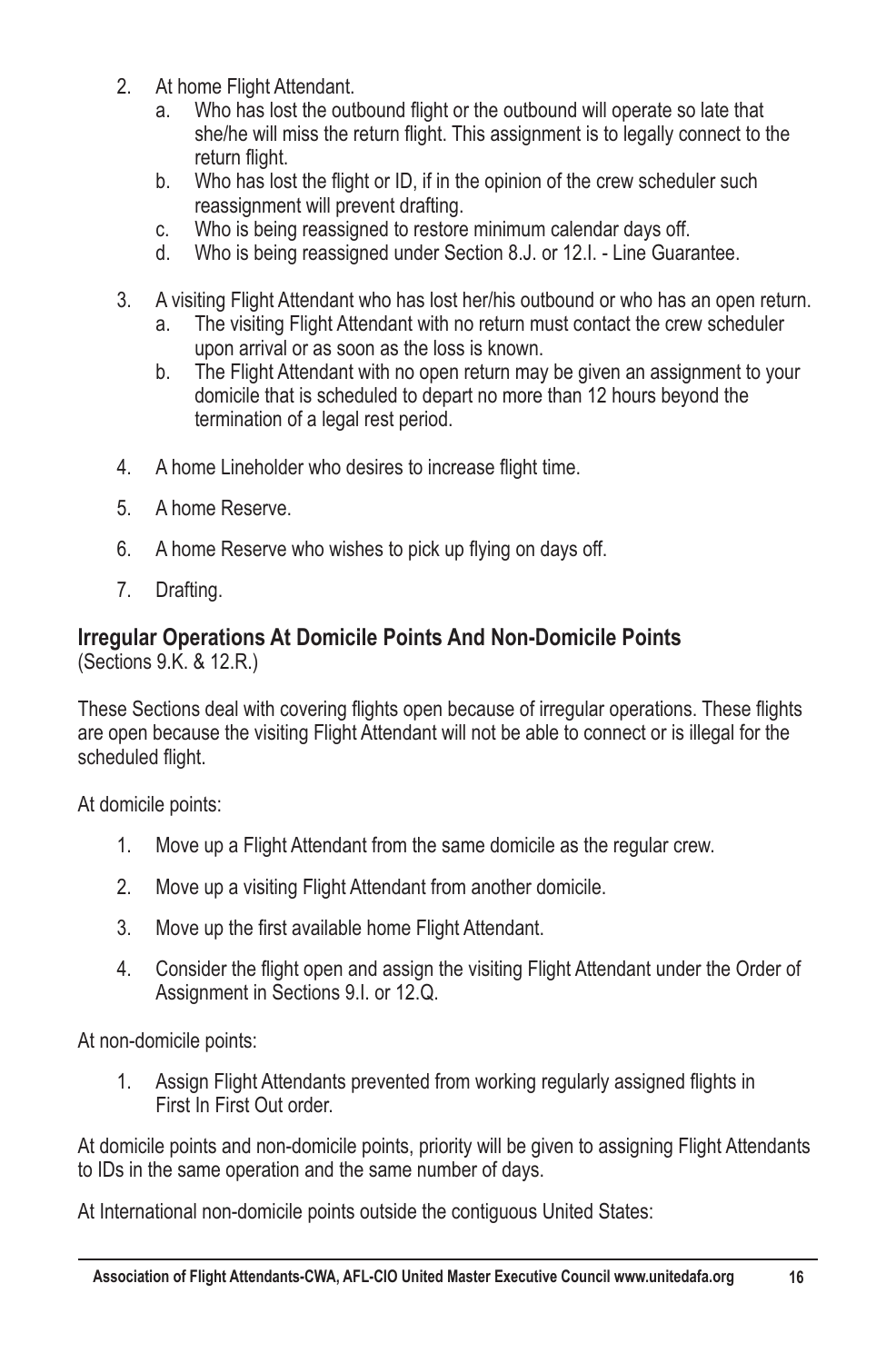- 1. Fill open flights on a FIFO basis from crews headed in the same direction.<br>2. Draft the first available crew for whose flight the arriving illegal crew would
- Draft the first available crew for whose flight the arriving illegal crew would be legal.
- 3. The first legal crew should be utilized.

# **Drafting**

Irregular operations and bad weather can negatively impact our IDs while at work. It's important that you know what our Contractual legalities are when confronted with a drafting scenario. Sections 2, 9 and 12 of our Contract deal with drafting.

Drafting is defined in Section 2.1. of our Contract. Lineholders shall be considered drafted when assigned, while off duty, in inverse order of seniority and in priority among those available and qualified. In addition, Lineholders shall be considered drafted when removed from their assigned flight for which they are legal, available and in position to fly, and assigned to cover any other flights.

Drafting is provided for under our Contract after exhausting the Order of Assignment, as set forth in Sections 9.1, and 12.Q. of the Contract.

Furthermore, Section 9.H.3. of the Contract provides that drafting assignments shall not be made more than six (6) hours prior to scheduled departure. Flight Attendants may not decline a drafting assignment. Keep in mind, that once the company applies the drafting provisions of the Contract, there are pay ramifications of which everyone should be aware such as our newly ratified Contract provision that when Flight Attendants are drafted you will receive two hours and thirty minutes (2:30) of extra pay.

First, once drafted, there is no further reassignment under Sections 8.J.or 12.I. of the Contract. For example, if drafted from a three day ID to cover a one day ID, there is no further reassignment upon return to the home Domicile. In addition, any drafting assignment that would result in a Flight Attendant being illegal for a subsequent ID is pay protected as part of the drafting assignment and the company may not reassign the affected Flight Attendant under Section 8.J. or 12.I. on return to the home Domicile.

In addition to the new drafting pay provision there are pay ramifications involving holiday pay when drafted. When drafted away from a holiday ID, to fly a non-holiday ID, the scheduled holiday pay must be considered when making the flight pay calculation. A comparison must be made between the dollar value of the ID flown (including any applicable holiday pay) to the value of the ID from which drafted (including holiday pay.) If the value of the ID from which drafted (including holiday pay) is greater than the value of the ID to which flown, the Flight Attendant is entitled to the pay differential, or the greater of the two. This differential, once calculated as a result of the comparison will be posted in the DFAP in the form of an hour and minute posting.

When given a drafting assignment, we encourage you to have the scheduler clarify that you have, in fact, been drafted and under which section of the Contract this is being done. Request the scheduler remark the ID appropriately indicating "DRFT." This will assist Flight Time Records when making their manual review of pay associated with each drafting situation.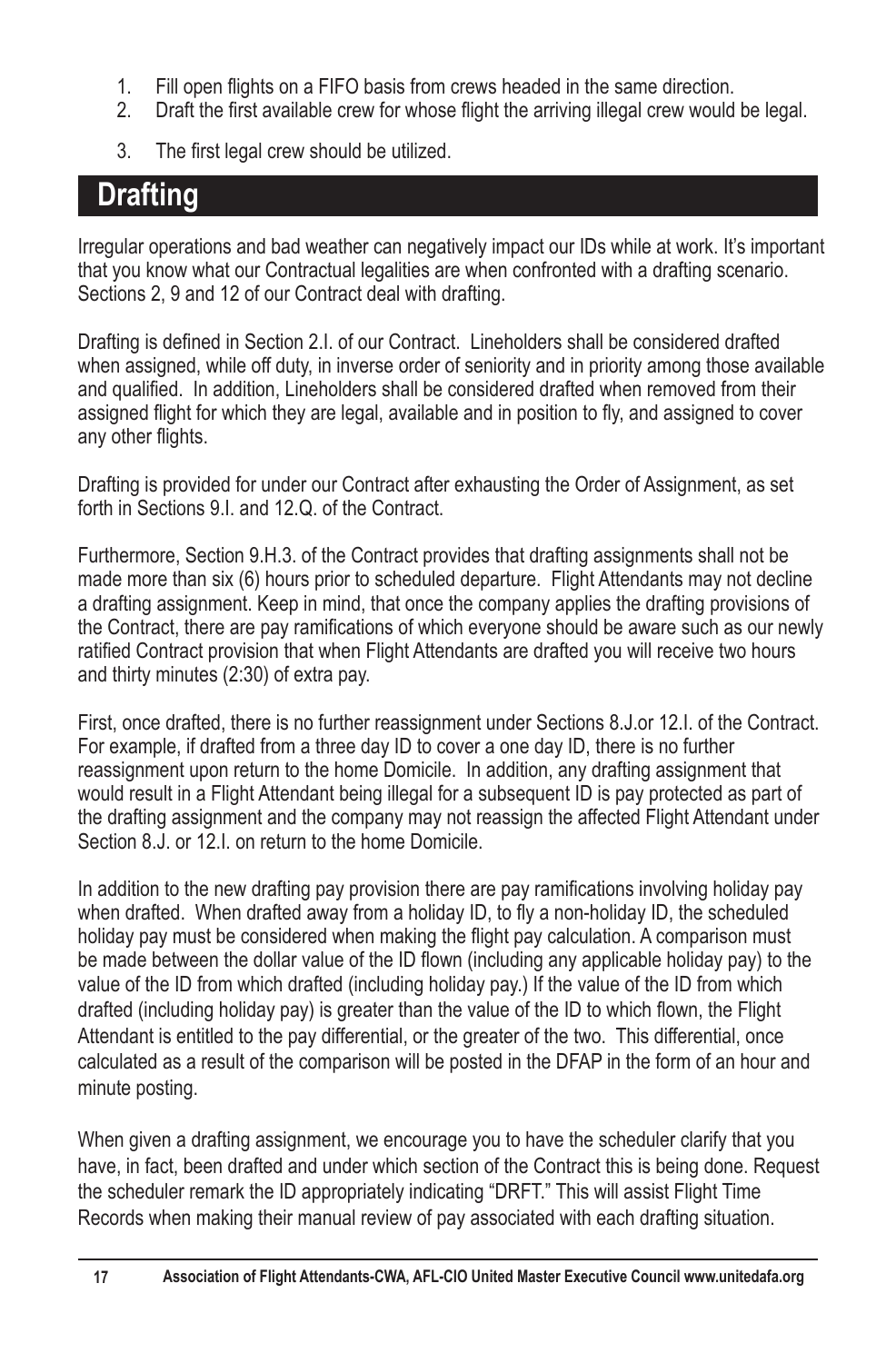# **Reserve**

*(For more information about Reserve please see the Reserve Survival Guide located on our website, www.unitedafa.org)*

## **Reserve Rotation** (Section 10.A.)

Reserve is a necessity in the airline industry. Irregularities are inevitable and Reserve coverage is necessary for the company in order to meet their operational integrity targets. Our Contract provides for a "rotating" Reserve system often referred to as "A/B Rotation" (Section 10.A.). The A/B Rotation system ensures that on completion of your fifth year as a Flight Attendant, you are guaranteed to be a Lineholder every other month, at your option provided you bid accordingly. Upon completion of your fifth year, you will be assigned a Reserve letter, either A or B. The letter can be found on the upper right-hand corner of your Unimatic LOFBID screen, on your VACBID screen; and on the domicile seniority list. Reserve letters can change every year. The Reserve letters are updated in September, which is one month prior to the following years Vacation bid period which opens every year on October 29th, Reserve letters become effective in February of the following year. Flight Attendants wishing to trade their assigned Reserve Letter can use POSTRD/TRDBRD to advertise for the desired trade. Flight Attendants may only trade Reserve Letters once per year (FEB-JAN). Trade requests are submitted via Unimatic DIS\*27871.

When bidding each month, determine if you may have a Reserve obligation as indicated by the Senior Designated Reserve date listed in the monthly Bid Package Cover Letter. Reserve months are listed in Section 10.A.1.b. of the Contract. If you are designated as an 'A', you have a Reserve obligation in "odd" numbered schedule months. If you are designated a 'B', you have a Reserve obligation in "even" numbered months. Flight Attendants with five years or less seniority have a Reserve obligation every month. However, some Flight Attendants with a Reserve obligation every month may be able to hold a line in their Reserve months depending upon the amount of flying assigned at the domicile.

The following are the months you may have a Reserve obligation under A/B rotation:

| "A" (Odd Numbered Months) | "B" (Even Numbered Months) |
|---------------------------|----------------------------|
| January                   | February                   |
| March                     | April                      |
| May                       | June                       |
| July                      | August                     |
| September                 | October                    |
| November                  | December                   |
|                           |                            |

In accordance with Section 10.A.5. of the Contract, the most Senior Designated Reserves and the most junior Lineholders of the same letter should preference both schedule and Reserve positions. If it is your Reserve month and you want to do everything possible to avoid Reserve, bid all lines, including Relief before Reserve lines. If it is your Lineholder month and some lines are so undesirable you would prefer Reserve, after you bid the lines you want,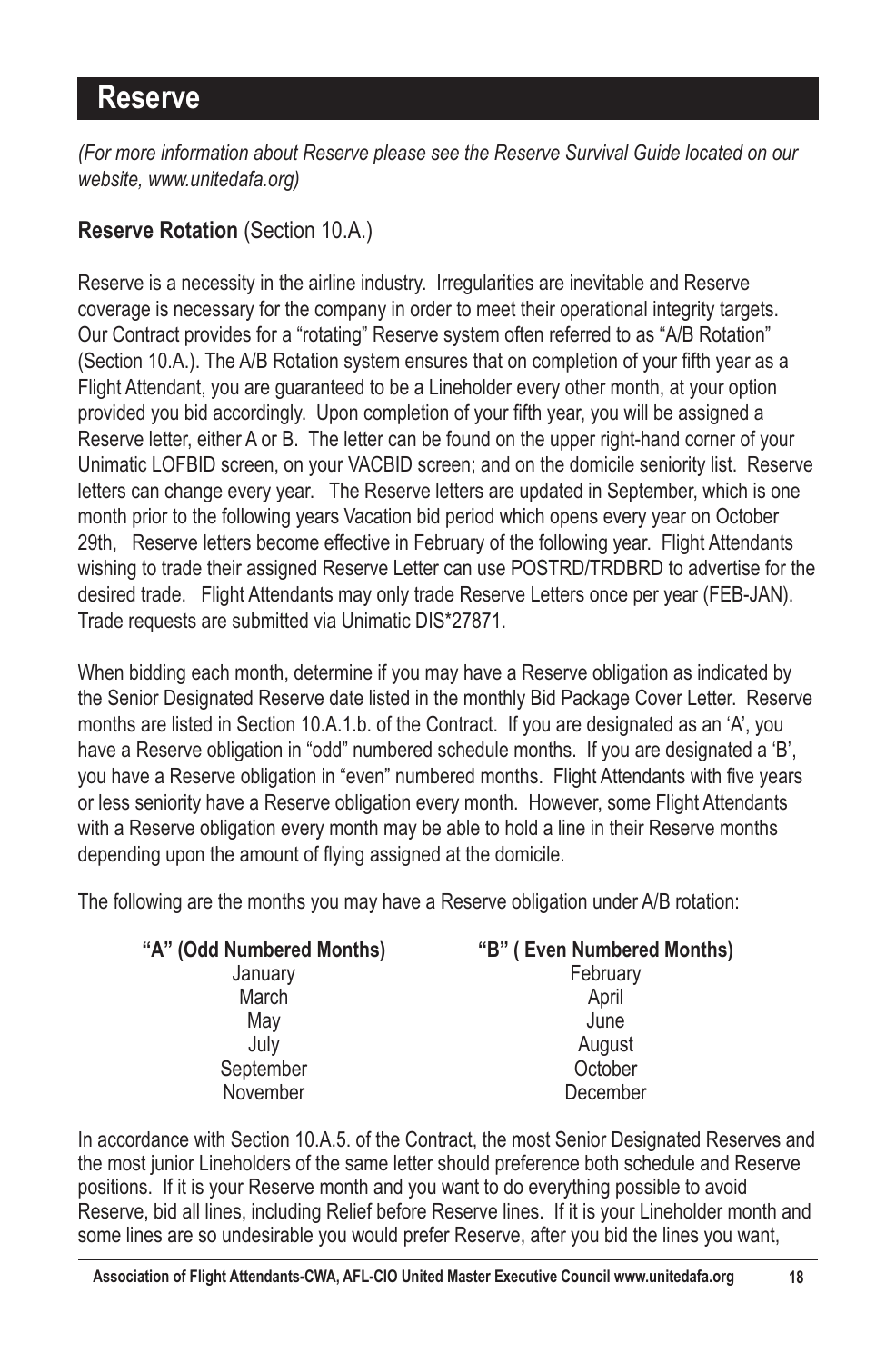bid Reserve lines. If you do not bid a Reserve line you cannot be assigned one in your Lineholder month.

# **Reserve Move-Up Line of Flying** (Section 10.B.)

According to Section 10.B. of our Contract, a Reserve who wishes to move into a line of flying left vacant or which may be constructed from open flying during the month may indicate such preference at the time of bidding by checking the appropriate box on her/his bid screen. Move-Up lines will be constructed with either pure Domestic or pure International IDs. A Reserve may also elect a preference for Move-Up lines between Domestic, International, or 'Either' during the bid process. A Reserve may also specify and be awarded up to two (2) protected days in their Move-Up line of flying. The Reserve shall be allowed to remove her/ his name from the Move-Up list within a specified period of time established at each Domicile following the awarding of bids, as stated in the monthly Bid Package Cover Letter. The Reserve may also alter their preferences for type of flying and remove protected dates by using the 'MOVEUP' entry in Unimatic. In addition, subsequent to the bid award, a Reserve may notify Inflight Scheduling that they wish to be placed on the Move-Up list. In such an instance, the Reserve will be placed at the bottom of the existing list.

The company shall make up and/or award Reserve Move-Up line(s) at each Domicile. Reserves who have bid for Move-Up lines shall be contacted in seniority order as lines open up. If both of the protected days specified by the Reserve cannot be accommodated, this Reserve will be bypassed and remain on the Move-Up list in seniority order until such protected day(s) can be honored. The protected days do not have to be days that were scheduled days off in the Flight Attendants awarded Reserve line. A Reserve who indicates no protected day(s) off, or whose protected day(s) have been satisfied, must accept such assignment. If more than one line is available, the Reserve may be offered a choice of lines. If the Reserve has a vacation or will be on ANP status for seven (7) days or more in the remaining part of the month, she/he will not be moved into a line of flying until the period of unavailability passes.

You can monitor the building of Move-Up lines at your domicile through MUADIT in Unimatic. Be aware that a Move-Up line can be built up to the monthly maximum for the individual Flight Attendant.

# **Reserve Assignments** (Section 10.C.)

Reserve assignments are made from a Reserve availability list that can be displayed using RSVFLY. Reserves are listed first in day of availability category (number of scheduled days on remaining before the next scheduled day off), and then in time accrued order based on credited time within each day of availability category, the Reserve with the lesser time accrued listed first. The day of availability categories are as follows: one-day; two-day; and threeday. After the three-day category, at Domestic domiciles (domiciles in the US, except HNL), all Reserve Flight Attendants good for four-or-more days are in the same category (Sections 10.C.4., 5., & 8.) in Time Accrued Order (TMAC). At International Domiciles including HNL, Reserves continue to be separated into four-day, then five-day, then six-day, etc., day of availability categories and are listed in TMAC within each category.

Reserve line numbers are in the same range for both Domestic and International location.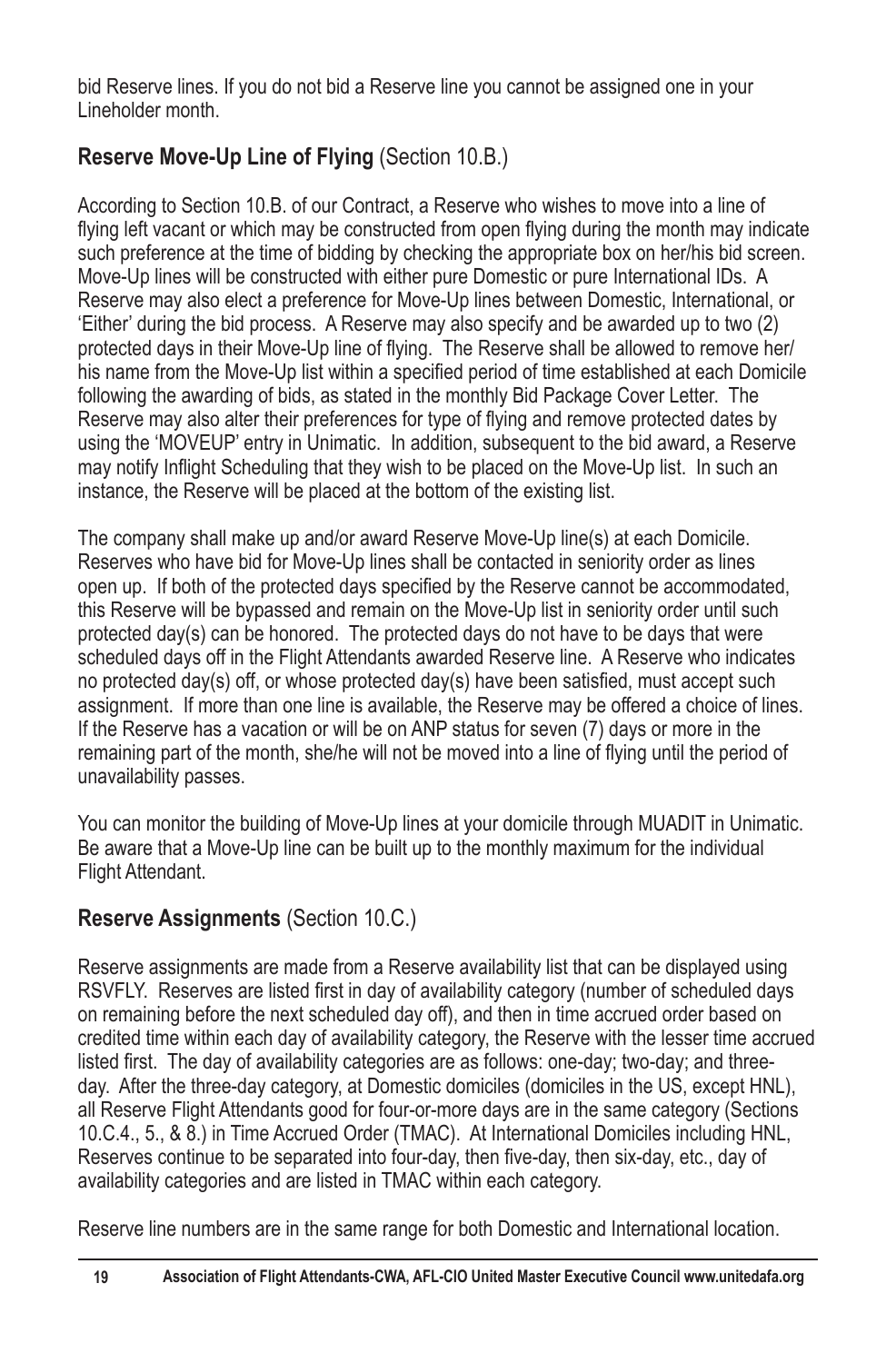- Call-in Reserve (CLLR) is designated in the 1400 series
- Ready Reserve (RSV) is designated in the 1500 series

During the actual award of monthly schedules, some Reserve lines may have more positions assigned to them than others. While the company determines the number of Flight Attendants to be awarded on a specific Reserve line in compliance with Section 10.C.1.a., the company must award at least one Call-in and one Ready Reserve position for each published Reserve line. In addition, this provision requires a minimum of 65% of the Reserves at the domicile will be assigned Call-In status and 35% to be Ready Reserve status. Section 10.C.1.c. provides for the company and the Local Council President to review this ratio on a monthly basis. Locations with fewer than 20 Reserves, will assign Call-In and Ready Status at a minimum of 50% in compliance with Section 10.C.1.b. and this information and the number of Reserves assigned each line will be indicated in the monthly Bid Package Cover Letter when this situation exists.

# **CLLR Assignments** (Section 10.C.5.)

Open positions with check-in times in the 24-hour period beginning at 0500 the following morning shall be assigned to Call-In Reserves according to their 1-, 2-, 3-, 4- or more day classifications in Time Accrued Order (TMAC) and qualification. Following the 1500 open flying process, remaining non-ONSL positions with check-in times of between 0500 the next day and 0459 the day after are filled (Section 10.C.5.). The process begins after 1500 for the next day's trips with the one-day trips in check-in time order. The earliest one-day trip is assigned to the first legal, available, and qualified one-day Reserve on the list. Once the one-day positions have been filled with one-day Reserves, then the two-day assignments are made. If there are insufficient legal, available, and qualified Reserves in a given day-ofavailability category to fill all the trips of that length, the crew scheduler goes back to the top of the OPNTRP list and looks for remaining trips of that day category along with those in the next day category in check-in time order, and assigns them the next day of availability category of Reserves. For example, if there are insufficient one-day Reserves to cover the one-day trips, the crew scheduler goes back to the top of the OPNTRP list and assigns the remaining oneday trips along with the two-day trips in check-in time order to legal, available and qualified two-day Reserves. If there are insufficient two-day Reserves to fill the remaining one- and two-day trips, the crew scheduler goes back to the top of the OPNTRP list again, now looking at one-day, two-day, and three-day trips in check-in time order to assign to legal, available and qualified three-day Reserves. When this point is reached, if  $ID#1$  is a one day trip with a 1000 check-in (which may still be open if no one- and two-day Reserves were legal or qualified for it) and ID#2 is a three-day trip with an 1100 check-in, the first three-day Reserve will end up getting a one-day trip (assuming she/he is legal, available and qualified for it.) However, if ID#1 is a three-day trip with a 1000 check-in and ID#2 is a one-day trip with an 1100 check-in, the first three-day Reserve will get a three-day trip while the second three-day Reserve will get the one-day trip, all else being equal.

Once the crew scheduler begins assigning the 4 day trips, the process differs for assignments at Domestic and International locations. Once the three-day Reserves have been exhausted, or four-day assignments are being filled, at Domestic locations (US domiciles except HNL),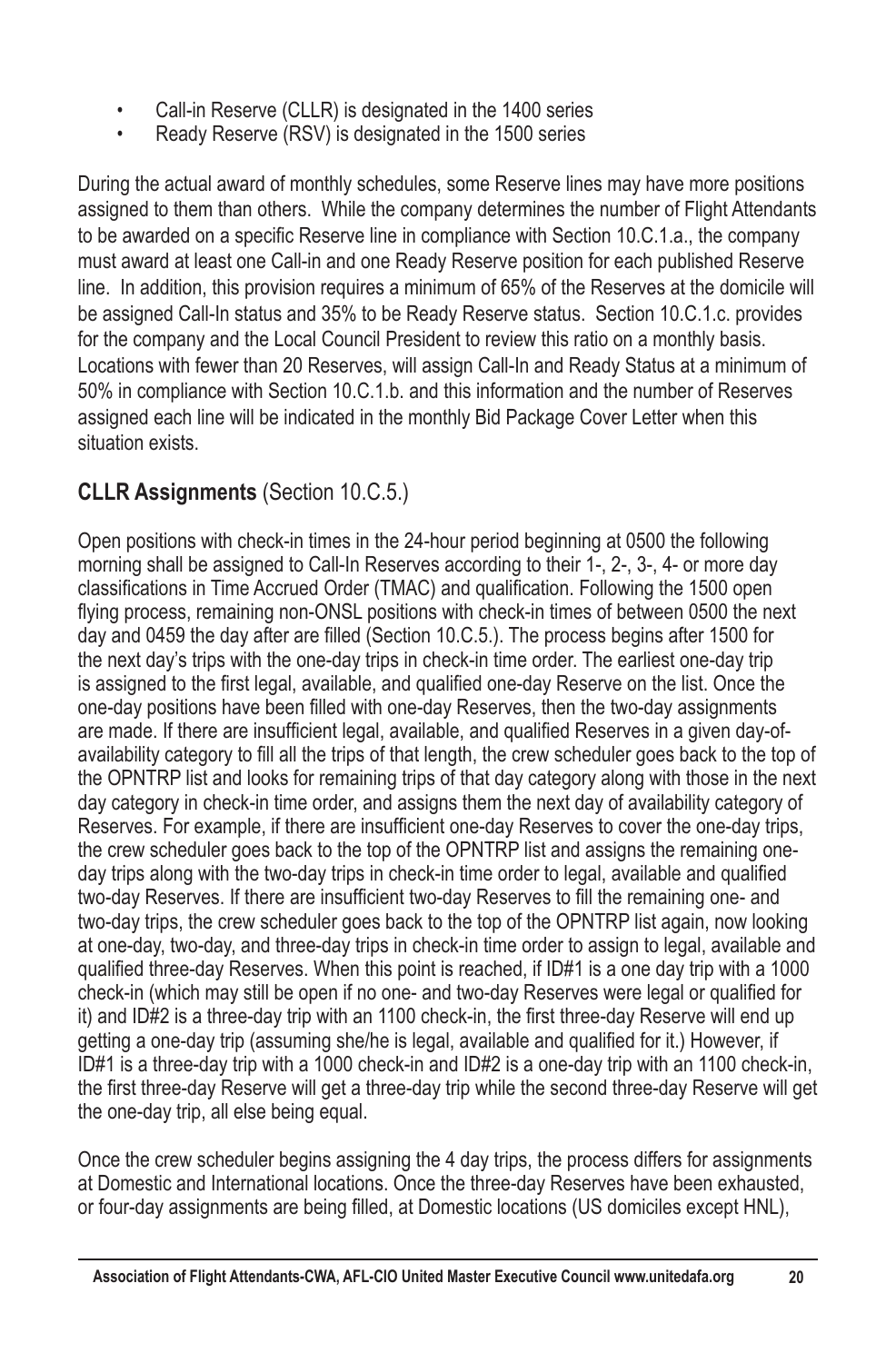Reserves good for four or more days are considered to be in the same day-of-availability category. If Reserve A is good for six days with 35:00 TMAC (time accrued), and Reserve B is good for four days with 40:00 TMAC, Reserve A will be listed and assigned first (all else being equal) because she has less TMAC, even though she is good for more days. At International locations (including HNL), on the other hand, Reserve B will be listed and assigned first because she/he is good for fewer days (four instead of six). To summarize, for a four-day ID for which both Reserves A and B are legal, available and qualified, at Domestic locations, it will go to Reserve A, because Reserve A has less time accrued than Reserve B. At International locations, it will go to Reserve B, because Reserve A is good for more days than Reserve B. If a CLLR is out on a trip at the time the next day's CLLR assignments are being made, the Reserve's assignment is based on the arrival time and time accrued estimated upon completion of the ID (Section 10.C.7.c.).

CLLRs should not be converted to Ready Reserve unless the language of Section 10.C.6. is met: "Call-In Reserves shall only be converted to Ready Reserve when the number of Ready Reserves available is equal to or less than the projected number of Flight Attendants needed for the following day." However, it is important to note that the number of "needed" Flight Attendants is not solely based on the number of the remaining open trips at the domicile.

## **Ready Reserve** (Section 10.C.8. and 10.E.)

A Reserve shall be given fifteen (15) hour notice at the Domicile point before departure time except that when the need for a Reserve cannot be determined at least fifteen (15) hours in advance of the flight, a lesser notice may be given. Although every attempt shall be made to assign a Reserve at least four (4) hours prior to departure time, a Reserve receiving less than four (4) hour notice will attempt to make the assignment. Except for periods of relief from duty provided in Section 7., a Ready Reserve will be subject to contact at any time and must be available by keeping the company advised of where she/he can be reached. These assignments shall be made as soon as practical and shall include layover hotel and telephone number if assigned to an ID not published in the monthly key pages.

## **Notice of Assignments** (Section 10.E.)**/Personal Contact Information**

- A Reserve may provide one (1) alternate contact at a time. Personal beepers will be considered as an alternate contact.
- Scheduling must attempt to call each number in the FDUG screen over a 45 minute period. Each call must be placed 15 to 20 minutes apart.
- Once given an initial assignment at the home domicile, a Reserve need not remain available for contact.
- If an ID is assigned to a Reserve and then subsequently reassigned to a Lineholder, the crew scheduler will attempt to contact the Reserve before she/he leaves for the airport.
- If a Reserve is required to report to the airport for a flight assignment and that assignment cancels and she/he is required to remain for a later assignment, she/he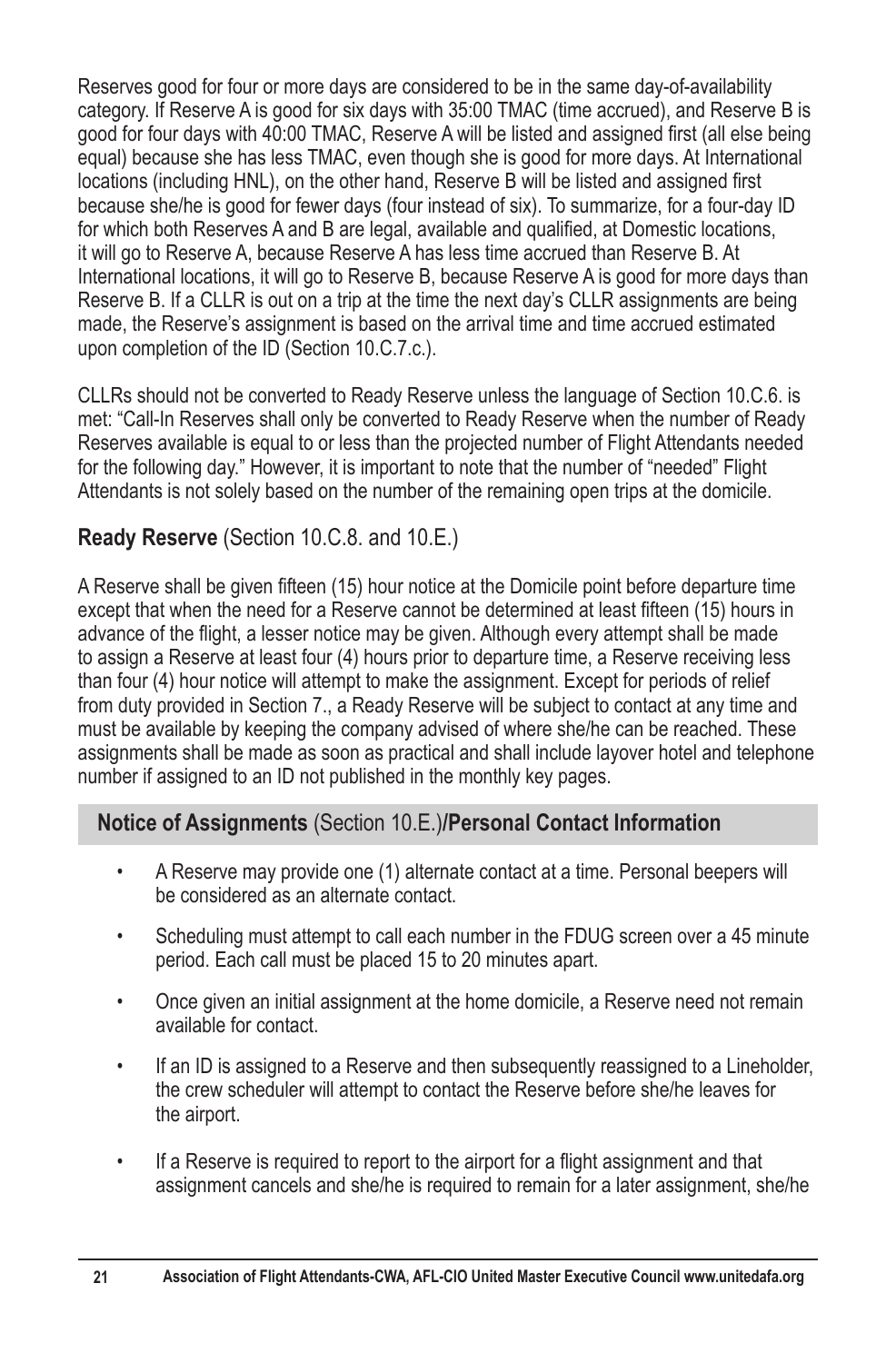shall be covered by the standby Reserve provisions of Section 10.G.

• An available Reserve may be released from contact for a period of time with the approval of the crew scheduler.

# **Calling for Assignments** (Section 10.C.7.)

The only Contractual way to receive a CLLR assignment is to call CATS after 1900, option 2-2-1; or call the crew desk. Do not use "What's In My ID?" on CATS or check your line in Unimatic. That information may or may not be your actual, correct Call-In Reserve assignment. The 1900 Call-In Reserve assignment process requires a Reserve to be assigned one of three possibilities:

- 1. A specific ID or ONSB with a check-in time of 0500 the next day through 0459 the day after
- 2. Converts her/him to ready status for the following day, obligating her/him to be telephone available beginning at midnight, or
- 3. Releases her/him for the following day, until the next evening's 1900 Call-In Reserve assignments.

(Section 10.C.7.a.). If the 1900 Call-In Reserve assignment system does not provide one of those three assignments, or if the system is otherwise not working properly, the Call-In Reserve must contact the crew desk (Section 10.C.7.b.). In addition, if it is after midnight, the CLLR assignment system is not normally available and the Call-In Reserve must contact the crew desk for their next day's assignment.

# **Going On & Going Off Reserve**

When going on or off Reserve at the end of the month, special availability rules apply on the last day of the old month:

- Going "on Reserve" or from *Lineholder to Reserve* if you are on Ready Reserve the first day of the new month (including Converted Call-In Reserves), you must be telephone available at 2000 the evening of the last day of the current schedule month for assignment to IDs departing after midnight the first day of the new schedule month (Section 10.C.11.).
- Going from *Reserve to Lineholder* status from one month to the next, if you are on Reserve at the end of the month and have any time left in the month, you may receive a multi-day assignment departing on that last day. This is true even if it works you into days off in your Lineholder month, or causes you to miss or be illegal for your first trip as a Lineholder in the new month (Section 10.C.11.). Any legality problems in the new month should be taken care of upon your completion of the ID.
- Going from *Reserve to Reserve*, you cannot be scheduled to work into a day off. Following days off, the Ready Reserve has the obligation of being telephone available at 0001 with an earliest check-in time of 0500. (Section 10.C.10.).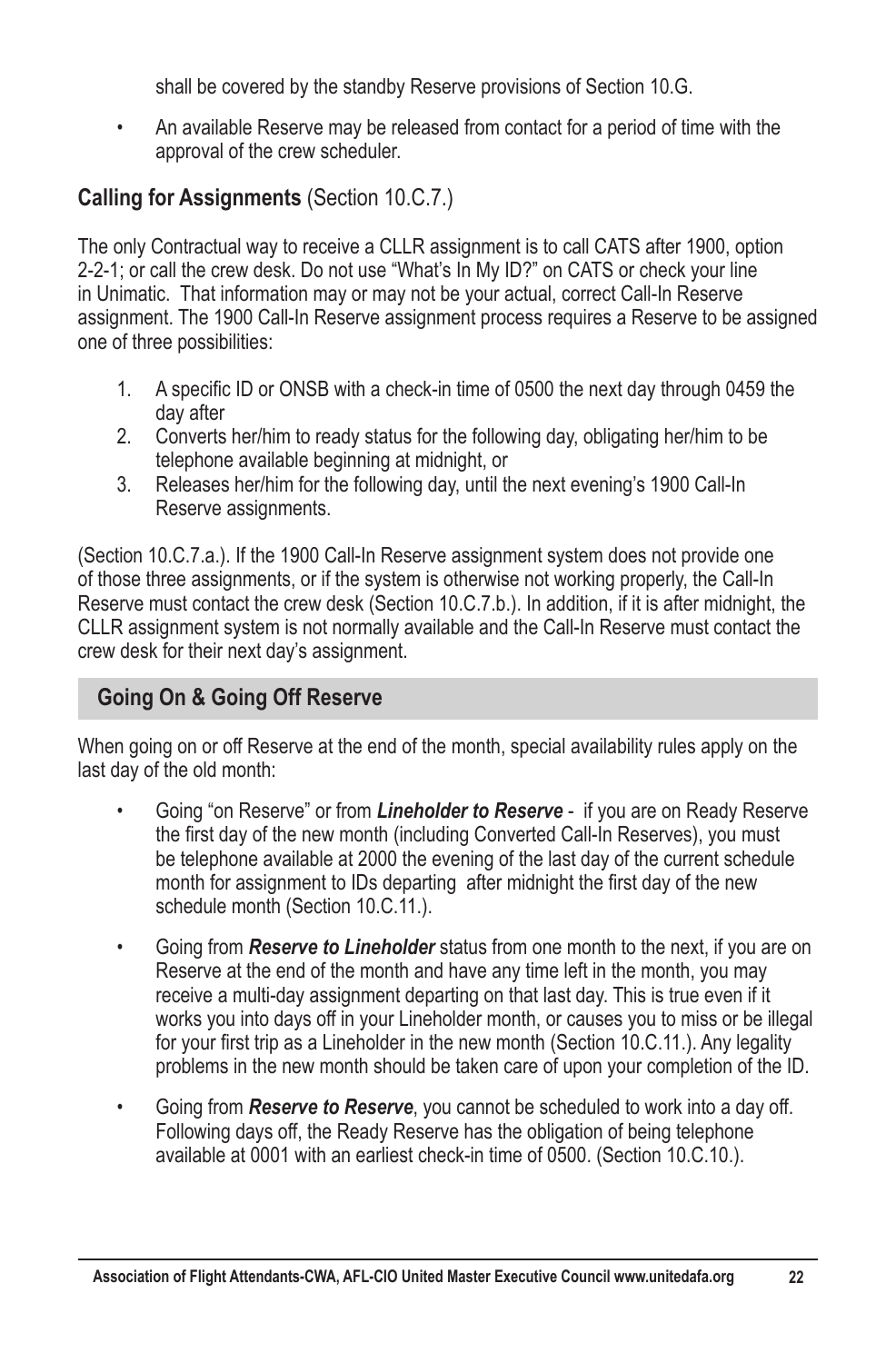**Purser** (Section 9.P.4. and 12.D.5.)

Qualified Purser positions (except Domestic narrowbody Purser positions) are filled with Reserves in accordance with Section 9.P.4. for Domestic widebody positions, and Section 12.D.5, for International positions, If another Qualified Purser is on the base or equivalent ID, the open Purser position will be filled as if it is a regular, non-Purser position in day of availability/Time Accrued Order (TMAC). The Qualified Purser on the flight will be required to take the position in briefing. If there is no Qualified Purser on the base or equivalent ID, a Qualified Purser Reserve may be assigned out of Time Accrued Order (TMAC) to fill the position. International Qualified Pursers are qualified to work Domestic Qualified Purser positions; whereas, the Domestic qualified Purser may not be assigned to the International Qualified Purser position during Reserve assignments.

Open Domestic narrowbody Purser positions are filled in briefing in accordance with Section 9.F.7. All Flight Attendants who have been flying at least one year are qualified to work these positions. If a senior Flight Attendant chooses to not work the position, it will be filled by the most junior Reserve, even if there is a more junior qualified Lineholder present.

**Returning from Sick Leave** (Section 10.C.7.d. and 10.C.8.c.)

- Call-In Reserves who call off sick leave prior to that evening's Call-In assignments being made will be given an assignment during the normal 1900 Call-In assignment process.
- A Call-In Reserve who calls off between 1900 and midnight will be given an assignment at the time of the call. A Call-In Reserve who calls off after midnight shall be considered on sick leave for the calendar day (Section 10.C.7.d.).
- A Ready Reserve who calls "off" sick leave before 0900 will not be certed ONSL for the day and will be available for assignment for the balance of the day. (Section 10.C.8.c.)

If the crew desk calls a Ready Reserve for an assignment less than four hours before \*\*\***departure time**\*\*\* (as opposed to check-in time), it is considered to be a "short call." While there is no contractual prohibition against the crew desk making a short call, a Reserve should not be penalized if she/he has made a reasonable effort to make the flight, shows up at the airport, and has missed the flight anyway (Settlement, ORD 7-95). For the purposes of standby assignments, the report time is considered the same as departure time. Section 9.I. and 12.0. Assignment of Open IDs, Section 9.K. Irregular Operations, Section 12.R. Schedule Irregularities, Section 9.M. On-Time Sections and Consolidation of Flights are areas of the Contract which provide direction as to how reassignments should be made in the operation. However, any changes must be made within the contractual flight time, duty time, legal rest, and day off parameters and legalities provided for in the Agreement.

# **Open Ended (UNI) IDs**

Open-ended ("UNI") IDs must be initially closed within 15 hours of arrival at the layover location (Section 10.K.; or within 24 hours on an International ID, Section 12.U.5.). However, once a Reserve's ID is initially closed, it can still be changed at a later time. A Reserve's rest period should not be interrupted to close an open-ended ID or to change an ID, as described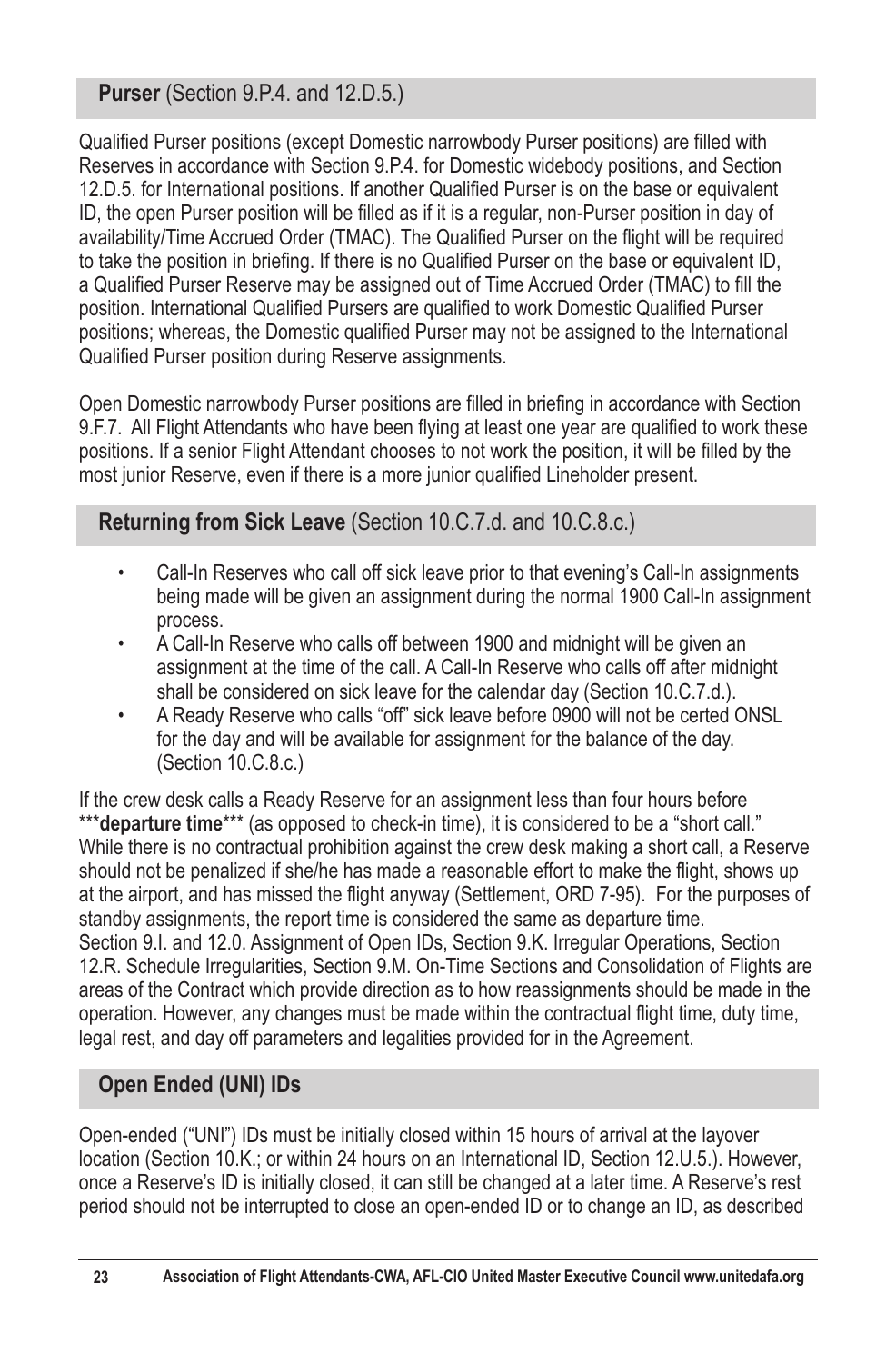in Section 7.J.5. In accordance with Sections 9.I.3.b, 12.Q.3.c. ID's may only be left open*ended once within the ID.*

# **On Standby (ONSB)** (Section 10.C.9. and 10.G.)

When reporting for standby (ONSB), a Reserve must check-in with the crew desk or Inflight Services Duty Desk (as determined by local procedures) upon arriving at the airport. The standby Reserve can be given a flight assignment that is scheduled to depart within five hours of the beginning of the ONSB period. As an example, a Reserve assigned ONSB at 1600 can be assigned to a flight that is scheduled to depart at 2100 or sooner). If that flight is delaved past the five hours, the standby Reserve is obligated to stay with the delayed flight (within duty time limitations). If the standby Reserve does not receive a flight assignment within four hours of reporting for ONSB she/he should block out with the crew desk to be released. As an example, a Reserve assigned 1600 ONSB is not given an assignment by 2000, should contact the crew desk for release. Standby Reserves not given a flying assignment receive five hours flight pay and credit.

# **Monthly Maximum** (Section 10.H., 9.E.4.a., and 12.P.2.a.)

There are additional considerations as they relate to a Reserve's monthly maximum and the implications of opting. You can be scheduled to work up to 95 credited hours each month. You have the option to opt up to 100 hours or you can opt to fly an unlimited number of hours. With the elimination of the quarter system, opting in a Lineholder month will not impact your maximum in a Reserve month.

When going on Reserve (from a Lineholder to a Reserve month), be careful when picking up an overlap trip from open time that begins at the end of the old (Lineholder) month and returns at the beginning of days off in the new (Reserve) month for two reasons. First, if you pick the trip up prior to the award of schedules for the new month, any days off in the new month will *not* be restored. However, if the Company allowed you to pick up the trip after lines have been awarded for the new month, any days off interfered with would have to be restored (System Board of Adjustment Award HNL 29-78). Any days off that are missed due to a scheduled overlap ID that was in your original line of flying, as awarded, will be restored in the new month. It is also important to remember if you carry over hours from your Lineholder month into your Reserve month, these hours will apply towards the 78 hour minimum and do not increase your monthly guarantee. It is only once you have completed 78 hours of Reserve assignments that these carry-in hours are paid in addition to the Reserve minimum because we are always paid the greater of what we have worked or our Reserve minimum (guarantee).

# **Vacation**

*(For more information about Vacation please see this years Vacation article on www.unitedafa.org)*

# **Vacation Bidding** (Section 18)

Section 18 of our Contract governs the annual vacation bidding process and outlines the procedures and timeline for the awarding of vacations. If you participated in the *Partnership*  **Program**, you should also refer to the Partnership Agreement Section I – Vacation.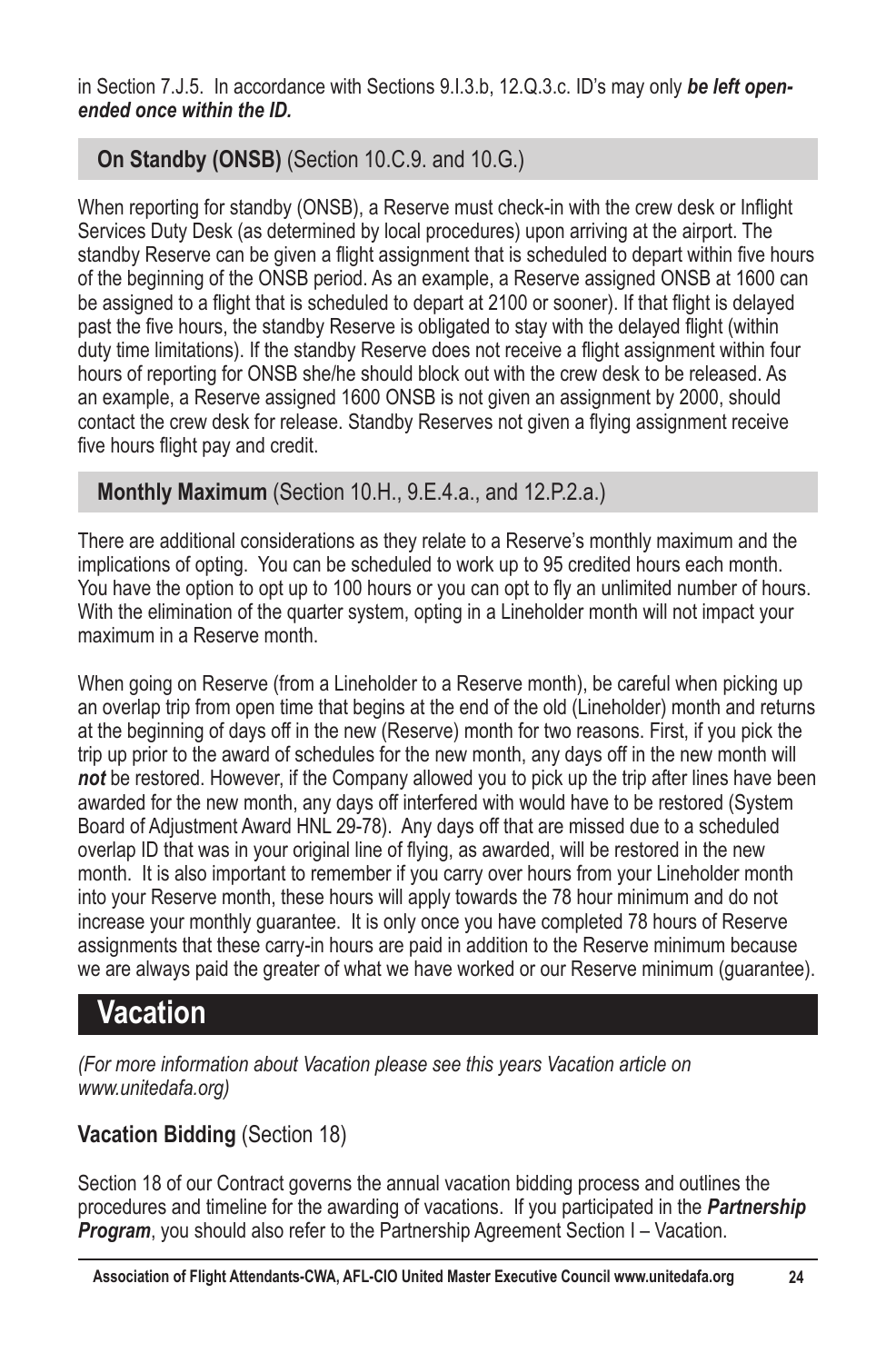## **Reserve Letters** (Section 10.A.)

The first step in the annual vacation bidding process is the assignment of Reserve letters. Section 10.A. of our Contract requires that Reserve letters be assigned and posted in domiciles in September, the month prior to the start of vacation bidding. The list establishes the top 25% of the domicile who are exempt from Reserve rotation and assigns "A" or "B" Reserve Letters to all Flight Attendants with more than five years seniority. You will obtain important information by checking the domicile seniority list known as the **Reserve Letter List** containing the Lineholder status and Reserve letters. We remind you that the Reserve letters are effective in February through January of the following year.

| <b>Vacation Period</b><br><b>Open</b> |                  | Close            | Posted           |  |  |
|---------------------------------------|------------------|------------------|------------------|--|--|
| <b>Primary Bids</b>                   | 0830 October 29  | 0830 November 7  | 0830 November 12 |  |  |
| <b>Secondary Bids</b>                 | 0830 November 16 | 0830 November 23 | 0830 November 28 |  |  |
| <b>Tertiary Bids</b>                  | 0830 December 1  | 0830 December 7  | 0830 December 11 |  |  |

**Vacation Bid Periods** (Section 18.E.)

\*All listed times are LOCAL domicile times.

#### **Vacation Accrual and Bidding Seniority** (Section 18.B.)

The number of vacation days accrued and your vacation bidding seniority are based on company seniority, which may differ from your Flight Attendant seniority. When vacation bids open, a seniority list for vacation bidding will be available in your domicile. The list will show your seniority for vacation bidding and the total number of days you have accrued. Vacation accrual is based on completion of years of service. Flight Attendants hired before the 15th of the month accrue 1 day each month for years 1-4 for use in the following year. Flight Attendants in year 5 and beyond accrue vacation in the current year for use in the following year based on the accrual schedule. The number of vacation days you have accrued will be included in your **VACBID** screen.

The number of vacation days increases as you reach specific seniority levels as provided in Section 18.B. of the Contract with a maximum accrual of **40** days.

| <b>Years of Service</b> | <b>Vacation Days Each Year</b>              |
|-------------------------|---------------------------------------------|
| 1-4 years               | Up to 12 days with 2 splits, 6 days minimum |
| 5 years                 | 19 days with 2 splits, 6 days minimum       |
| 10 years                | 26 days, with 3 splits, 6 days minimum      |
| 17 years                | 33 days, with 3 splits, 6 days minimum      |
| 25 years                | 40 days, with 3 splits, 6 days minimum      |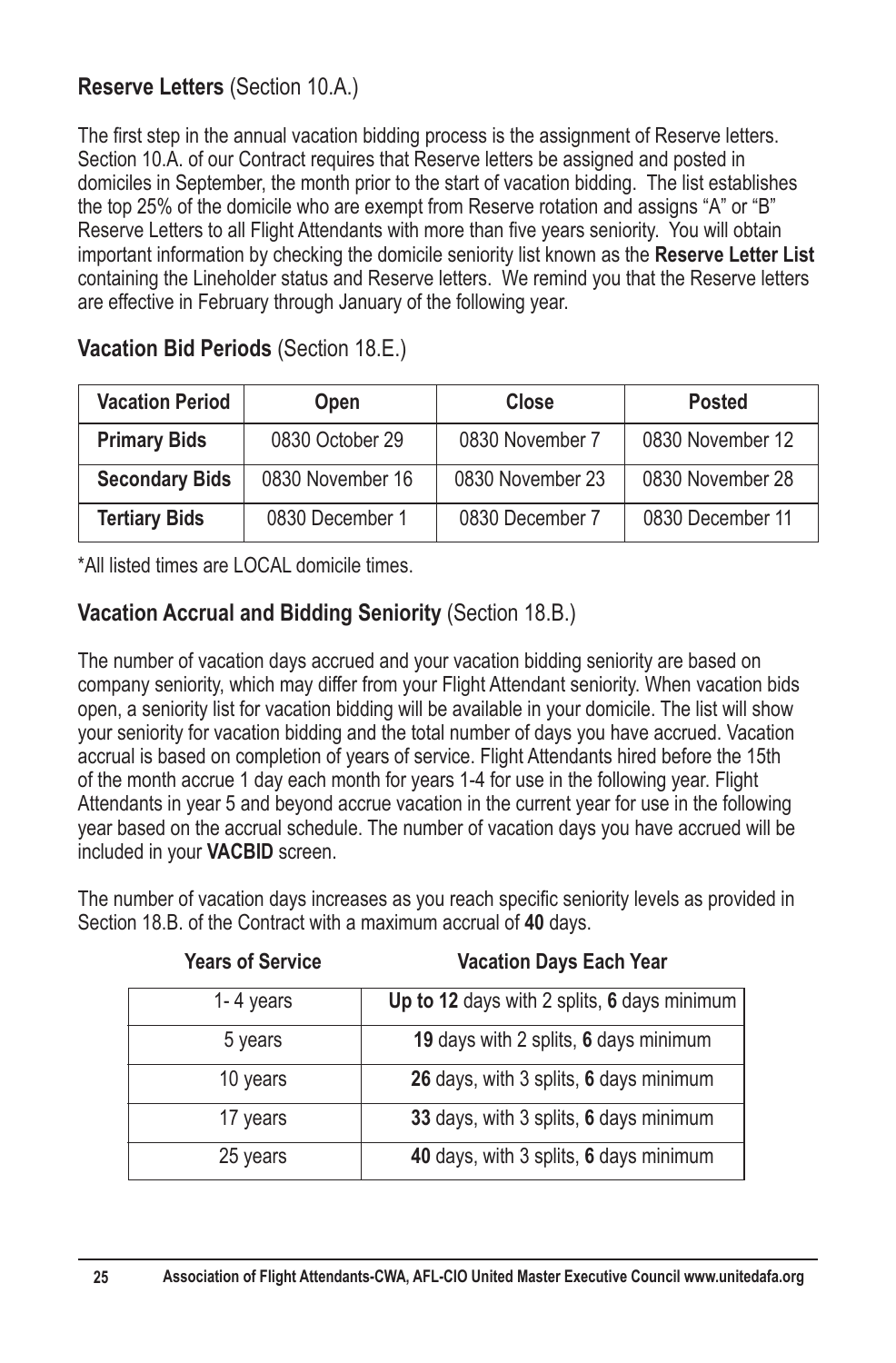# **Vacation Reduction** (Section 18.B.2.)

Section 18.B.2. of our Contract provides for a reduction in vacation accrual. A Flight Attendant will receive full vacation accrual after having completed a minimum of 97 hours and 30 minutes of paid activity in each quarter of the rolling twelve month period ending in the August schedule month prior to the vacation year. If you have less than 16 hours and 15 minutes (16:15) of paid activity for that period no vacation is accrued. You will accrue 1/24 of the vacation accrual for the calendar quarter for every 16 hours and 15 minutes of paid activity in that quarter. For the purpose of calculating vacation accrual, hours paid for publicity and training shall have the same value as credited flight time. If training is paid under Section 15.G., the greater of the training hours or the flight time credit for the scheduled flight hours missed shall be used. Designated quarters are the bid months of September through November, December through February, March through May and June through August.

Section18.C. covers other reductions in vacation accrual. The Company will reduce your accrued vacation days if you have been on Leave of Absence (LOA); if you have been on furlough status, voluntary or involuntary or if you have been on suspension for 30 days or more. The only exception to this list is Occupational Leave status (occupational sickness or injury on the job), which will not impact vacation accrual. If you are affected by a reduction in your vacation, your vacation accrual will be reduced by 1/12 for each 30 days of leave or major portion, on a prorated basis (Section 18.C.). In addition, the Partnership Program Letter of Agreement also provides for a reduced accrual (see below).

## **Partnership Program**

Flight Attendants participating in the Partnership Program will accrue vacation at one half (1/2) of the vacation accrual schedule outlined in Section 18.B. of the Contract during the period of the partnership. For example, Flight Attendants with less than five (5) years of service normally accrue one day of vacation for each month of continuous service. While participating in the Partnership Program, she/he will accrue ½ day of vacation for each month in which she/he participates in a partnership. Should the Partnership Program be terminated, the vacation accrual rate will revert to the full accrual rate set forth in our Contract as of the date of termination. This change in accrual is effective with the first schedule month of the partnership, and will affect the vacation accrual that will be used.

# **Partial Days**

Some vacations have been adjusted to include days and hours (partial days). A partial day should be used as a full day only when counting the days on the Flight Attendant schedule calendar. Remember that all hours must be bid in the same phase. A partial day is always the last day of the vacation. It should not be assumed that the entire day is a vacation day. A partial day begins at 0000 and ends on the hour. If the check-in for an ID begins at the exact same time as the partial day ends or after, the Flight Attendant is responsible for the ID. For example, a partial vacation day (1/2 day) ends at 12:00 noon and in a situation where the check-in time for the Flight Attendant's next ID is 12:00 noon, the Flight Attendant is responsible to fly the ID.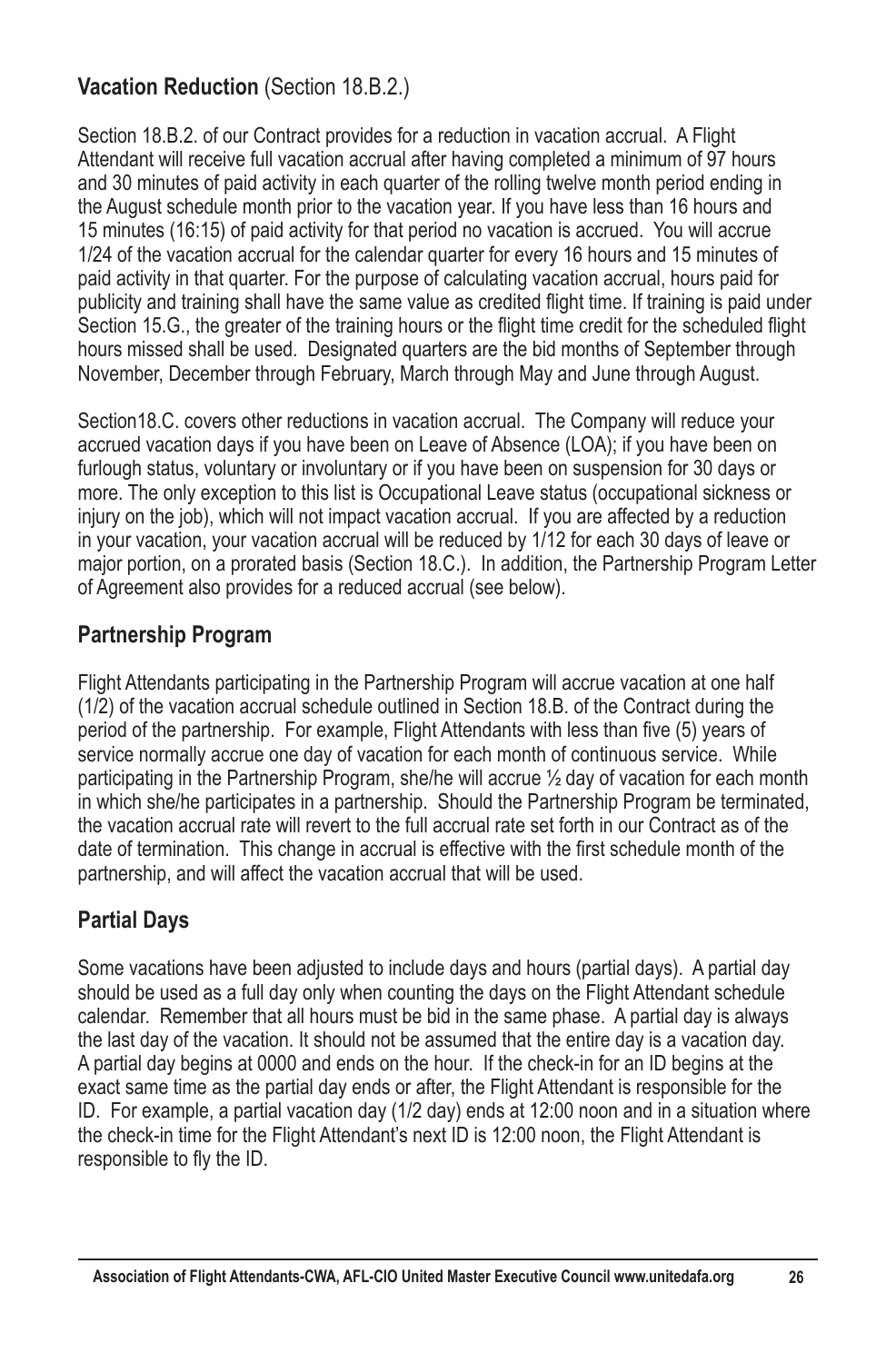## **Bidding Strategies**

In all cases you are encouraged to bid the vacation period you want to hold.

Throughout the year, you can significantly increase your income by scheduling yourself to fly holidays. Keep this in mind when planning your vacation bidding. You may want to avoid bidding a vacation period that will encompass a holiday, thereby precluding you from receiving any holiday pay. There are five (5) contractually paid holidays each year, one of which is your birthday. The remaining four (4) paid holidays are specific for the domicile's country  $(Section 2.Q.)$ .

Some Flight Attendants prefer to bid vacation during a Reserve month in order to minimize her/his Reserve availability. Yet others prefer to bid vacation during a Lineholder month, on days off, in order to maximize her/his pay. Still others prefer to bid vacation in a manner that provides the maximum time off. If you reach your fifth year anniversary after Reserve letters have been assigned, you will not know whether you will be an "A" or "B" until the 10th day of your fifth year anniversary month. This means, unfortunately you will be bidding your vacation period without knowing your respective Lineholder and Reserve months. Keep in mind, the Contract provides for each Flight Attendant the ability to trade her/his Reserve letter at least once during the year. (See Reserve Considerations Section below.)

## **Other Bidding Considerations**

Reduced accrual of vacation days may result in not being able to split vacation into multiple vacation periods. Keep in mind the following 'split' rules:

- o Six (6) days is the minimum vacation bid period unless you have a lesser number of days accrued.
- o If you have at least 12 days and less than 26 days, you may split your vacation in two periods with a minimum period of six (6) days or more.

o If you have at least 26 days, you may split your vacation into three (3) periods. You may span two calendar months using 14, 15 or 16 vacation days, provided you have at least four (4) full days in each month.

If you bid to span two months using 17 or more days, you must have a minimum of seven (7) vacation days in each month.

If more than six (6) vacation days fall into your Reserve month, you will not be eligible for a move-up line until after the period of vacation has passed.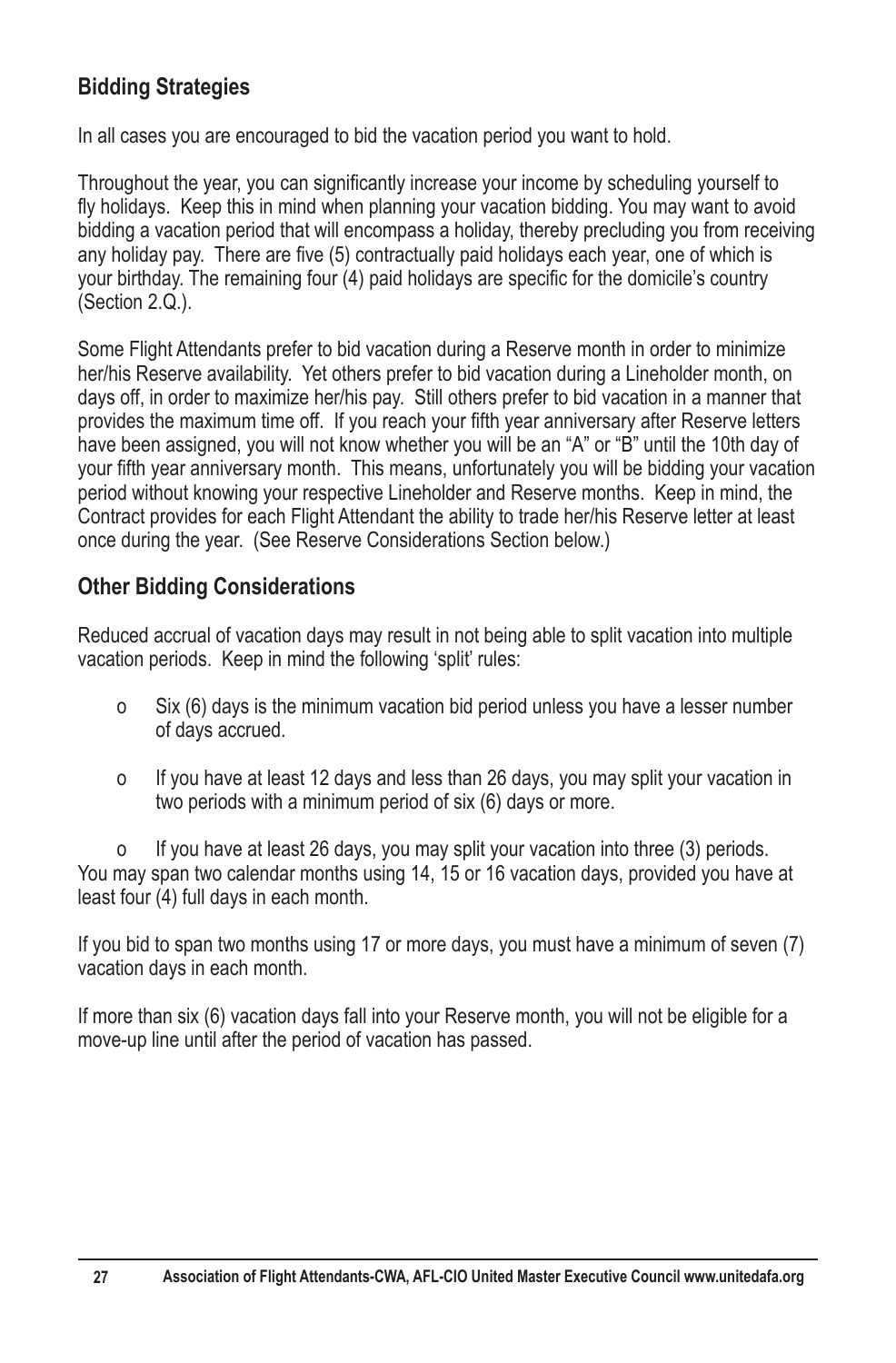#### **Sacred Days** (Section 18.M.)

Days off preceding and following a scheduled vacation are considered part of your vacation and are "sacred" days (Section 18.M.). The Company cannot assign training or meetings on those days unless you have specifically bid for them. Reassignments under Sections 8.J. and 12.I. of the Contract may not infringe on these sacred days. Flight Attendants may not be drafted while on vacation under any circumstances.

#### **Vacation Pay**

Lineholders are paid the same number of hours for each full day of vacation - 2:45 hours per vacation day, prorated for any partial day. Effective 02/28/2013, vacation will be paid at 3:00 hours per vacation day, prorated for any partial day. Effective 2/28/2014 if you have been paid nine hundred thirty six (936) hours of flight time credit, vacation pay will be three hours and fifteen minutes (3:15) per vacation day, prorated for any partial day. Premium pay for vacation applies as provided in Sections 5.B.3.b. and c. and 12.D.4.e. Additionally, if a Flight Attendant's vacation period results in her/him being projected under her/his minimum guarantee for the month due to the elimination of trips that fall in the vacation period, her/his guarantee shall be adjusted.

Reserves are paid 2:45 hours per vacation day, prorated for any partial day. After 02/28/2013 vacation will be paid at 3:00 hours per vacation day, prorated for any partial day. Effective 2/28/2014 if you have been paid nine hundred thirty six (936) hours of flight time credit, vacation pay will be three hours and fifteen minutes (3:15) per vacation day, prorated for any partial day. Additionally, if a Reserve Flight Attendant's vacation period results in her/ him being projected under her/his minimum guarantee for the month due to the elimination of Reserve days that fall in the vacation period, her/his guarantee shall be adjusted. The new projection will equal vacation pay minus reserve days scheduled and this may be below 78 hours.

#### **Reserve Vacation** (Section 18.N.)

In a 30-day month, Reserve availability days are valued at 4:20 hours per scheduled day of availability. In a 31-day month, Reserve availability days are valued at 4:07 per scheduled day of availability. Reserves whose vacation encompasses no days of Reserve availability may move the vacation to encompass two (2) days of availability. Contact your schedule planner if you find yourself in this situation.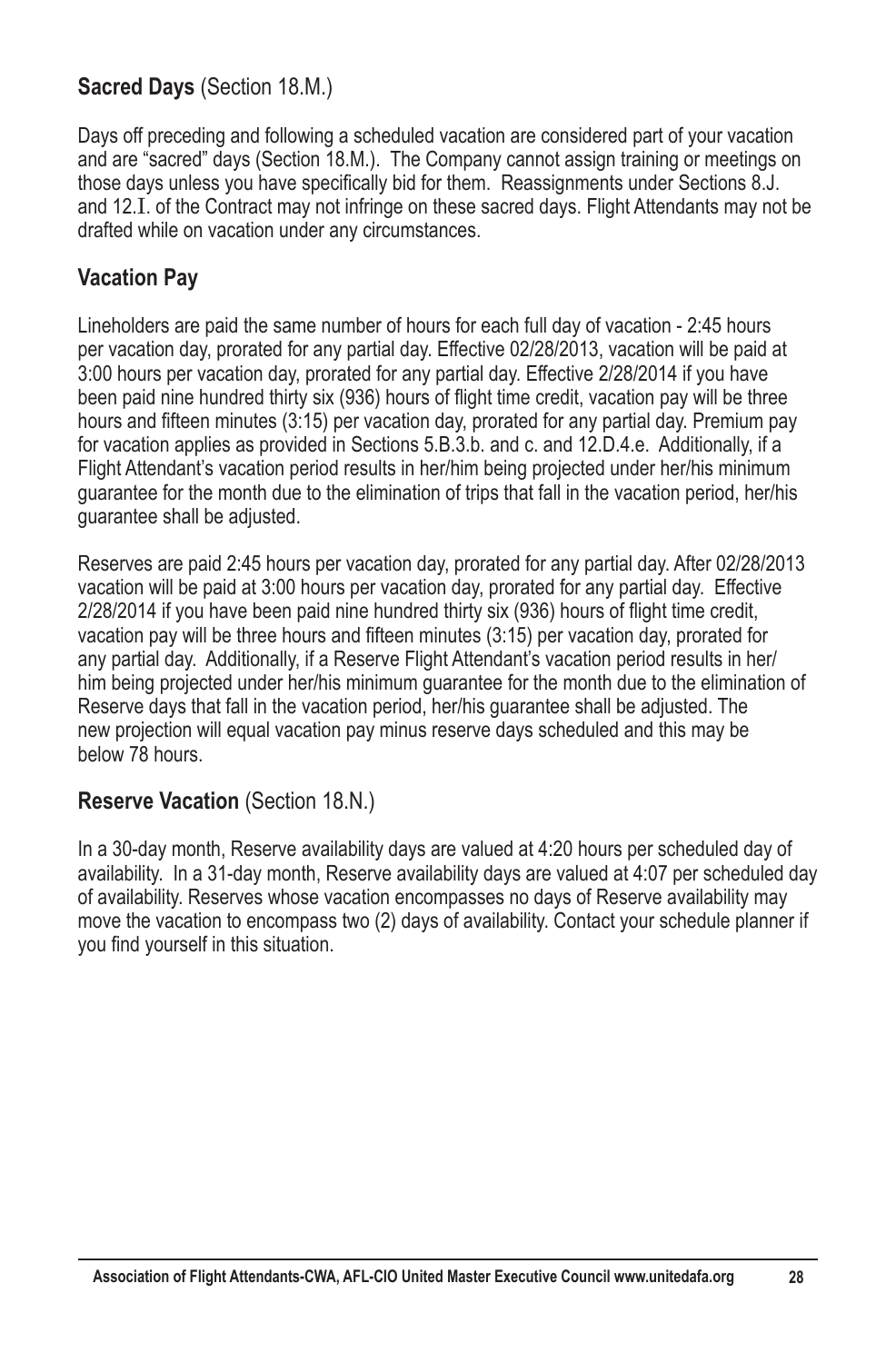## **Vacation Slide** (Section 18.M.)

Section 18.M. of the Contract provides that if a vacation starts or ends between a scheduled outbound and return flight, a Flight Attendant may, at her/his option, move the vacation period forward or backward in order to fly the scheduled ID. Contact your Schedule Planner immediately after monthly schedules are released should you opt to fly your trip. Should you wish to fly an ID in the "old" month that would be dropped as a result of a vacation period in the new month, you must contact Crew Schedule Planning *before schedule bidding* for the new month closes in order to ensure the vacation slide is applied before the award of monthly bids. Refer to your monthly bid package Cover Letter for additional information.

## **Vacation Pay Advance (Section 18.P.)**

The Company shall provide, on written request, a partial advance up to sixty (60%) of pay to a Flight Attendant for the purpose of vacation. This advance must be requested at least seven (7) days prior to the beginning of the vacation period. Contact the Flight Attendant Support Team (FAST) for assistance.

# **Day at a Time Vacation (DAT)**

Each Flight Attendant may take up to ten (10) vacation days a year separate from her/his awarded vacation period(s), as provided by our Contract in Section 18.U. These days will be deducted from the Flight Attendant's allotment for the following year's vacation.

If you use day-at-a-time-vacation (DAT) between November 1 and October 31, your vacation accrual will be reduced. Once vacation accruals are posted in the **VACBID** screen, the only adjustments made to the accrual are for any DAT taken October 27-October 31.

After the award of relief lines and prior to the beginning of the month, DAT vacation days will be awarded in seniority order. Throughout the month, DAT will be available only to the extent that regular ANP is available. DAT days have equal priority with ANP. DAT days will be paid at the same as the daily vacation rate for a Lineholder. DAT cannot be made up. If awarded DAT, a Flight Attendant shall have her/his minimum monthly guarantee and/or line guarantee reduced accordingly. *For example, if you were to use 2 DAT days for a 10-hour trip with a 79-hour line guarantee and a 71-hour minimum, you would be paid 5:30 for the two DAT days and your line guarantee would be reduced by 4:30 to 74:30 and your minimum to 66:30 (Section 18.U.6.).* A Flight Attendant on Reserve using DAT is also paid 2:45 hours per day and her/his Reserve minimum is reduced from 78 hours. (This is the only time when the application of vacation reduces the reserve minimum from 78 hours.)

**Note: The daily rate for vacation increases effective \*February 28, 2013, including Day at a time (DAT) vacation to 3:00 hours per day.** Effective 2/28/2014 if you have been paid nine hundred thirty six (936) hours of flight time credit, vacation pay will be three hours and fifteen minutes  $(3:15)$  per vacation day, prorated for any partial day. Refer to VACINC in Unimatic to verify eligibility for vacation daily rate increase.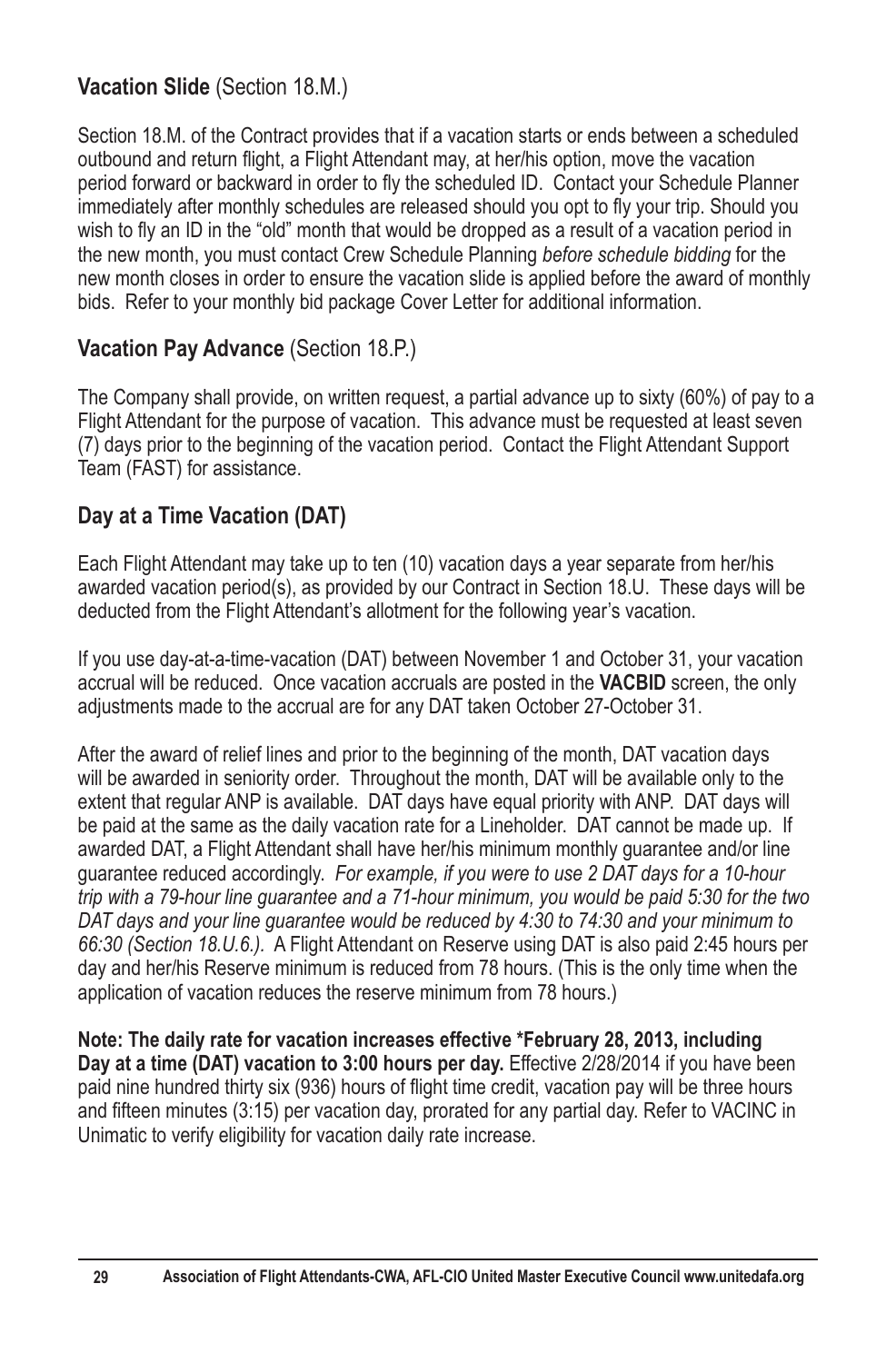#### **Reserve Considerations**

Lineholders, as provided in Section 10.A.1.e. of the Contract, may bid Reserve lines. If you are a rotating Reserve, consider your Reserve letter prior to bidding your vacation. Reserve letters are effective February-January. One Reserve letter trade is allowed each year. You will be eligible to serve Reserve based on the following (Section 10.A.1.b.):

| If you are assigned "A" | If you are assigned "B" |
|-------------------------|-------------------------|
| (Odd Numbered Months)   | (Even Numbered Months)  |
| January                 | February                |
| March                   | April                   |
| May                     | June                    |
| July                    | August                  |
| September               | October                 |
| November                | December                |

Keep in mind, Section 10.B.4. of the Contract provides that a Reserve on vacation or ANP for seven (7) days or more in the remaining part of the month will not be awarded a Move-Up line. So, if you bid an end of month vacation of seven days or more as a Reserve, you will be by-passed on the Reserve Move-Up list. Schedule months can be changed annually with appropriate notice to the Union.

Please review the schedule months posted in the annual Vacation booklet before bidding your vacation.

#### **No Bids and Insufficient Vacation Bids**

If you have accrued less than 30 days vacation, and fail to submit a vacation bid, you will be assigned a vacation period during the secondary vacation bid process. If you have accrued 30 vacation days or more, and fail to submit a vacation bid, you will be assigned a vacation period during the tertiary vacation bid process.

If you do not bid enough to cover your seniority (insufficient bid), you will be assigned a vacation in one of the two following ways:

- 1. During the primary bid process, the Company will award all primary bids. Insufficient bids will then be awarded in seniority order by working backward through the year, from December to January.
- 2. If your secondary or tertiary bid is insufficient, you will automatically be assigned a vacation in inverse seniority order working forward through the year, from January through December. *In this instance it would mean that if you have 1998 Company*  seniority, you will be assigned a vacation before another insufficient bidder who has a 1991 *Company seniority date*.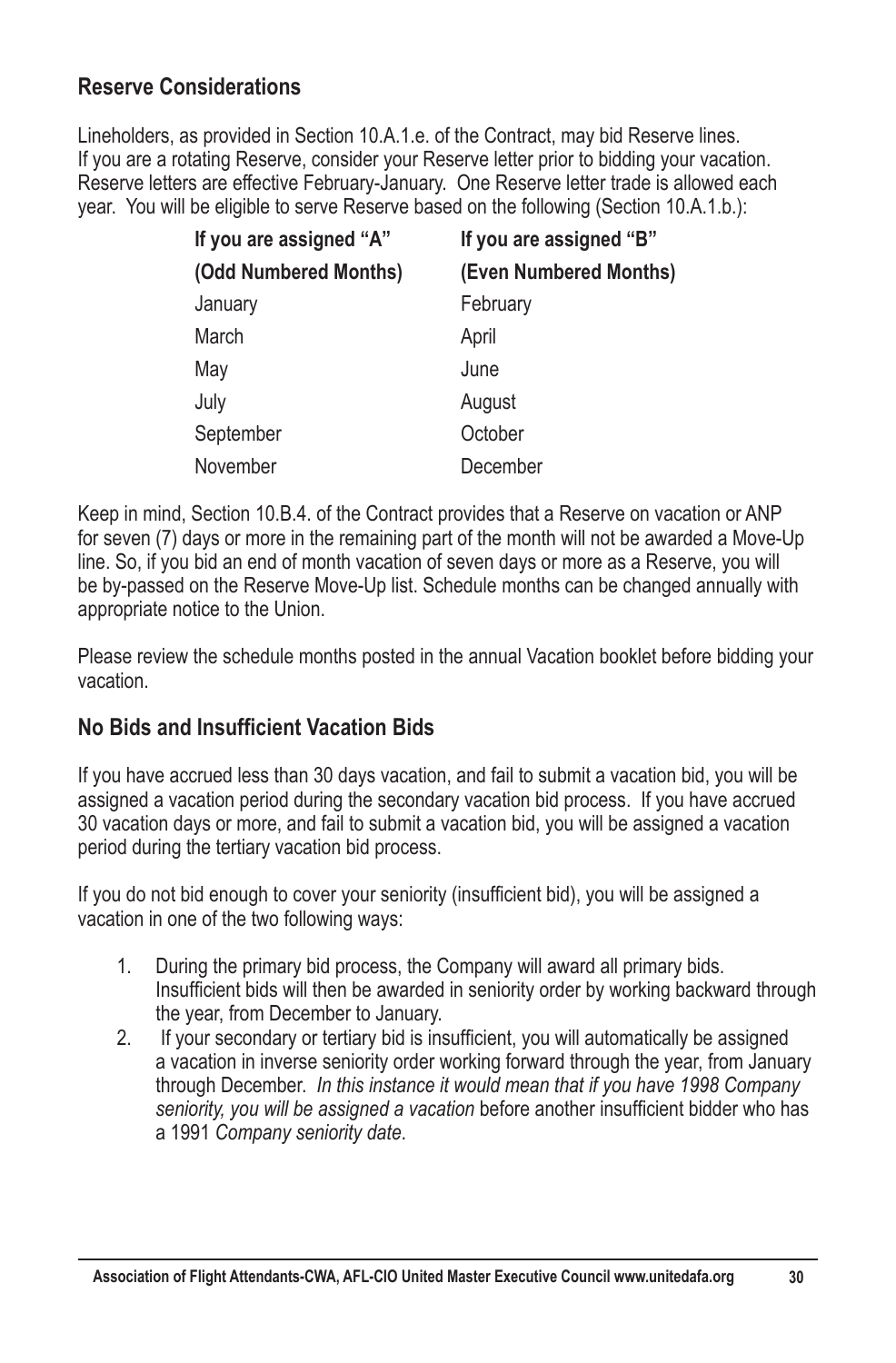## **Trading Vacations** (Section 18.S.)

You are allowed two vacation trades per year with another Flight Attendant. All vacation trades must be completed two months before the first vacation. As an example, if you have a *September vacation, you must submit your vacation trade request in July or earlier.* There are two exceptions:

- 1. Flight Attendants trading days in the same month are not bound to the requirement of trading two months prior to the vacation month.
- 2. Trades involving January vacations must be submitted by December 15. February vacation trade requests must be submitted by December 30.

Trades between Flight Attendants involving vacation days awarded during the primary vacation award must be for the total number of primary vacation days awarded. In other words, the vacation periods traded must be of identical length.

When trading secondary or tertiary vacation periods, the trade does not need to involve an equal number of days. Trading one of these vacation periods with another Flight Attendant having fewer days will reduce your vacation. *For example, Mary has ten days of vacation and would like to trade with Eric, who has eight days. If the trade is awarded, Mary will lose 2 days of vacation.* To avoid loss of vacation, we encourage you to trade the same number of days with your flying partners or use the interim vacation bidding process.

#### **Interim Vacation Bids** (Section 18.G.)

Section 18.G. of our Contract requires that all un-awarded or vacated primary vacation days will be posted for interim vacation bids. Flight Attendants are allowed unlimited interim vacation bids.

You may split your vacation through the interim bid process as long as it does not give you more splits than you are allowed. For example, if you have a total of 16 days vacation, 10/1- 10/16, you may submit an interim bid vacating 10/1-10/7 for 5/1-5/7.

Interim Vacation Bidding opens on the first business day (weekday) of the schedule month and remains open for seven (7) consecutive days.

The same two-month advance restriction applies to interim bidding as in vacation trading. The company can waive this restriction based on the needs of service. You can interim bid a February vacation for alternate days in February during the December interim bid process if there are available days posted.

Section 18.R. of our Contract provides should you be hospitalized, on jury duty or on an occupational illness absence for a major portion of your vacation, you may attempt to bid a later vacation using the interim bid process. Contact the Flight Attendant Support Team (FAST) to submit bids for these situations.

Section 23.M.2. of our Contract provides that the company shall not require Flight Attendants to use vacation time for Family Medical Leave.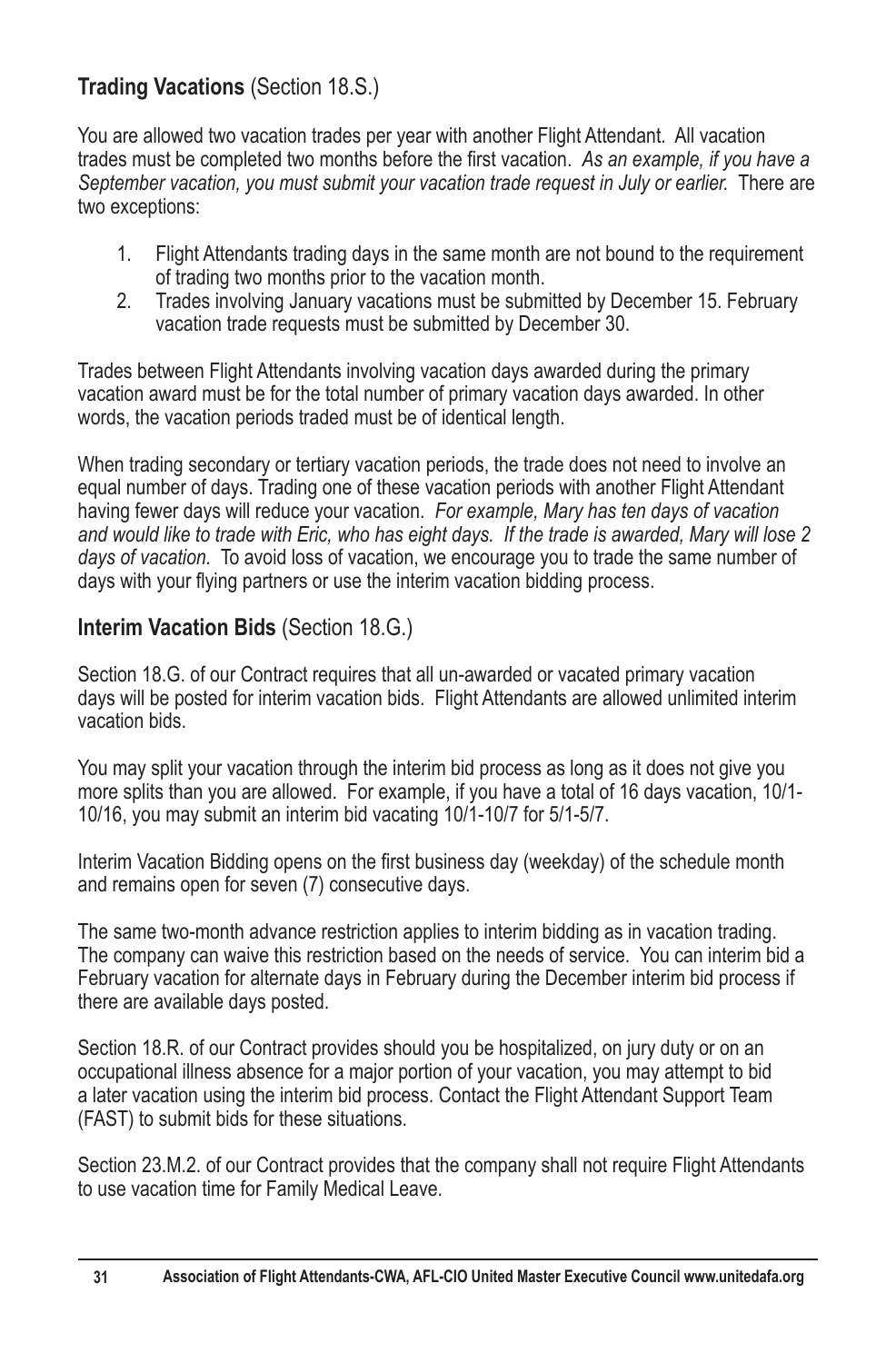Transferring Flight Attendants must interim bid when arriving at their new domicile unless otherwise advised by the Company. Interim vacation bids are now submitted via *SkyNet*. If you are at a layover location that is not *SkyNet* accessible, contact the Flight Attendant Support Team (FAST) for assistance in submitting the bid.

Should you have additional vacation bidding questions, please contact your Local AFA office for assistance.

# **Safety First**

While on-time departures are helpful for United's business initiatives, they are not an excuse for a violation of the Federal Aviation Regulations (FARs). We do not allow violations such as passenger boarding without FAA minimums onboard the aircraft or Customer Service closing aircraft doors before FAA requirements are met.

Everyday it's important that we practice safety and security procedures as if it's the day of CQ. It's critical that we enforce FAR's that require specific actions on our part such as FAR 121.39(d), which states that during taxi, flights attendants must remain at their jumpseats "with safety belts and shoulder harnesses fastened, except to perform duties related to the safety of the airplane and its occupants." This FAR is addressed in the FAOM. Be aware that taking meal orders, setting up the galley for inflight service or standing in the galley and chatting with other crewmembers about non-safety related duties are all activities that violate this regulation. To avoid a non-compliance situation, once the safety demo is finished, complete the required cabin check, take your assigned jumpseat and fasten your seatbelt.

We are all aware of the dangers of turbulence. During the flight each of us is charged with making a visual inspection to ensure every passenger's seat belt is fastened, every time the seatbelt sign is illuminated, except during turbulence that requires Flight Attendants to be seated. The responsibility for checking hundreds of seatbelts should be shared among the entire crew to expedite and lighten the amount of work involved. If a passenger is out of their seat when the seatbelt sign is on, we do have a responsibility to challenge them, reminding them that the seatbelt sign is illuminated. Don't use the phrase "you're up at your own risk," as it implies permission and a shift in liability that is not accurate. While checking for compliance with seatbelts, make sure that child restraints are also FAA approved and check vour FAOM for specific information. There is recognition by regulatory agencies that some human conditions merit a more forgiving treatment. We can and should continue to handle the elderly, children, and personal health emergencies with a little more leniency, as the situation requires.

At the end of both terminating and through flights, FARs require that Flight Attendants remain on board until passenger deplaning is complete, including passengers requiring a wheelchair or other special handling needs. The only exception to this is if there are more than the FAA minimum crew and those above minimum must leave to work an outbound flight. This regulation is detailed in your FAOM.

In the event that we are not in compliance with any FAR, every crewmember involved should file an OSAP report detailing the circumstances that led to the violation. Find the link to online OSAP reports in the Safety section of our website or on our Useful websites page.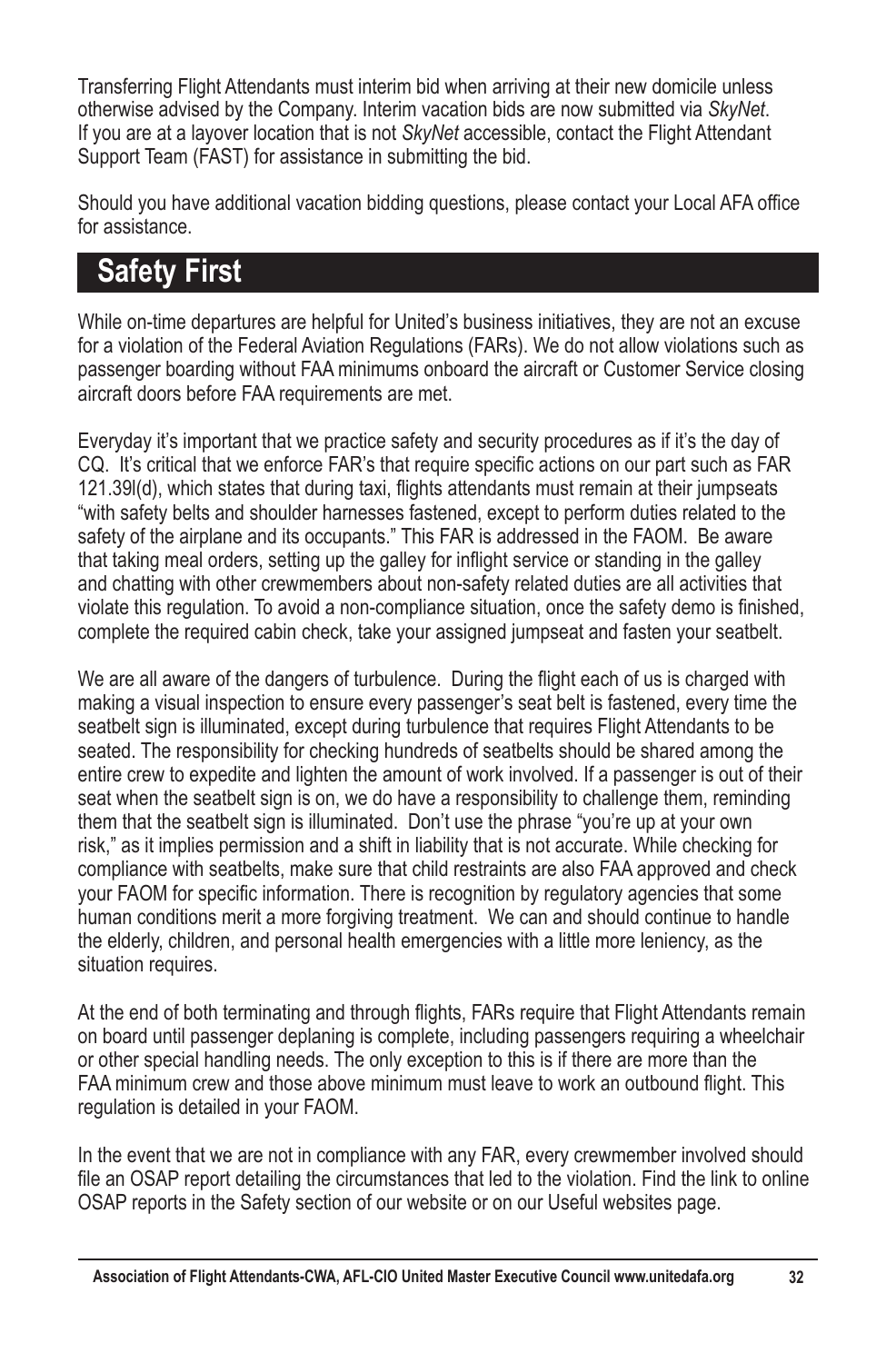#### **Inflight Safety Action Program (ISAP)**

The purpose of ISAP is to improve safety through the prevention of accidents and incidents by encouraging Flight Attendants to voluntarily report safety issues and events that will help everyone involved identify and correct specific problems.

While it may seem completely out of the ordinary to be encouraging our Members to report a violation that would normally invoke a disciplinary response, both the FAA and the airlines provide protection from discipline for reports accepted into the program because of the value of the information to address safety issues. For reports of an apparent violation of Federal Aviation Regulations (FARs), the Flight Attendant may receive a Letter of Correction or Warning Notice from the FAA, but this does not constitute a finding of a violation. The FAA will hold the correspondence in their files for a period of two years; nothing will be placed in the Flight Attendant's personnel file. Additionally, United Airlines will not take any punitive action upon the employee based on the good faith reporting of a safety incident.

There are five exclusions to the immunity rules. The reported event must not appear to involve criminal activity, substance abuse, controlled substances, alcohol, or intentional falsification.

This type of non-punitive safety reporting system has been very effective in addressing and improving issues in our workplace. Other divisions in our airline, such as Flight Ops, Maintenance, Dispatch and Airport Operations have similar programs.

Keep in mind that a Flight Attendant observing a safety-related event completes a report form within 24 hours after the completion of a Domestic ID, or 48 hours after the completion of an International ID or 24 hours after becoming aware of a possible violation and submits it to the ISAP manager. The manager then removes the employee name from the report and forwards it to an Event Review Committee (ERC) consisting of one representative from each ISAP party, the FAA, UA, and AFA, who will review the de-identified report and will decide together what action, if any, should be taken. The ISAP manager then follows through to ensure the recommended corrective actions are complied with. The manager will serve as the point of contact for inquiries concerning the status of report.

Another benefit that was sought by AFA and adopted by ISAP is that when a Flight Attendant makes a report, it will be forwarded to the NASA Aviation Safety Reporting System (ASRS). The ASRS collects, analyzes, and responds to voluntarily submitted aviation safety incident reports in order to lessen the likelihood of aviation accidents. ASRS data is used to:

- Identify deficiencies and discrepancies industry-wide so that these inconsistencies can be remedied by appropriate authorities.
- Support policy formulation by planning for improvements industry-wide.
- Strengthen the foundation of aviation human factors safety research. This is particularly important since it is generally conceded that over two-thirds of all aviation accidents and incidents have their roots in human performance errors.

Reports submitted to NASA ASRS are only for safety analysis and cannot be used for any other purpose. You can find the link to online ISAP reports in the Safety section of our website or on our Useful websites page.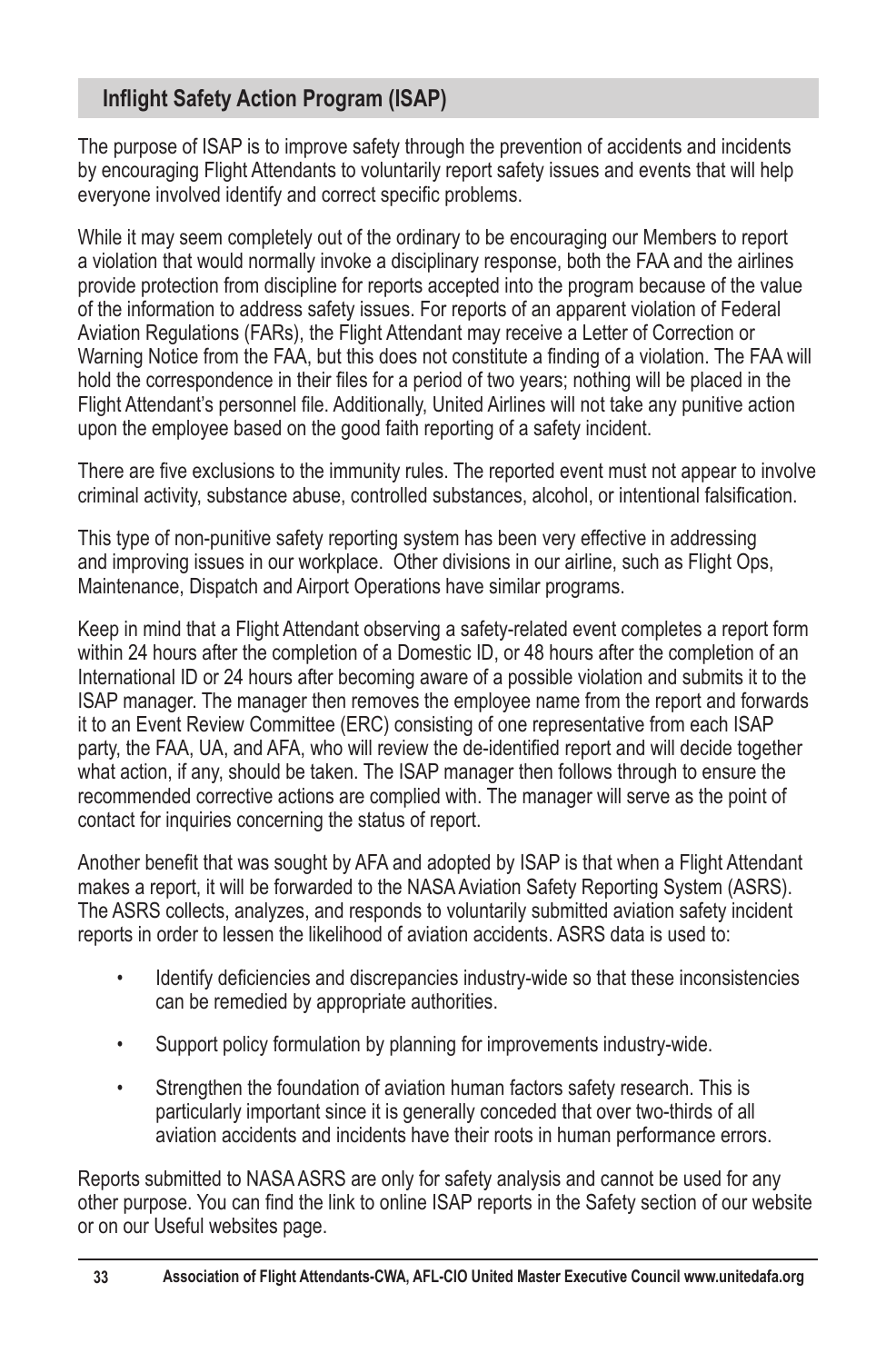# **Hotel Layover Standards**

#### AFA and United Agree to Hotel Standards

On September 22, 1999 United and the UAL MEC agreed to Hotel Inspection Guidelines that will provide United Corporate Travel Department and AFA hotel inspection teams a common set of criteria to use when conducting inspections of new and currently used approved and/or disapproved hotels. These quidelines are subject to change as agreed to by WHQBQ and AFA.

- 1. Flight Attendants will be guaranteed non-smoking rooms at all locations, with a smoking room provided upon request, based on availability.
- 2. The smallest acceptable bed size will be a double bed of U.S. standards. Hotel shall provide fresh linen and cleaning services before each use.
- 3. Hotels will cash personal checks written by Flight Attendants upon presentation of a United Airlines ID. The hotels have agreed to cash \$50.00(USD) or more. There will be no charge for toll-free 800 or credit card calls, and the hotel will not require a credit card imprint for any services.\*
- 4. Hotels shall meet the standards of a First Class hotel, and will at all times, keep its premises and rooms safe, clean and in a presentable condition. They shall perform all maintenance required to keep the premises in a tenantable condition.
- 5. Whenever possible, rooms shall be in close proximity to one another, as well as on the second floor or higher, away from city and traffic noise, elevators, housekeeping rooms, ice/vending machines, and obvious construction or renovation noise.
- 6. Hotels must meet or exceed all local safety standards and city fire codes and have either smoke or heat detectors building sprinkler systems or both.
- 7. Exterior building doors, such as fire safety exits, employee entrances and loading/ unloading docks entering the hotel will be locked and secured, or actively monitored (using a cctv or similar system) 24 hours a day.
- 8. It is preferable that hotels provide rooms with windows that open.
- 9. Flight Attendants must have food availability 24 hours per day that is located within the hotel, i.e. room service, or lounge menu availability.
- 10. Individual room air conditioning/heat and fan controls will be provided by the hotel, either by a 4-pipe system or by using an alternative method, (i.e. HVAC system, etc. However, because of geographical exceptions, this will be reviewed on an ad hoc basis.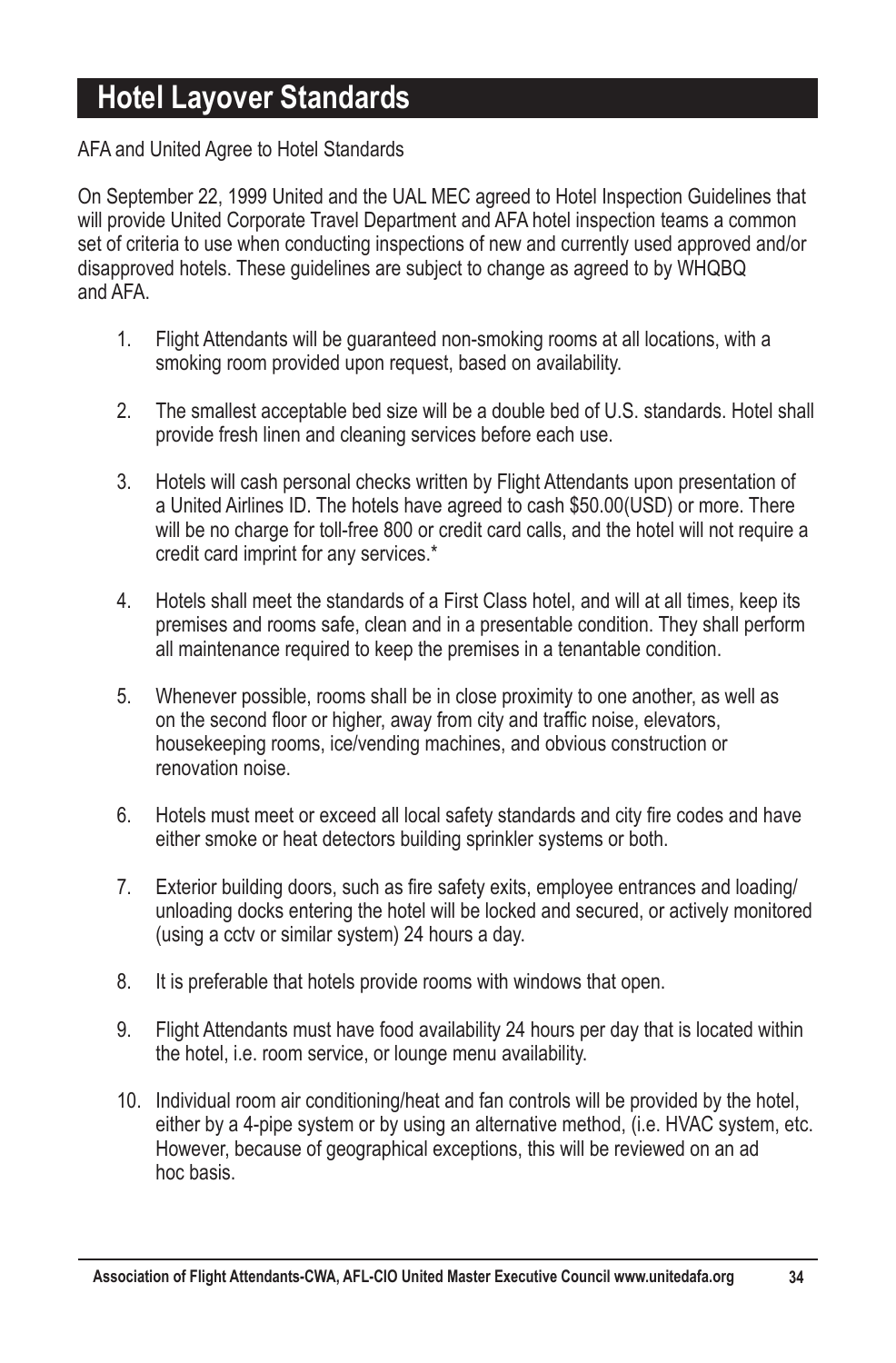- 11. All rooms will provide both showers and tubs, but will be reviewed on an ad hoc basis.
- 12. Dedicated security will be identifiable and on the property 24 hours a day, seven days per week. ("Dedicated security" means a person whose primary duty on site is specifically security related, and not an ancillary function.)
- 13. AFA has the right to do unannounced visits to AFA hotels. However, the Director of WHQBQ will be advised of the visit by the AFA Hotel and Transportation Chairperson before the visit occurs, and, the Director has agreed not to contact the hotel prior to such visit.

<sup>\*</sup>Note: Number 3 has been changed as of April 4, 2012 to read: Hotels that do not have an *on-site automated cash dispensing machine (e.g., ATM) will cash personal checks written by*  Flight Attendants upon presentation of a United Airlines ID, the minimum amount being fifty *dollars (\$50.00 U.S. dollars). There will be no charge for 800 or credit card access telephone calls, and hotels will not require a credit card imprint for any services.*

## **Using Self-Help to Change Hotels**

#### **When is it appropriate to go to another hotel?**

The answer may vary but can include things such as: no hot or cold water, no power, no heat or air conditioning, broken door locks, bugs or vermin of any kind in your room, no food availability whatsoever, noise that prohibits legal rest or any situation that threatens your safety or well-being.

## **Take Corrective Action**

If you encounter any of these issues, the following action to correct your experience:

- 1. Calmly attempt to resolve the issue with the people providing the service the hotel. Always ask to speak to a manager on duty.
- 2. If this fails to fix the problem, call the United Hotel Desk (FLTLINE, Option 2) and ask for their assistance.
- 3. If you do not get a resolution to your situation through these two avenues, go to another hotel and take a taxi if necessary. Ensure that you have the names of the hotel and company representatives with whom you've spoken too. Get receipts for all your expenses and submit a company expense report to your Supervisor to start the reimbursement process.
- 4. Once settled into a different hotel, call Crew Scheduling and let them know where you are. Be aware that the Hotel Desk is not Crew Scheduling.

Don't be afraid to act in your best interests. The company is responsible for your safety on layovers. If they do not respond, take care of yourself.

## **Expenses and Reports**

Ask your supervisor for the Employee Expense Report form. In addition to filling out an expense report with receipts attached, write a TVLLOG detailing the persons with whom you've spoken at both the hotel and the Hotel Desk. Make copies for yourself of the TVLLOG. expense reports and receipts.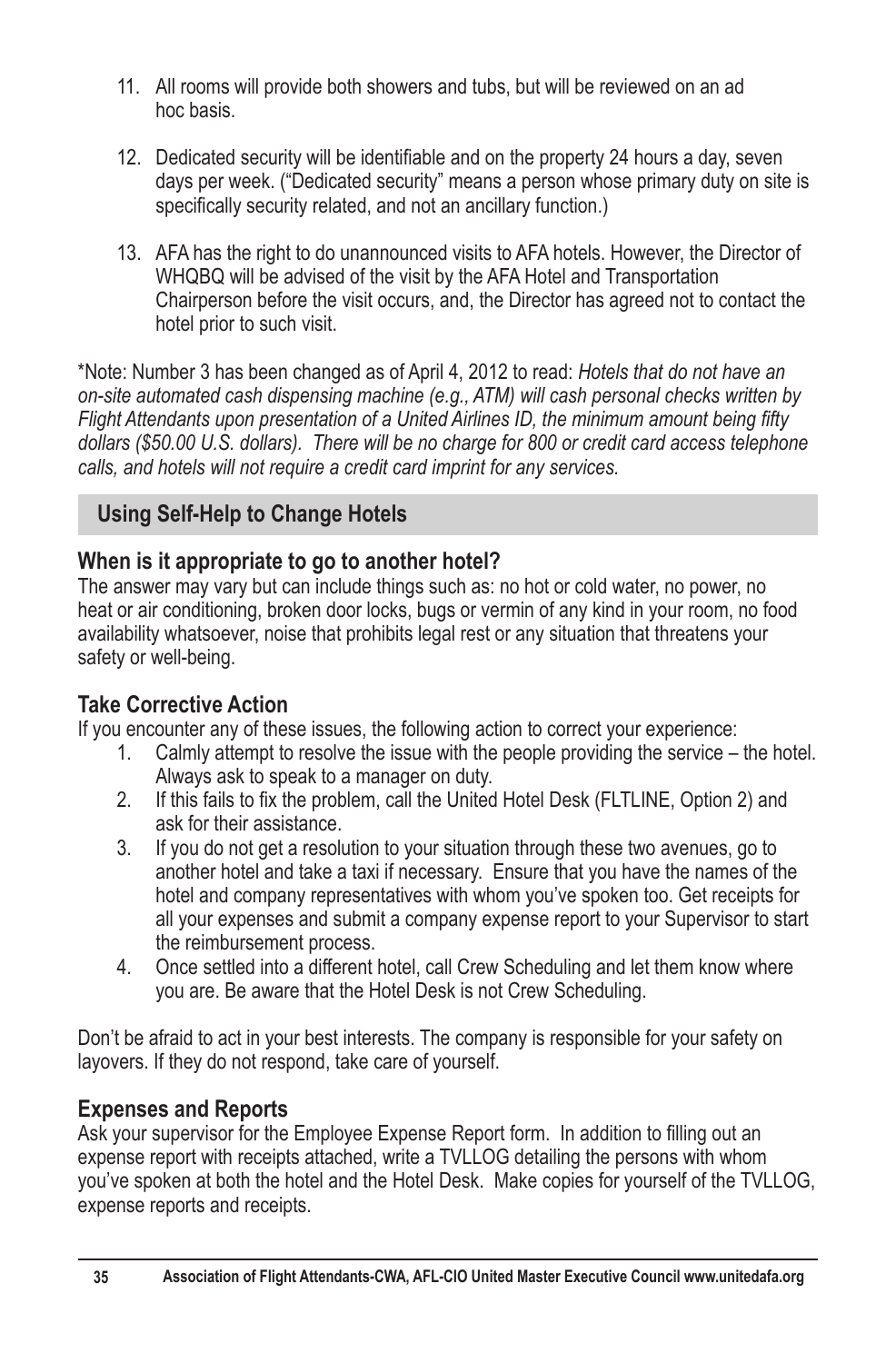The AFA MEC Hotel and Transportation Committee meets with Crew Accommodations once a month to address problems and seek positive resolution. Our advocacy is strengthened when problems are documented and trended through your TVLLOG reports. Help us help you: use TVLLOG every time you experience a problem or conversely, a positive experience.

# **Employee Assistance Program (EAP)/Professional Standards (PS)**

The Association of Flight Attendants Employee Assistance Program (AFA EAP) is a confidential resource available to Members, their families and their partners to assist with personal, as well as work-related concerns. AFA's EAP provides three distinct but interrelated services including:

- 1. Assessment, support and resource referral;
- 2. Advancement of professional standards through conflict resolutions; and<br>3. Response to critical and/or traumatic incidents
- Response to critical and/or traumatic incidents.

AFA's objective in providing these services is to enhance the health, safety and well being of its Union family with the highest quality of peer support services available within the EAP industry. From time to time, everyone experiences personal, family or work-related problems. Sometimes, these problems can overwhelm normal coping strategies. Support from a trained peer may prove helpful and in many cases helps to avoid company involvement. AFA EAP is a confidential resource available to all AFA Members. AFA EAP helps Members, their families and partners deal with concerns on and off the job. No one ever needs to be alone in finding solutions to their problems.

## **Professional Standards**

Professional Standards exists as a component of this Committee to assist any Flight Attendant in any area that affects professional performance by means of a personal discussion. The individuals serving within this program have a responsibility to those submitting reports, those voluntarily seeking assistance, and those brought to the attention of Professional Standards by their peers. This Committee encourages sound and professional relationships with coworkers and with passengers. It encourages professional deportment/demeanor of all Flight Attendants. The Professional Standards Committee is a confidential resource and does not evaluate performance, accuse or judge, punish, preach, nor threaten any Member.

Flight Attendants are expected and encouraged to go to the EAP/PS Committee to attempt resolution of a conflict through peer efforts, rather than to request action from management.

## **EAP Questions and Answers**

**Isn't EAP just for people who have substance abuse and depression problems?**

Absolutely not! AFA EAP provides resources and references for a broad range of life situations including: relationships, financial/legal, workplace trauma or other work-related issues (insurance questions, harassment, job stress, occupational injury, etc.) and professional standards, in additional to the help we offer with chemical dependency and emotional issues.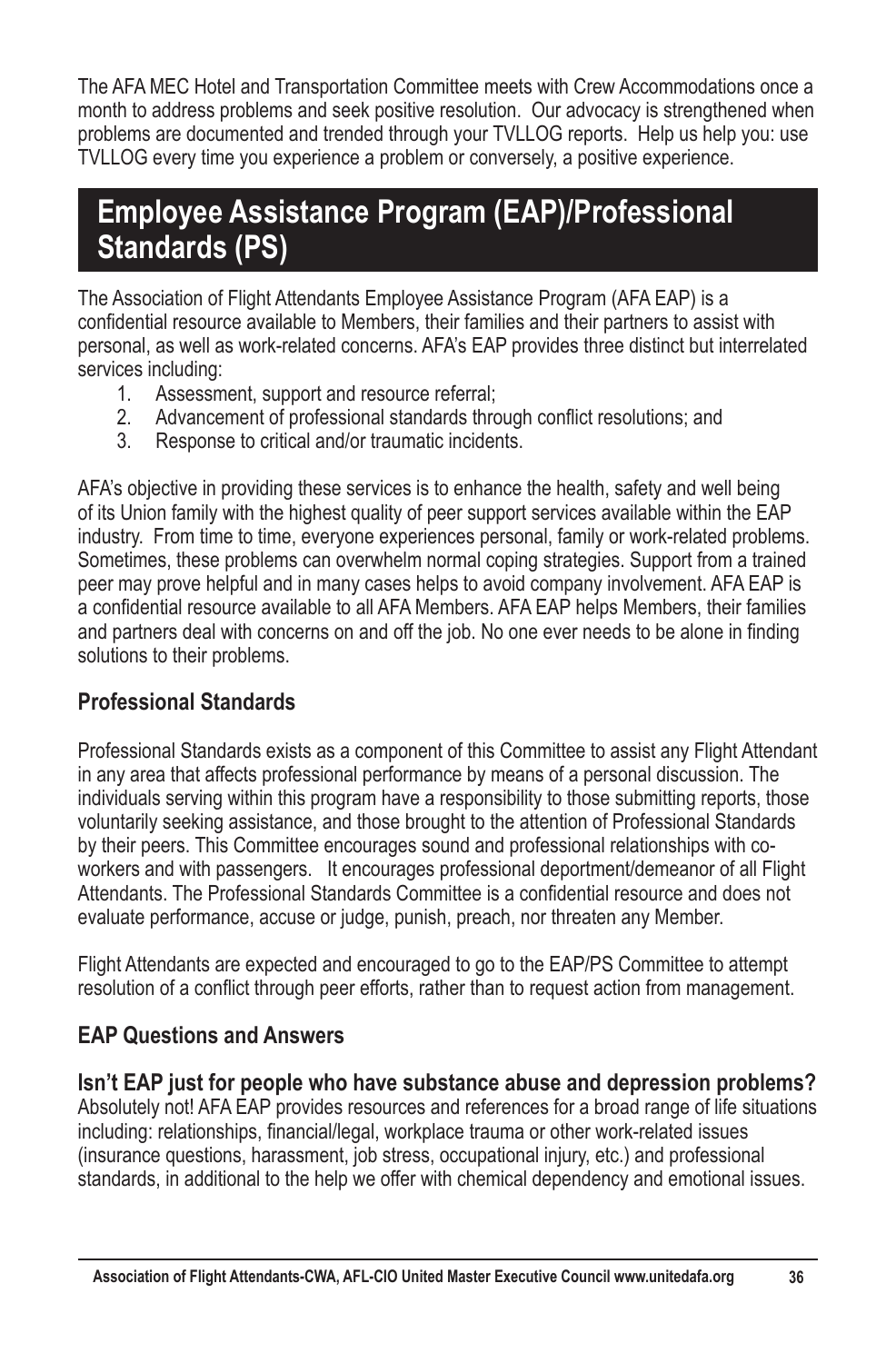#### **Is my problem big enough to call AFA EAP for help? When can I call?**

No problem is too small for AFA EAP! In fact, we encourage Flight Attendants and their immediate families to call when a concern first develops. Remember, reaching out for help is a sign of strength, not weakness. Usually the sooner you share a problem, the sooner you begin to find a solution. The AFA EAP offers a 24 hour help line for your convenience. We also offer web-based resources by area of concern on the AFA International EAP website and on unitedafa.org.

#### **Who am I reaching when I dial the AFA EAP '800' number (800-424-2406)?**

You are contacting the AFA EAP department within the AFA International Headquarters in Washington, DC. This office is staffed by licensed and certified mental health professionals. They offer resources as well as referrals to your AFA EAP Representatives as they assist Members, individually and collectively. You can reach local AFA EAP Representatives through your Local Council.

# **Checking Your Pay**

#### **DFAP – Display Flight Attendant Pay Record**

To display your pay file for the month, type DFAP into Unimatic and press ENTER. The entry will bring up the following display:

 LOF DOM MO FILE# PRINT  $v$  DFAP/

After entering the requested information, you may view and/or print your pay file for the month. To view your pay file, leave the PRINT field blank. To print your pay file, enter a P or a print symbol in the print field.

#### **How to Read your DFAP**

- 1. The first line of the DFAP repeats the line number, domicile, month requested, file number and last name with first initial.
- 2. The second line shows the guarantee, minimum and projected flight time for the month and cumulative projected flight time.
- 3. The third line contains the column headings for the pay record or DFAP.

```
DFAP/ 0036B/DCA / 10/ 123456/ SMITH,B
GAR 7314 MIN 7100 FTM 7314
CERT# ASMT DT TD SKED TUS DHCR FTCR ACTL TOTL NITE EXPNS POSTNG#
```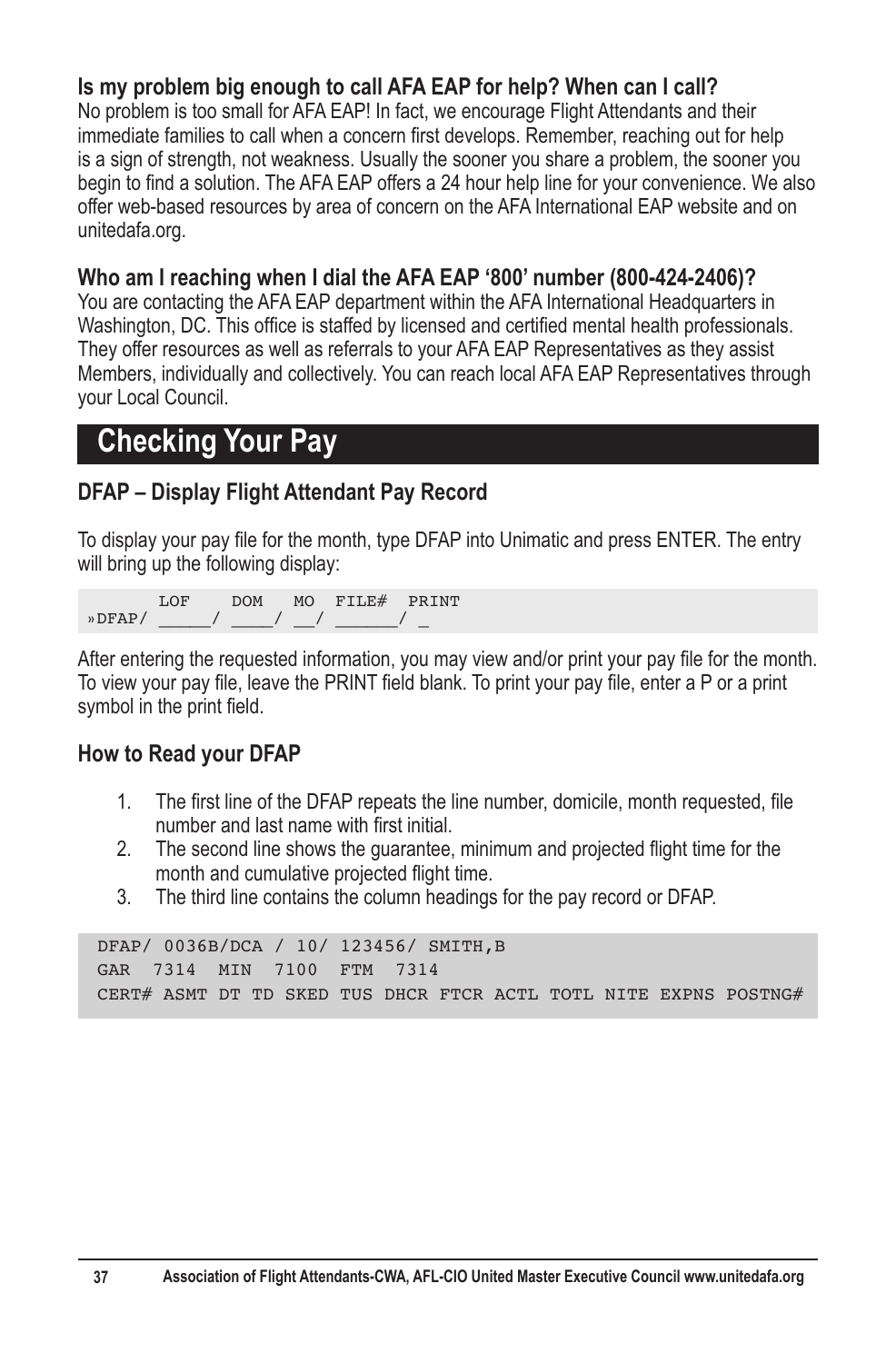| CERT#        | - This column represents the Certification Number and contains a five digit code                                                                                                       |
|--------------|----------------------------------------------------------------------------------------------------------------------------------------------------------------------------------------|
| ASMT         | - Represents assignment and contains one of the following: ID number or<br>monthly status                                                                                              |
| DT           | - Column represents the date                                                                                                                                                           |
| TD           | - Column represents total days                                                                                                                                                         |
| <b>SKED</b>  | - Represents scheduled time                                                                                                                                                            |
| <b>TUS</b>   | - Column represents time under schedule and contains time for flights that<br>operate under scheduled flight time                                                                      |
| <b>DHCR</b>  | - Column represents deadhead credit and contains time spent deadheading in<br>an ID                                                                                                    |
| <b>FTCR</b>  | - Column represents flight time credit and contains time that is credited for an ID<br>that is not actual flying time                                                                  |
| ACTL.        | - Column represents actual and contains the actual flight time flown in an ID                                                                                                          |
| <b>TOTL</b>  | - Column represents total and contains the total flight time to be paid for the<br>activity posted                                                                                     |
|              | (note: if you add your TUS, DHCR, FTCR, and ACTL horizontally, it should<br>equal the amount in TOTL column)                                                                           |
| NITE.        | - Represents night and contains the amount of time eligible for night pay in an ID                                                                                                     |
| <b>EXPNS</b> | - Represents expenses and contains the amount in dollars and cents of expense<br>money associated with the activity being posted                                                       |
|              | POSTING# - Column represents posting number and contains a reference number<br>(note: an asterisk (*) appearing before a posting number indicates that the<br>posting has been voided) |

#### The CERT# column represents the Certification Number and contains a five-digit code.

The first number in the code represents pay status for receiving premium pay or not:

- 4 = No Premium Pay
- 5 = Main Deck First Class "G" Galley Position or Lower Deck C or D position on a B-747
- 6 = Lower Deck Galley C Position on a DC-10
- 7 = Narrow Body Purser
- $8$  = Wide Body Aft Purser
- 9 = Wide Body Purser

The second number in the code represents work status for the month:

- 1 = Domestic Lineholder
- 2 = Domestic Reserve
- 3 = International Lineholder
- 4 = International Reserve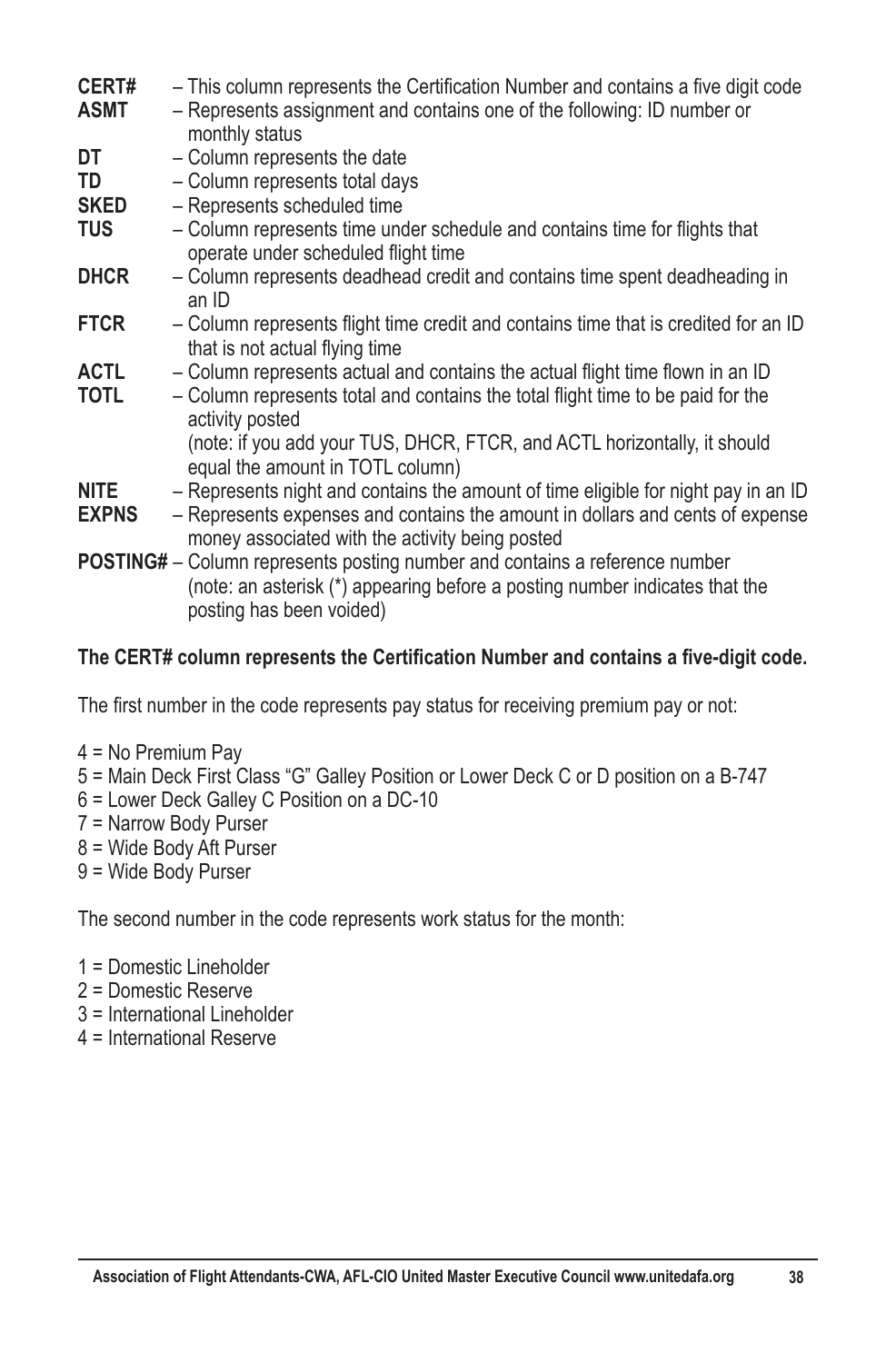The last three digits in the CERT# column indicate the type of activity posted. Following is a list of these codes and the type of activity they indicate in numerical order:

- 010 Status for the full month
- 011 Mid-month status change
- (RSV move-up)<br>021 Critical coverage 021 Critical coverage<br>023 Standby Reserve
- Standby Reserve (ONSB)
- 025 Miscellaneous credit time (one for three after four)<br>026 Unavailability DI
- Unavailability DNF (did not fly) or LOA (Leave of Absence)
- 027 AFA (trip dropped for Union business)<br>028 Call (2- hour callout pav)
- Call (2- hour callout pay)
- 030 SPL (trip dropped for special assignment)
- 031 Non-occupational sick leave (ONSL, ENSL, or FMLS)
- 032 ANP Authorized no pay (WOP or FMLW)
- 033 Occupational sick leave (OCSL)
- 035 Vacation<br>037 Maternity
- Maternity sick leave
- 038 Scheduling Error
- 047 Understaffing<br>048 Training on an
- Training on an unassigned day
- 049 Publicity assignment
- 050 Training on an assigned day<br>051 Working FAM trip (OJT for so
- Working FAM trip (OJT for scheduled Flight Attendant)
- 052 Familiarization trip for trainee<br>053 Paid absence (ABS)
- Paid absence (ABS)
- 061 Holiday Pay
- 063 ICO, MAC, & CRAF pay protection<br>064 Displacement
- **Displacement**
- 066 Make-up Sick Leave current month
- 067 Holding time
- 069 Drafting
- 070 Premium Pay
- 073 Expenses<br>079 Language
- Language designated
- 121 Critical Coverage (time and half)
- 127 Make-up AFA current month
- 131 ONSL, ENSL (sick leave with schedule purser pay)
- 132 Guaranteed personal time off (GWOP or PTO)<br>133 Occupational sic
- Occupational sick leave with schedule purser pay
- 135 Vacation day at a time (DAT)<br>137 Maternity Sick leave with
- Maternity Sick leave with purser pay<br>145 Extended d
- Extended duty time  $(5$  for 1 pay)
- 153 Jury Duty (authorized)
- 161 Holiday pay at training rate
- 166 Make-up sick leave previous month
- 167 Holding time with premium purser pay
- 169 Drafting Incentive
- 170 Premium Purser Pay
- 173 Parking Expenses
- 179 Language Incentive pay (LIP)
- 227 Make-up AFA one month prior<br>232 Unpaid portion of ID with
- Unpaid portion of ID with day-at-a-time vacation
- 245 Operational Reliability Incentive<br>266 Make-up sick leave 2 months pri
- Make-up sick leave 2 months prior
- 269 Drafting Incentive for language and premium position Flight Attendants<br>270 SAFA premium (for accrual only)
- SAFA premium (for accrual only)
- 279 Holding with language designated
- 327 Make-up AFA two months prior<br>332 Military ANP
- Military ANP
- 370 SAFA premium purser (for accrual only)<br>379 Holding with
- Holding with language incentive
- 432 Jury Duty (not authorized)
- 470 Premium guarantee
- 471 Premium guarantee purser
- 800 Flying assignment worked
- 810 Scheduled ID (trip guarantee)<br>999 Mid-month transfer
- Mid-month transfer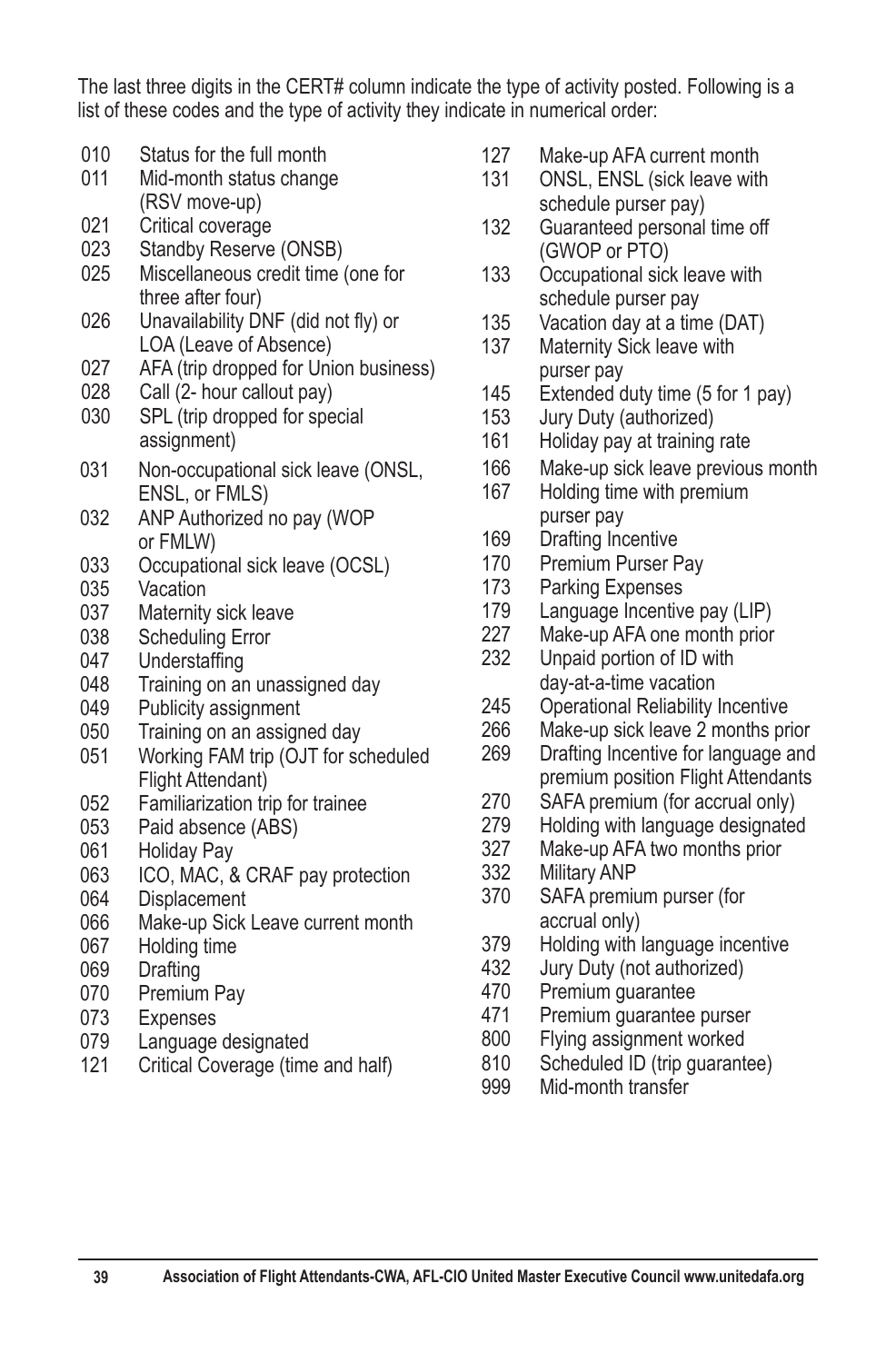# **Scheduling Codes**

# **ID Diagnostic Codes**

The following is a list of diagnostic codes for an ID and corresponding Contractual references.

| <b>CODE</b> | <b>DESCRIPTION</b>                                    | <b>CONTRACT SECTION</b>                                    | <b>CONTRACT PAGE</b>         |
|-------------|-------------------------------------------------------|------------------------------------------------------------|------------------------------|
| Α           | 8:30-in-24                                            | 7.D.2.b.                                                   | 44                           |
| в           | Short (Field) Layover Required                        | $7.J.1.b. - c.$                                            | 49                           |
| C           | Illegal Layover / Minimum Rest<br>Violation           | $7.J.1.a.-c.$<br>7.J.7.a. - b.<br>10.D.3.<br>$12.M.1 - 4.$ | 49<br>51<br>93-94<br>117-118 |
| D           | Exceeds Scheduled Duty Time                           | 7.I.4.a.<br>$12.L.1 - 4.$                                  | 48<br>115-116                |
| E           | <b>Exceeds Actual Duty Time</b>                       | 7.I.4.a.<br>$12.L.1.-4.$                                   | 48<br>115-116                |
| F           | Connection Time Less Than 1:00                        | $9.M.3.a. - b.$                                            | 80                           |
| G           | Surface Transportation Required                       | 7.1.6.<br>11.A                                             | 49<br>98                     |
| н           | Exceed Eight (8) Segments                             | 7.1.5.                                                     | 48                           |
| L           | <b>Augmented Staffing Required</b><br>for Duty Period | FAR 121.467                                                | FAOM 2.185<br>As of 11/30/11 |
| M           | Less Than 30/45 Minute<br><b>Connect Time</b>         | 9.М.З.а. - с.                                              | 80                           |
| <b>DN</b>   | Decision                                              | 9.K.2.<br>9.K.3.                                           | 78-79                        |
| <b>DV</b>   | <b>Diversion</b>                                      | 12.L.4.                                                    | 116                          |
| <b>MS</b>   | Misconnect                                            | 9.K.1.a.                                                   | 77-78                        |
| ΝI          | No Stop Inbound                                       |                                                            |                              |
| <b>NS</b>   | No Stop                                               |                                                            |                              |
| <b>RB</b>   | Return to Blocks                                      | 2.P.                                                       | 4                            |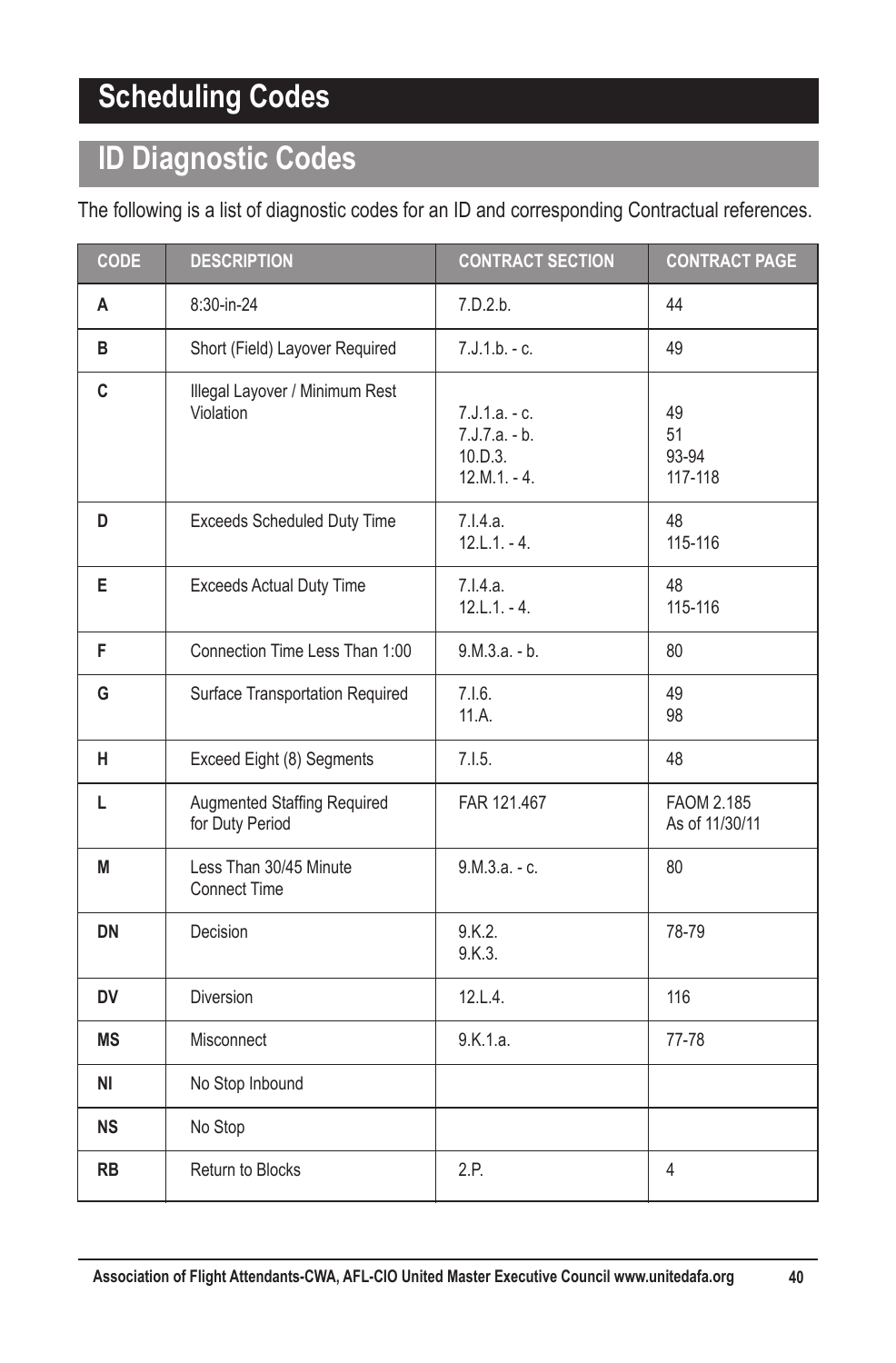| <b>RF</b> | Return to Field               | 2.P.                 | 4             |
|-----------|-------------------------------|----------------------|---------------|
| <b>RS</b> | Reinstate                     |                      |               |
| <b>SB</b> | <b>Equipment Substitution</b> | 11.C.                | 98            |
| <b>SX</b> | Downline Section              | 9.M.1.a.<br>9.M.1.b. | 79-80         |
| <b>XL</b> | Cancelled                     | 8.J.1.<br>12.1.2.    | 54<br>114-115 |
| XP        | Extra Stop                    | 12.L.4.              | 116           |

## **Line of Flying (LOF) Diagnostic Codes**

The following list of diagnostic codes may be found in a Flight Attendant's Line of Flying and corresponding Contractual references.

| <b>CODE</b> | <b>DESCRIPTION</b>             | <b>CONTRACT SECTION</b>                                        | <b>CONTRACT PAGE</b>         |
|-------------|--------------------------------|----------------------------------------------------------------|------------------------------|
| A           | 16 Hour Layover Required       | 7.D.2.b.                                                       | 44                           |
| B           | Lacks Purser Position Training | 9.P.2.<br>12.D.2.                                              | 81-82<br>108                 |
| C           | Illegal Layover                | $7.J.1.a. - c.$<br>$7.J.7.a. - b.$<br>10.D.3.<br>$12.M.1 - 4.$ | 49<br>51<br>93-94<br>117-118 |
| F           | Lacking IST Training           | 12.C.                                                          | 103-108                      |
| н           | Lacking Language Qualification | 12.C.7.                                                        | 104                          |
| J           | $35$ -in- $7$                  | 7.E.<br>12.J.                                                  | 44<br>115                    |
| K           | $1-in-7$                       | 7.F.1.<br>10.D.1.a.(3).<br>10.D.2.a. - c.<br>12.K.<br>12. U.3. | 45<br>92<br>93<br>115<br>126 |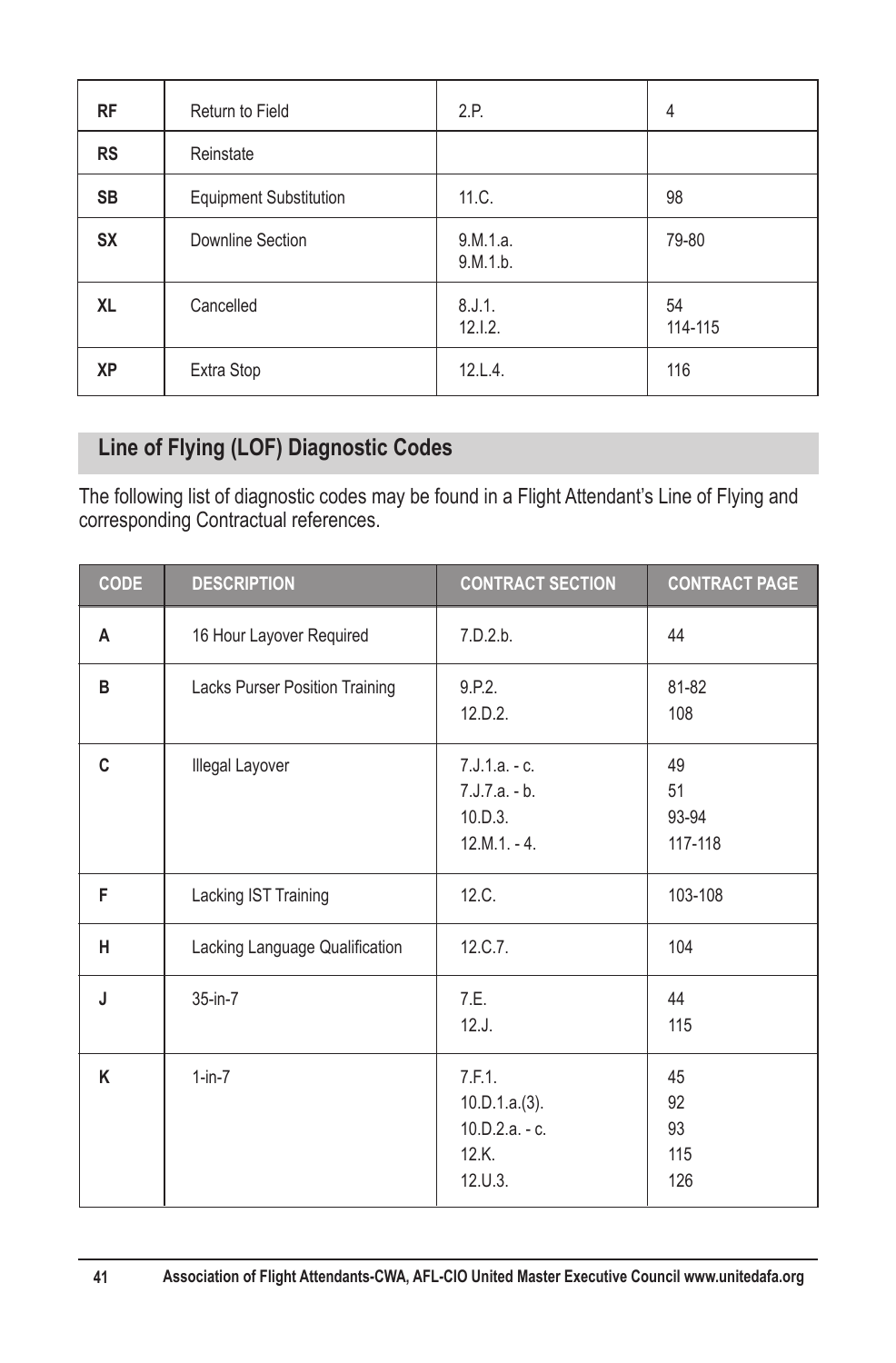| L | MDO - Below Minimum Days Off                       | 7.G.1.a. - b.<br>$10.D.1.a. - b.$<br>12.U.2.                     | 45<br>92-93<br>126           |
|---|----------------------------------------------------|------------------------------------------------------------------|------------------------------|
| N | Lacking Key Position Qualification                 | 9.C.2.<br>9.C.6.<br>9.P.3.<br>12.D.3.                            | 58<br>60<br>82-83<br>108-109 |
| O | Monthly Actual Exceeds Maximum                     | $7.A.1 - 8.$<br>$12.G.1.-8.$                                     | 42-43<br>112-113             |
| P | Lacking Over-water Qualification                   | 12.C.1.<br>12.C.5.                                               | 103<br>103                   |
| Q | Lacking Equipment Qualification                    | 12.C.1.<br>12.C.5.<br>Letter of Agreement                        | 103<br>103<br>327-328        |
| R | Flight Time Exceeds Maximums                       | $7.A.1 - 8.$<br>$12.G.1.-8.$                                     | 42-43<br>112-113             |
| s | Monthly Projection Exceeds<br>Maximums             | $7.A.1 - 8.$<br>$12.G.1.-8.$                                     | 42-43<br>112-113             |
| т | Actual Time Exceeds Monthly<br>Maximum             | $7.A.1 - 8.$<br>$12.G.1.-8.$                                     | 42-43<br>112-113             |
| U | Flight Time Under Monthly<br>Guarantee             | 8.J.1.                                                           | 54                           |
| V | <b>Guarantee Exceeds Monthly</b><br>Maximum        | $7.A.1 - 8.$<br>$9.E.4.a. - b.$<br>12.P.1.a.<br>$12.P.2.a. - b.$ | 42-43<br>63<br>121<br>121    |
| W | Flight Time Under Minimum<br>Guarantee             | $8.J.1.-4.$                                                      | 54                           |
| X | <b>Lacks Service Qualification</b>                 | 9.F.1.<br>12.C.5.                                                | 63-64<br>103                 |
| Y | 24-in-7 (Federal Regulation-<br>may not be waived) | FAR 121.467                                                      | FAOM 2.185<br>As of 11/30/11 |
| Z | Lacking Updated Passport/ Visa                     | 12.C.1.<br>12.C.3.                                               | 103<br>103                   |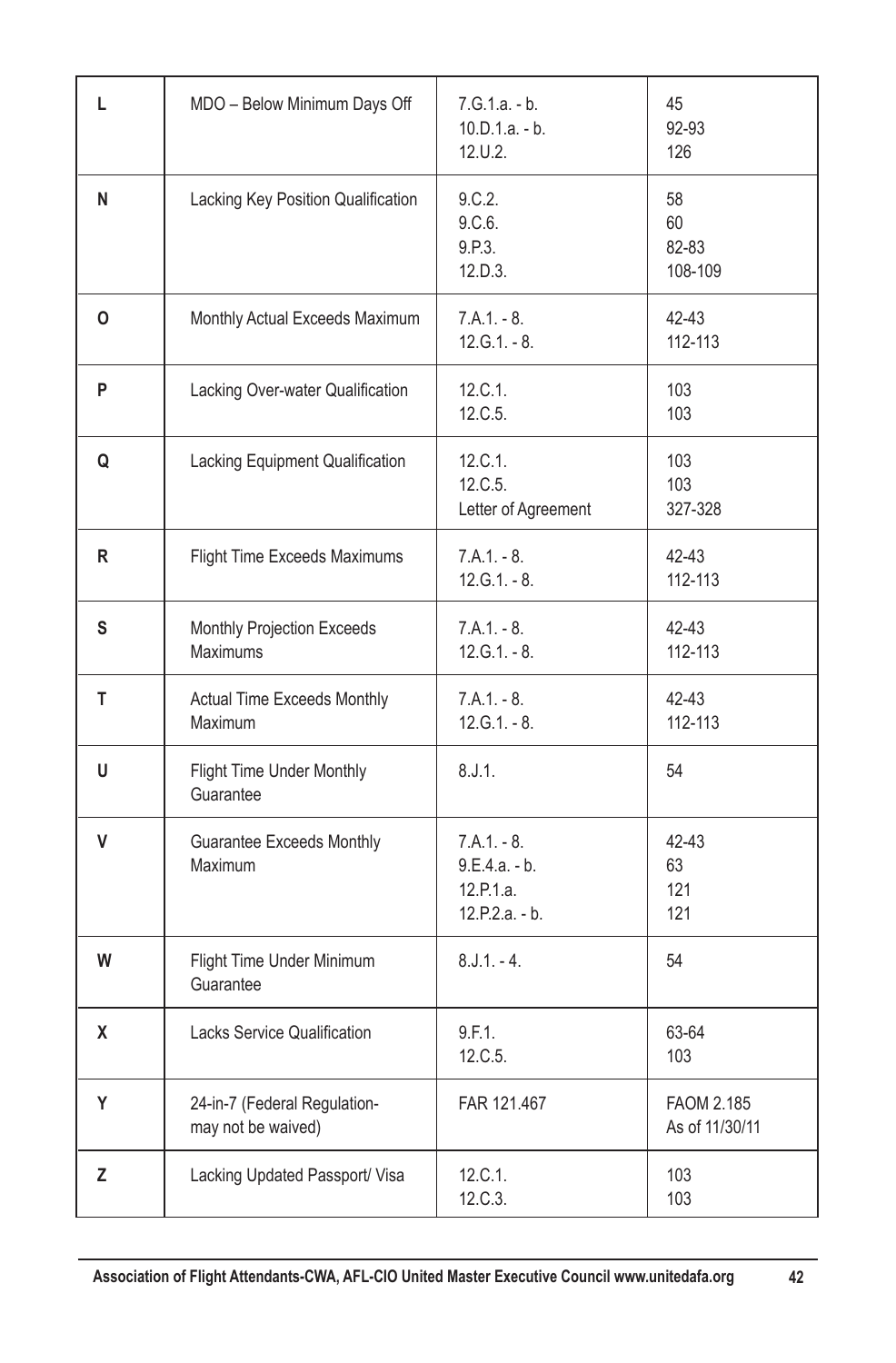# **Line of Flying (LOF Codes)**

| LOF CODE    | <b>DESCRIPTION</b>                        | <b>LOF CODE</b> | <b>DESCRIPTION</b>                   |
|-------------|-------------------------------------------|-----------------|--------------------------------------|
| <b>ABS</b>  | Paid Absence                              | <b>GWOP</b>     | PT <sub>0</sub>                      |
| <b>AFA</b>  | Union Flight Pay Loss                     | <b>JDA</b>      | Jury Duty - Documentation Recorded   |
| <b>ANP</b>  | Authorized No Pay                         | JDU             | Jury Duty - Documentation Pending    |
| CONV        | Converted from CLLR to Ready Reserve      | <b>IST</b>      | International Services Training      |
| <b>CNF</b>  | Cannot Fly (Associated with PTO)          | <b>LOA</b>      | Leave of Absence                     |
| CO          | <b>Continuing Qualification</b>           | <b>MNP</b>      | Military Leave without Pay           |
| <b>DECL</b> | Decline 8.J. Reassignment                 | <b>MTG</b>      | Meeting                              |
| DIF         | Death in Family                           | <b>MTSL</b>     | Maternity Sick Leave                 |
| <b>DNF</b>  | Did Not Fly                               | <b>OCSL</b>     | Occupational Sick Leave              |
| <b>DNM</b>  | Did Not Bring Materials To Training       | <b>OFSB</b>     | Off Standby Reserve                  |
| <b>DNT</b>  | Did Not Train                             | <b>OFSL</b>     | Off Sick Leave                       |
| <b>DSP</b>  | Displacement by Management                | <b>ONSB</b>     | <b>Standby Reserve Assignment</b>    |
| <b>DWOP</b> | Date at a time VAC                        | <b>ONSL</b>     | On Sick Leave                        |
| <b>ENSL</b> | En-route Sick Leave                       | <b>PSK</b>      | <b>Purser Selection</b>              |
| EOM         | End of Month Conflict                     | <b>PQT</b>      | <b>Purser Qualification Training</b> |
| EQP         | <b>Equipment Training</b>                 | <b>PUB</b>      | Publicity                            |
| <b>FAT</b>  | Fatigue                                   | <b>RLSE</b>     | Release from Reserve Obligation      |
| <b>FMLS</b> | Family Leave Paid Sick Leave              | <b>SEMR</b>     | Seminar                              |
| <b>FMLW</b> | Family Leave without Pay                  | <b>SPL</b>      | Special Assignment                   |
| <b>FLAS</b> | Family Medical Leave Act- Paid Sick Leave | <b>TRN</b>      | Training with Flight Pay             |
| <b>FLAU</b> | Family Medical Leave Act- Unpaid          | <b>VAC</b>      | Vacation                             |
| <b>GUAR</b> | Guarantee                                 | <b>DUTY</b>     | On Duty (FAR compliance)             |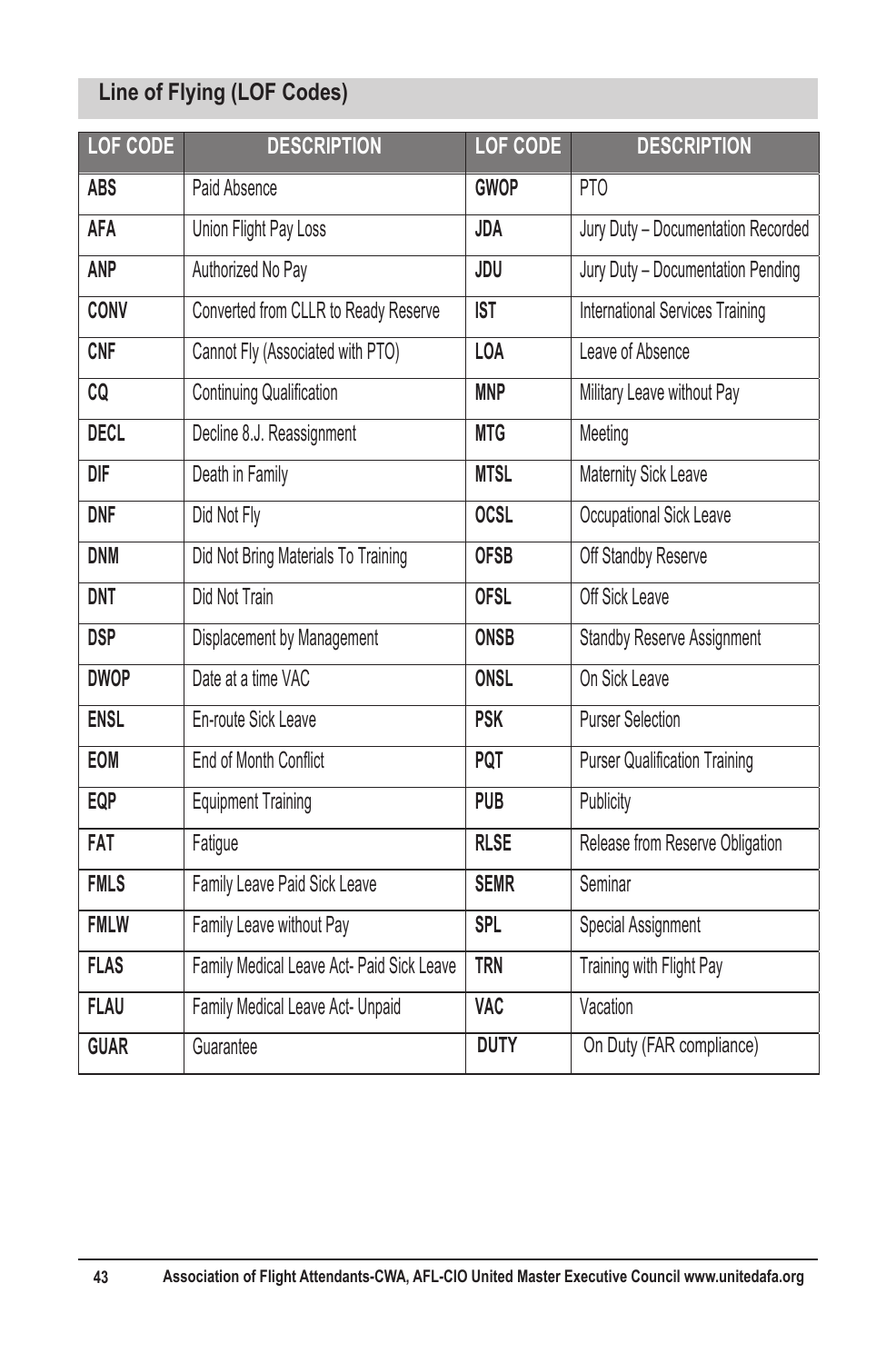# **Timetable for Trades, Open Flying, PTO & ANP**

# **Current Month**

| <b>ACTION</b>                                | <b>TIME PROCESSED</b>                                                                                     | <b>PERFORMED BY</b>                                                                   |
|----------------------------------------------|-----------------------------------------------------------------------------------------------------------|---------------------------------------------------------------------------------------|
| PTO (GWOP) for the<br>5-day and 15-day award | Midnight local domicile time                                                                              | <b>Flight Attendant Support Team</b>                                                  |
| Trades between<br><b>Flight Attendants</b>   | Immediate if legal                                                                                        | Automatic - If there are legalities - contact Flight<br><b>Attendant Support Team</b> |
| Trades with open flying                      | 0001 (after PTO/GWOP is completed)<br>and 1000 local domicile time                                        | <b>Flight Attendant Support Team</b>                                                  |
| Reserve self-trades                          | By 1400 local domicile time                                                                               | <b>Crew Desk</b>                                                                      |
| Open flying for today                        | Ongoing                                                                                                   | <b>Crew Desk</b>                                                                      |
| Open flying for future                       | 1200 noon local domicile time and 1500<br>(for the next day only)                                         | <b>Flight Attendant Support Team</b>                                                  |
| Open Flying for Future<br>*New as of 6/5/14  | 1700 local domicile time (for the next<br>day only) prior to processing Reserve<br>Preference Assignments | Flight Attendant Support Team                                                         |
| ANP & DAT (DWOP)                             | By 1500 local domicile time                                                                               | <b>Crew Desk</b>                                                                      |

#### **New Month**

| <b>ACTION</b>                              | <b>TIME PROCESSED</b>                                                                                                                          | <b>PERFORMED BY</b>                     |
|--------------------------------------------|------------------------------------------------------------------------------------------------------------------------------------------------|-----------------------------------------|
| PTO (GWOP) for the<br>15 day award         | 0001 starting on the 23rd of old month.<br>(except February where the timeline<br>is modified based on 28 or 29 days in the<br>calendar month) | Flight Attendant Support Team           |
| PTO (GWOP) for the<br>5-day award          | 0001 five days before requested date                                                                                                           | Flight Attendant Support Team           |
| Trades between<br><b>Flight Attendants</b> | Immediate if legal                                                                                                                             | Automatic Flight Attendant Support Team |
| Trades with<br>open flying                 | 0001 on the last two days of the old month<br>and 1000 on the first day of the new month                                                       | Flight Attendant Support Team           |
| Reserve self-trades                        | By 1400 local domicile time                                                                                                                    | <b>Crew Desk</b>                        |
| Open flying                                | 1200 and 1500 on the last day of the<br>old month. (1500 for next day only) local<br>domicile time                                             | Flight Attendant Support Team           |
| DAT (DWOP)                                 | If available, after relief lines are awarded on<br>the 28th - 30th of old month                                                                | <b>Crew Desk</b>                        |
| 30 day ANP                                 | Award prior to 1st day of the new month                                                                                                        | Flight Attendant Support Team           |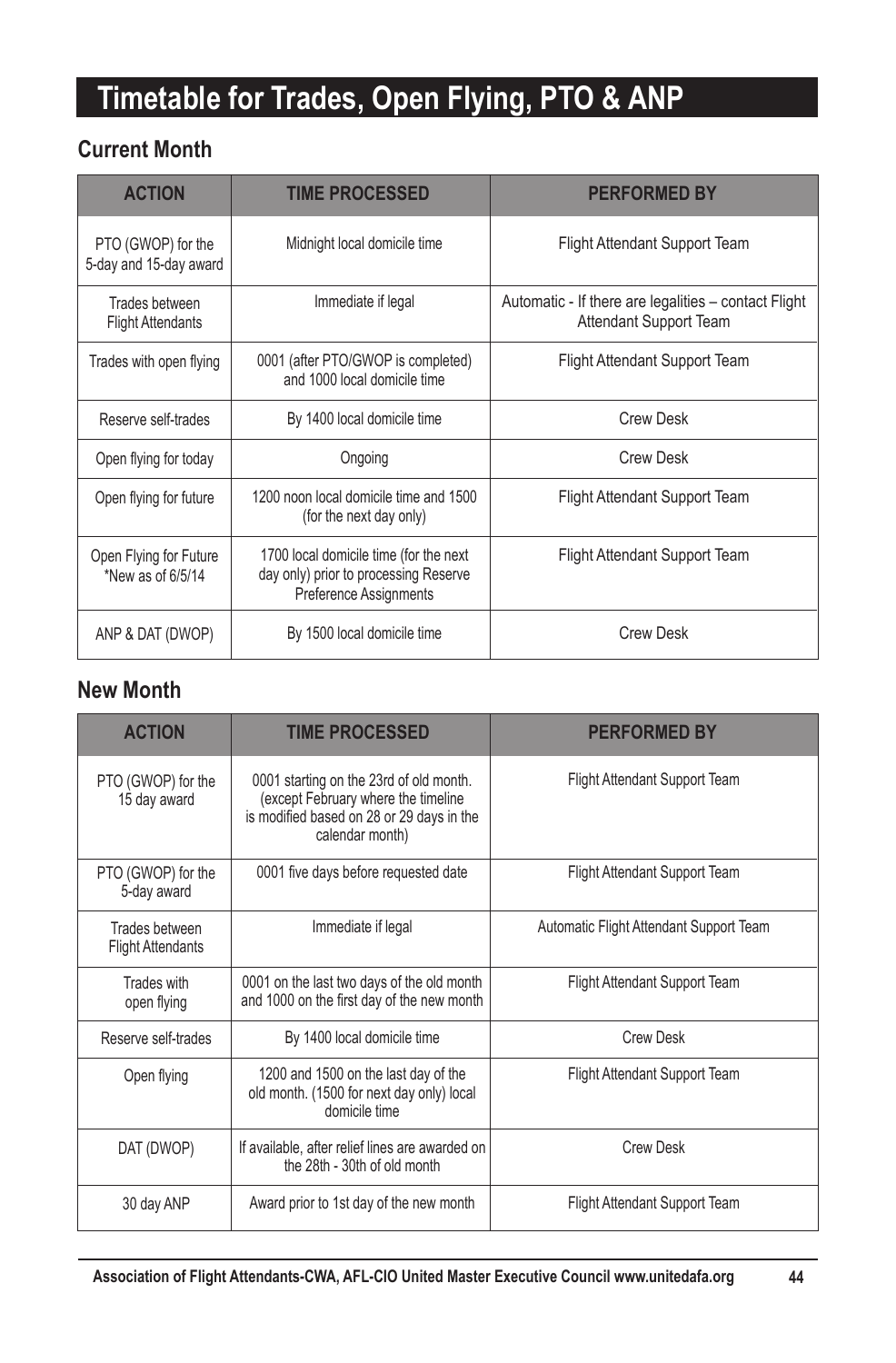# **UNIMATIC Commands**

| Command         | Description                                                              |
|-----------------|--------------------------------------------------------------------------|
| <b>ADDKEY</b>   | Used to add your Keyword.                                                |
| <b>AMSDIS</b>   | Displays maintenance information for a specific UAL aircraft. You can    |
|                 | view deferred and repaired items.                                        |
| AMSITM          | Displays expanded information for a specific maintenance item.           |
| ASNSHO          | Displays a list of Reserves who have been given an assignment.           |
| C.              | Accesses the computer assisted instruction lesson directory display.     |
| <b>CLSDSP</b>   | Display a class.                                                         |
| <b>CLSLIS</b>   | Displays training and meeting classes available.                         |
| <b>CURRTG</b>   | Displays the current routing of a specific UAL aircraft.                 |
| <b>DFAP</b>     | Use to view your individual pay records.                                 |
| DIS*38555       | Displays Onboard Service F/A Staffing Guidelines Index.                  |
| <b>DIS*9898</b> | Displays passenger loads (24 hours +/-).                                 |
| <b>DISGAT</b>   | Displays a flight's departure/arrival gates and times, plane number,     |
|                 | and station.                                                             |
| DOAI/           | Displays the total number of jumpseats on a flight segment. Displays     |
|                 | the number of jumpseats assigned to working crewmembers.                 |
| DPSI            | Displays passenger loads for a specific flight. This is the same as      |
|                 | DIS*9898.                                                                |
| <b>DSLLOF</b>   | Displays the Flight Attendants on a specific ID and date in the future.  |
| <b>DSPADT</b>   | Displays a Flight Attendant's specific trade transactions on file.       |
| <b>DSPDIG</b>   | Displays diagnostic codes and their meanings.                            |
| <b>DSPDSL</b>   | Displays a trip ID scheduled beyond 48 hours from now.                   |
| <b>DSPFAC</b>   | Used to enter in flight activity certification upon completion of an ID. |
| <b>DSPFAI</b>   | Used to enter a request for WOP, GWOP, OFR, or TRD.                      |
| <b>DSPFDA</b>   | Displays your DAT days used.                                             |
| <b>DSPFWP</b>   | Displays your GWOP (PTO) days used.                                      |
| <b>DSPGWP</b>   | Displays a domicile's GWOP (PTO) allotment available and                 |
|                 | days used.                                                               |
| <b>DSPHOL</b>   | Displays a list of contractual Flight Attendant holiday dates by         |
|                 | inserting the country.                                                   |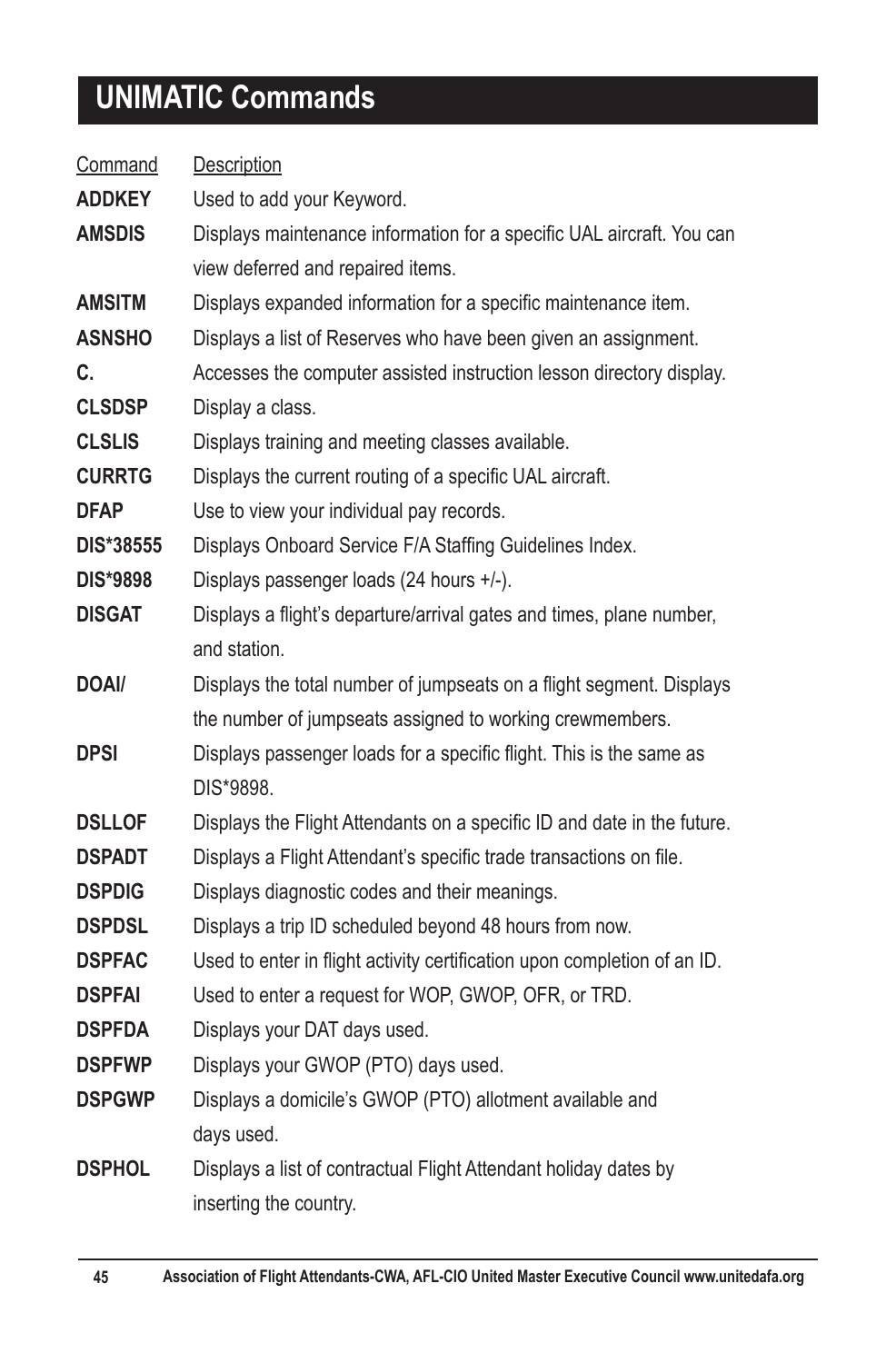| <b>DSPID/</b> | Displays an active trip ID for Flight Attendants. Time frame allowed:           |
|---------------|---------------------------------------------------------------------------------|
|               | 27 days ago until 48 hours from now.                                            |
| <b>DSPKEY</b> | Used to add, change or delete your Keyword.                                     |
| <b>DSPLOF</b> | Displays a Flight Attendant's line of flying.                                   |
| <b>DSPMEL</b> | Used to input a special meal request.                                           |
| <b>DSPOPN</b> | Displays a domicile's Open Flying trade allotment.                              |
| <b>DSPREQ</b> | Displays a Flight Attendant's current trade, open flying and WOP/               |
|               | GWOP requests on file.                                                          |
| <b>DSPRFL</b> | Displays your enotes profile.                                                   |
| <b>DSPROF</b> | Used to track the days a Reserve has picked up open flying.                     |
| <b>ENMENU</b> | Commands used for writing, sending & receiving Unimatic e-notes.                |
| <b>EXFL</b>   | Displays exception flights on a specific leg.                                   |
| <b>FAACRT</b> | Allows you to update your FAA-required Airmen Certification                     |
|               | card information.                                                               |
| <b>FADOCS</b> | Displays various Flight Attendant documentation.                                |
| <b>FAINFO</b> | Displays various Flight Attendant information.                                  |
| <b>FAMU</b>   | Displays a list of common Flight Attendant Unimatic commands.                   |
| <b>FAPASS</b> | Allows you to update your passport information.                                 |
| <b>FAQUAL</b> | Displays various Flight Attendant qualifications (or lack thereof).             |
| <b>FDEM</b>   | Allows you to update your emergency contact information.                        |
| <b>FDMS</b>   | Displays your Medical Sick Leave information, transfer pay, partnership, TDY    |
|               | and domiciles.                                                                  |
| <b>FDUG</b>   | Displays your 'UG100' personnel information.                                    |
| <b>FDWH</b>   | Displays your work history.                                                     |
| FLF (FLT#)    | Displays flight segment information.                                            |
| <b>FLTID/</b> | Used to display the IDs assigned to a specific flight.                          |
| <b>FLTLNG</b> | Display a list of Flight Attendants on a flight with their qualified languages. |
| <b>FLTLOF</b> | Displays the Flight Attendants on a specific flight segment.                    |
| <b>FLTMEL</b> | Crew Meal information.                                                          |
| <b>FLUX</b>   | Displays a listing of flight schedules for United Express.                      |
| <b>FNDS</b>   | Cross Over Bidding.                                                             |
| <b>HTLID</b>  | Displays hotel and transportation information for trip IDs.                     |
| <b>IBSBDS</b> | Displays an Inflight Briefing Sheet (IBS).                                      |
| <b>IBSBPR</b> | Prints an Inflight Briefing Sheet (IBS) at a Unimatic terminal.                 |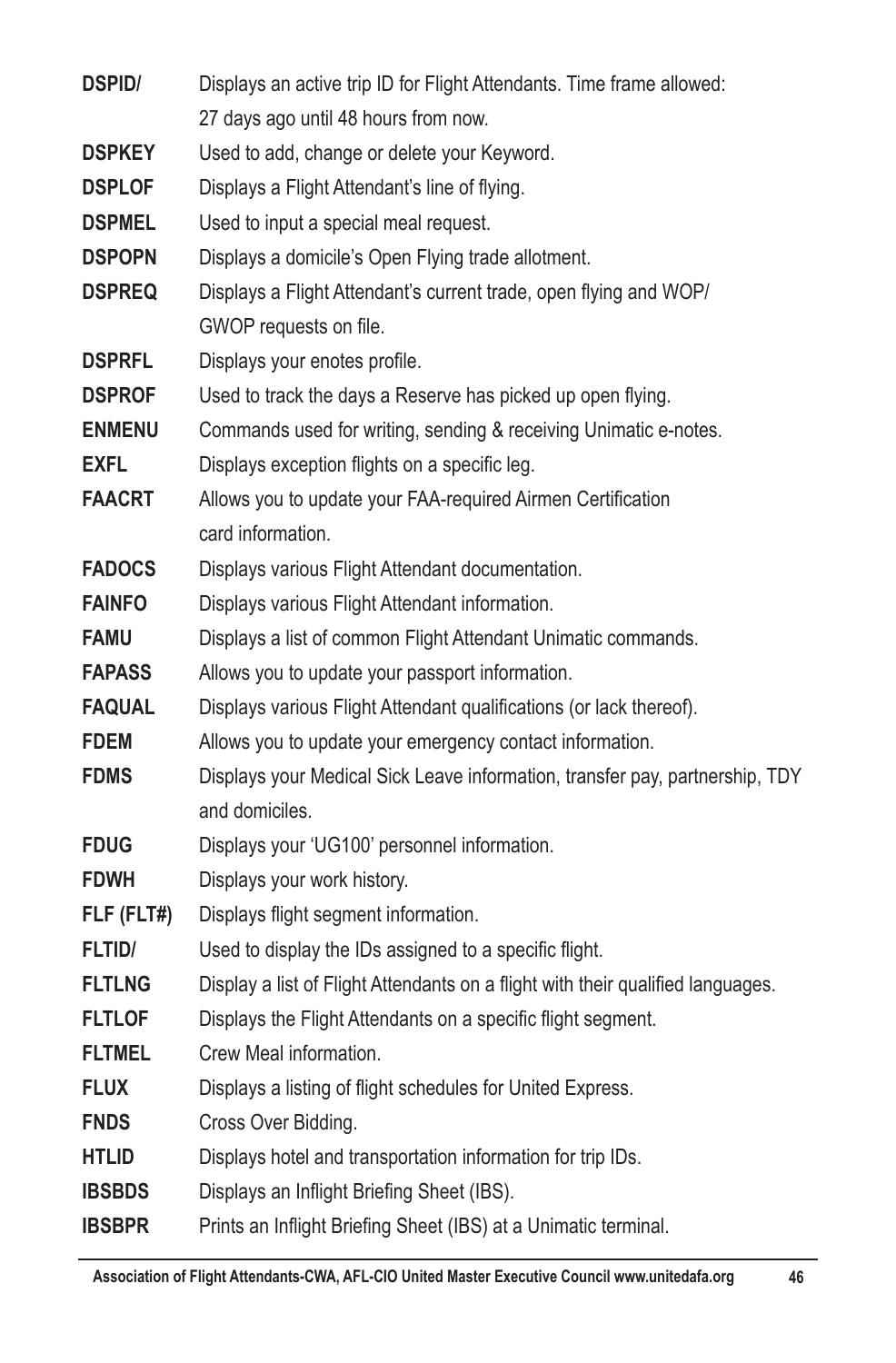| <b>IBSLOR</b> | Displays the liquor schedule for a specific flight.                              |
|---------------|----------------------------------------------------------------------------------|
| <b>IBSOPS</b> | Displays the meal schedule for a specific flight.                                |
| <b>IBSTAS</b> | Displays the IBS Auto-Start briefing locations.                                  |
| <b>IBSTEX</b> | Displays a listing of IBS Meal Exception Codes.                                  |
| <b>IBSTMV</b> | Displays the movie or short subject titles and dates.                            |
| <b>INIDIT</b> | Displays the Initial Ditching Qualification Training information.                |
| <b>INIEQP</b> | This screen contains Initial Training date, IOE and individual training programs |
|               | (previously in FDTR).                                                            |
| <b>INISVC</b> | Initial Service Qualification Training information.                              |
| <b>LIPTRP</b> | Display open Language Incentive Pay trips.                                       |
| <b>LOAREQ</b> | Use to apply for a Leave of Absence.                                             |
| <b>LOFBID</b> | Input your Monthly Bids.                                                         |
| <b>LOFDIG</b> | Detailed information about errors in your ID and Line of Flying.                 |
| <b>LOFKEY</b> | Request to display another Flight Attendant's LOF bid record.                    |
| <b>MEL</b>    | Aircraft minimum equipment list.                                                 |
| <b>MELITM</b> | Displays a specific maintenance item.                                            |
| <b>MOVEUP</b> | Modify your information on Reserve Move Up List.                                 |
| <b>MUADIT</b> | Displays Reserve Move-Up List Flight Attendant award records.                    |
| <b>MULIST</b> | List of Flight Attendants requesting a Reserve Move Up Line.                     |
| <b>OFLIST</b> | List of Flight attendants requesting a trip from Open Flying.                    |
| <b>OPNTRP</b> | Displays a specific domicile's list of trips in Open Flying.                     |
| <b>PERBID</b> | Used to create a Permanent Monthly Bid.                                          |
| <b>PERRLF</b> | Used to create a Permanent Relief Bid.                                           |
| <b>PID</b>    | Displays the current day and time at your specific station.                      |
| PLTID/        | Displays active trip ID for pilots.                                              |
| <b>POSTRD</b> | Trade Board Postings menu.                                                       |
| <b>PRTDIS</b> | Used to print multiple DIS* pages.                                               |
| <b>PURTRP</b> | Display open Purser trips.                                                       |
| <b>QLMENU</b> | Displays the menu of Flight Attendant qualification screens.                     |
| <b>RETOLD</b> | Displays previous update of Recurrent Emergency Training information.            |
| <b>RETREC</b> | Displays Flight Attendant's Recurrent Emergency Training information and         |
|               | RET month.                                                                       |
| <b>RLFBID</b> | Use to input your Relief Line Bids.                                              |
| <b>RLFTRP</b> | Display open trips marked for Relief.                                            |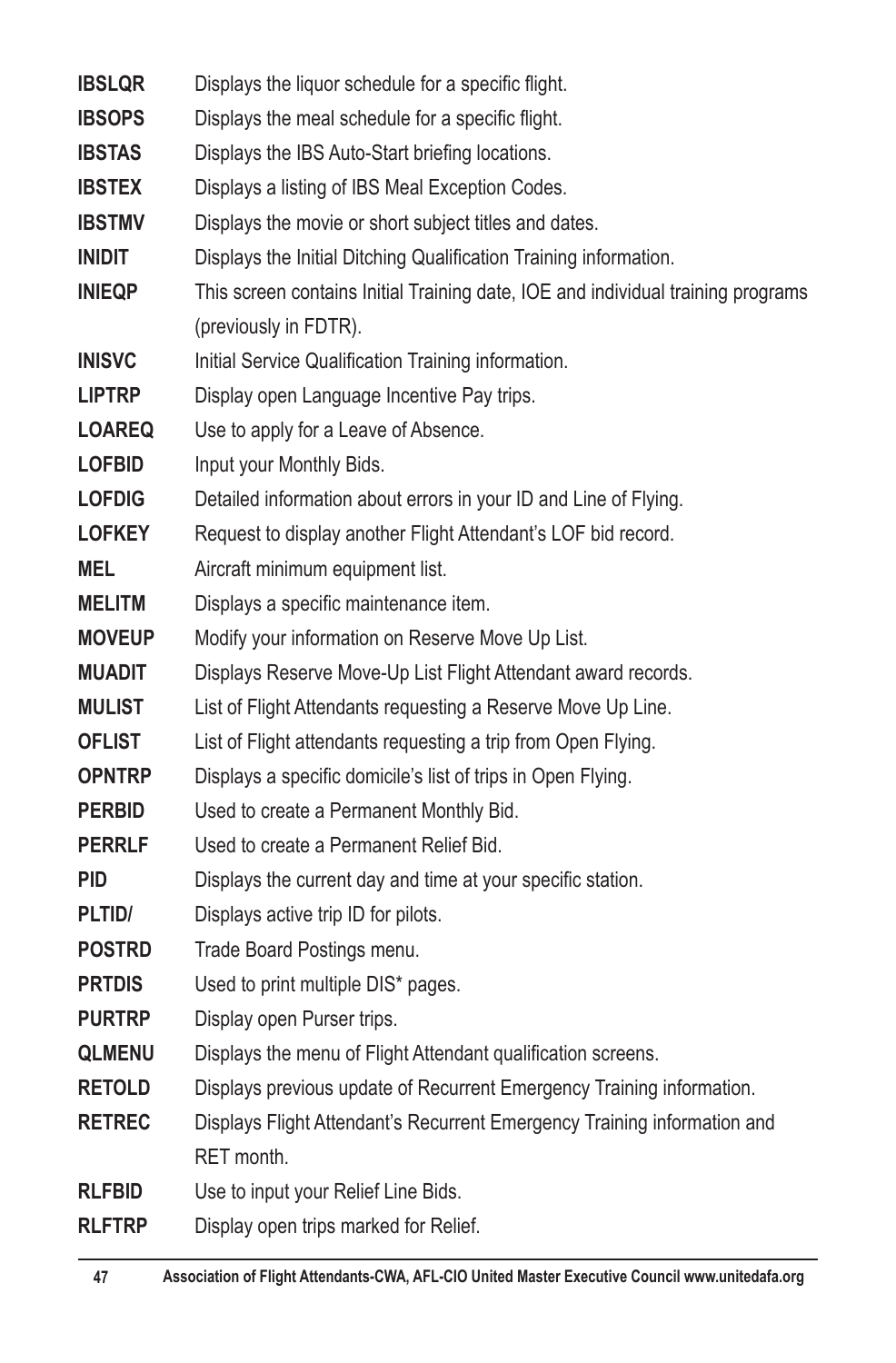| <b>ROSDSP</b> | Displays a list of Flight Attendants in a specific training class.                 |
|---------------|------------------------------------------------------------------------------------|
| <b>ROSLIS</b> | Displays a list of Flight Attendants in a specific training class from             |
|               | specific domicile.                                                                 |
| <b>RPTLOF</b> | Redisplays the last line of flying screen you were just viewing.                   |
| <b>RSVFLY</b> | Displays a list of available Reserves.                                             |
| <b>RSVFND</b> | Displays position on Reserve List.                                                 |
| <b>RSVSKD</b> | Displays a list of available Reserves.                                             |
| <b>RX</b>     | Redisplays last multiple page screen you viewed.                                   |
| <b>SAMDAY</b> | Displays a domicile's Same Day Open Flying trade allotments.                       |
| <b>SEESET</b> | Indicates if Unimatic terminal is for Flight Attendants or pilots.                 |
| <b>SEQTRD</b> | Allows you to change the sequence of your open trade requests.                     |
| SΚ            | Displays a listing of flight schedules between two cities.                         |
| <b>STD</b>    | Use to change your Unimatic password.                                              |
| <b>STRTFT</b> | Display and store theft/loss report data.                                          |
| <b>TDYREQ</b> | Enter or delete Temporary Duty Request.                                            |
| <b>TRADES</b> | Displays the main menu for various trade requests.                                 |
| TRDBRD        | Used to view the Flight Attendant Trade Board postings.                            |
| <b>TRDLST</b> | Displays a list of Flight Attendants requesting trip trades.                       |
| <b>TRNPRG</b> | Your IT (Initial Training) date, IOE (Initial Operating Experience) and individual |
|               | training programs.                                                                 |
| <b>TRNREQ</b> | Displays a list of your transfer requests.                                         |
| <b>TVLLOG</b> | Use to write hotel and transportation reports.                                     |
| TVLLST        | Displays layover hotel by station.                                                 |
| TVLLSU        | Use to display your previous hotel and transportation reports.                     |
| <b>TVLQCK</b> | Displays detailed layover hotel information.                                       |
| <b>VACBID</b> | Displays the Vacation Bid screen.                                                  |
| <b>VACINC</b> | Increased Vacation Daily Rate Eligibility                                          |
| <b>VACKEY</b> | To display or modify your VACBID key for use when someone else inputs your         |
|               | vacation bids.                                                                     |
| <b>VACPRM</b> | Use to view your Vacation Premium Pay eligibility.                                 |
| <b>WOPLST</b> | Displays a list of Flight Attendants requesting WOP, GWOP, 30-day WOP.             |
| <b>WRKPOS</b> | Displays work positions on an ID.                                                  |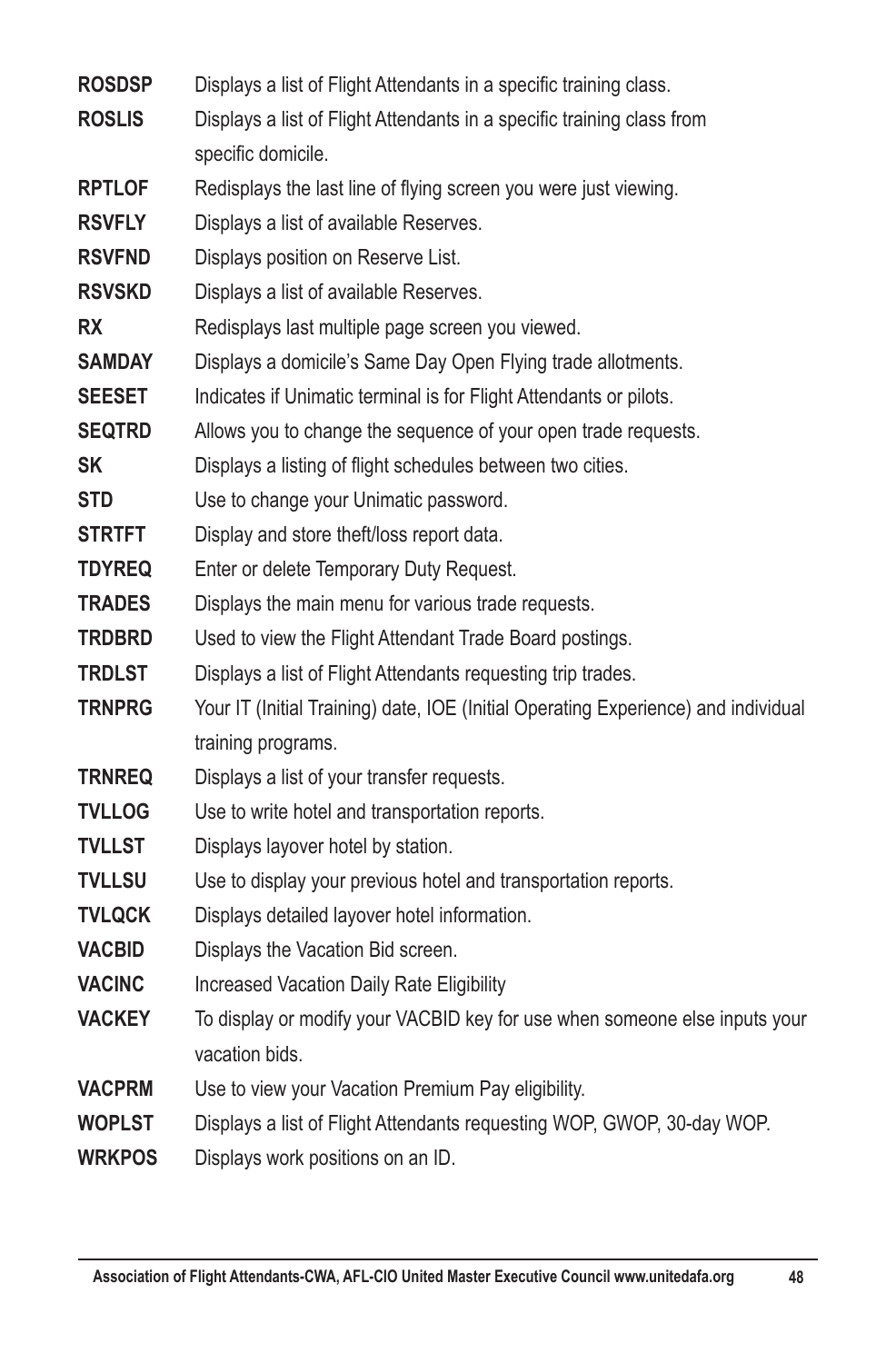# **NOTES**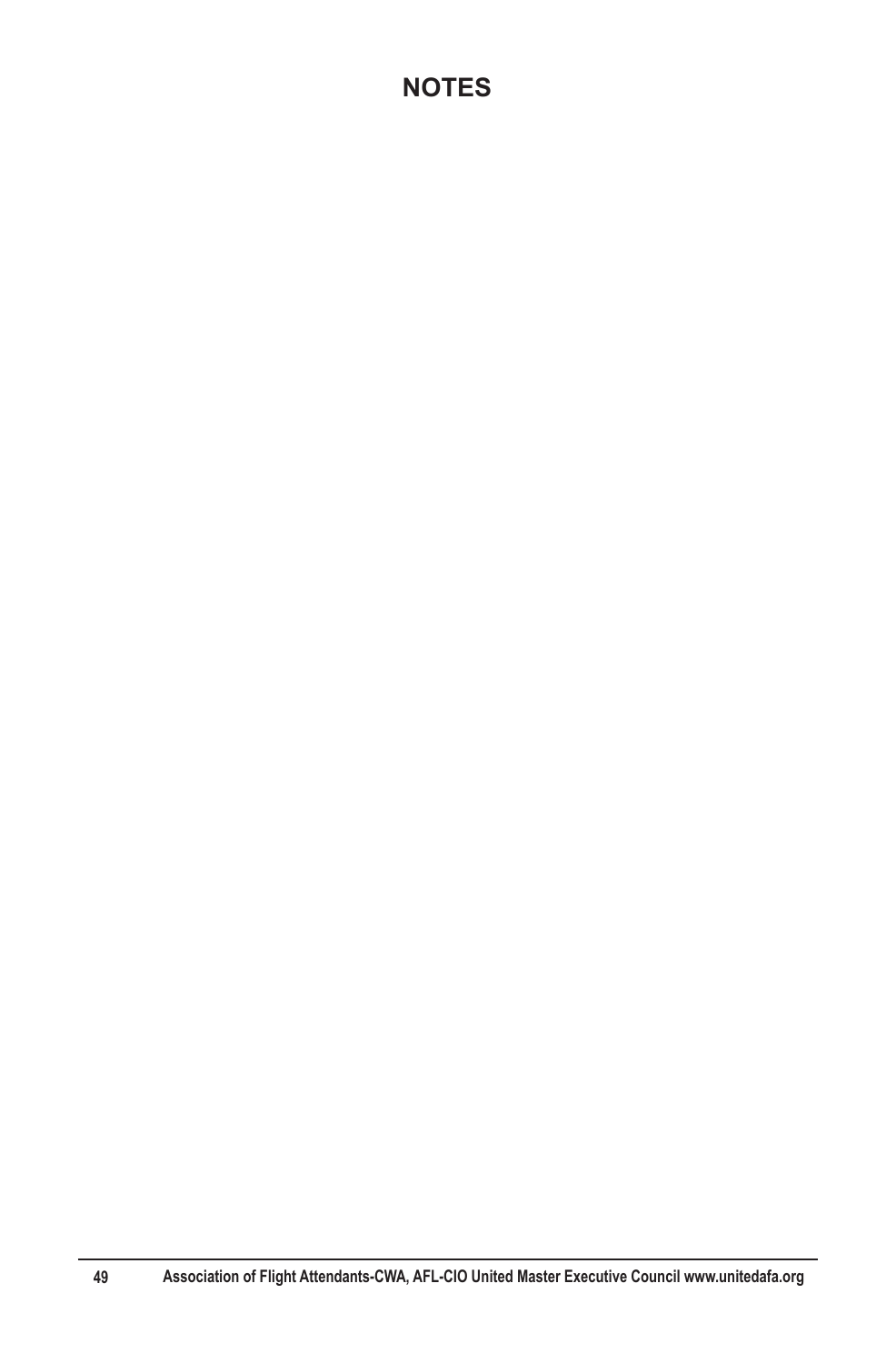# **NOTES**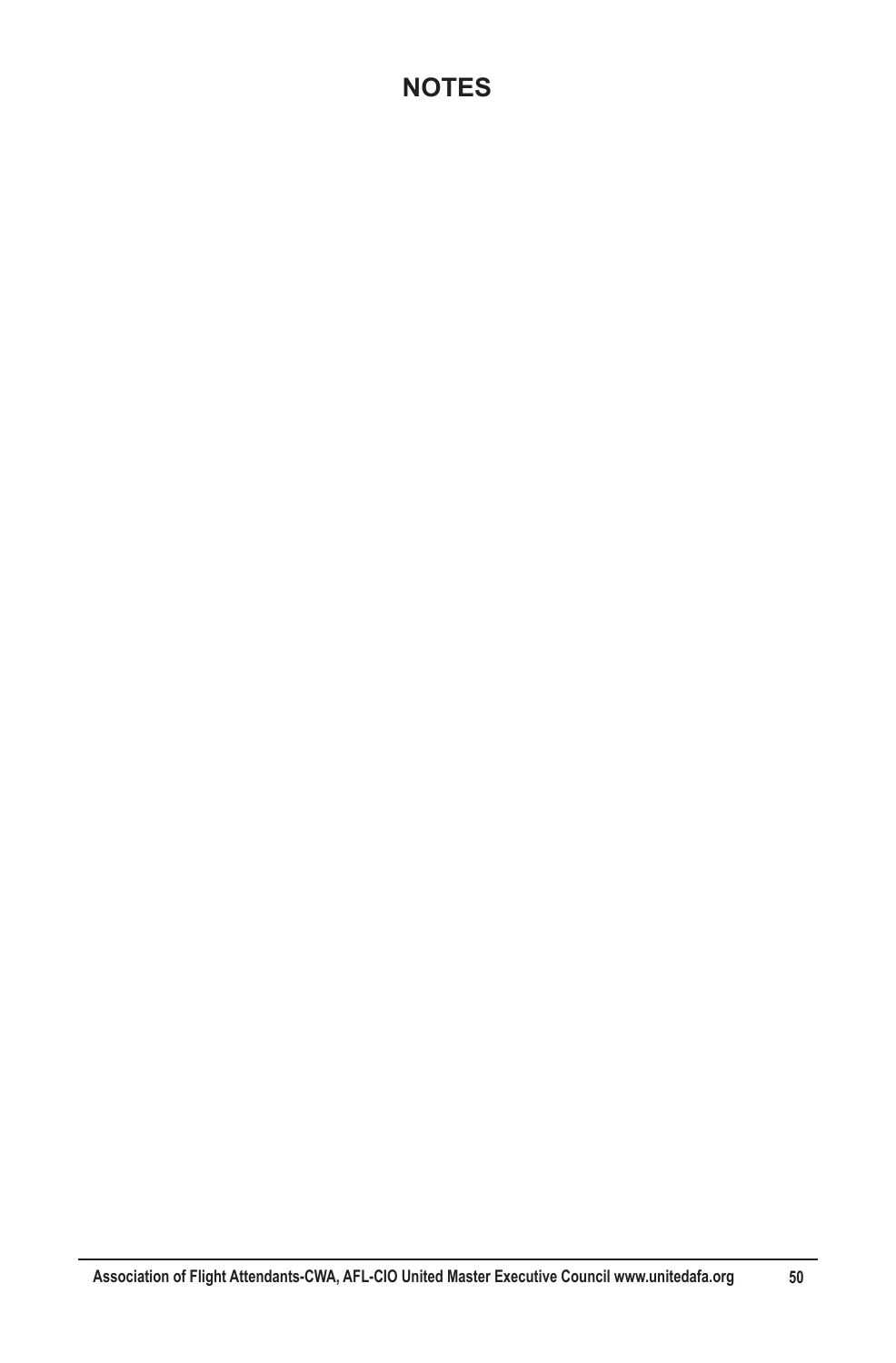# **NOTES**